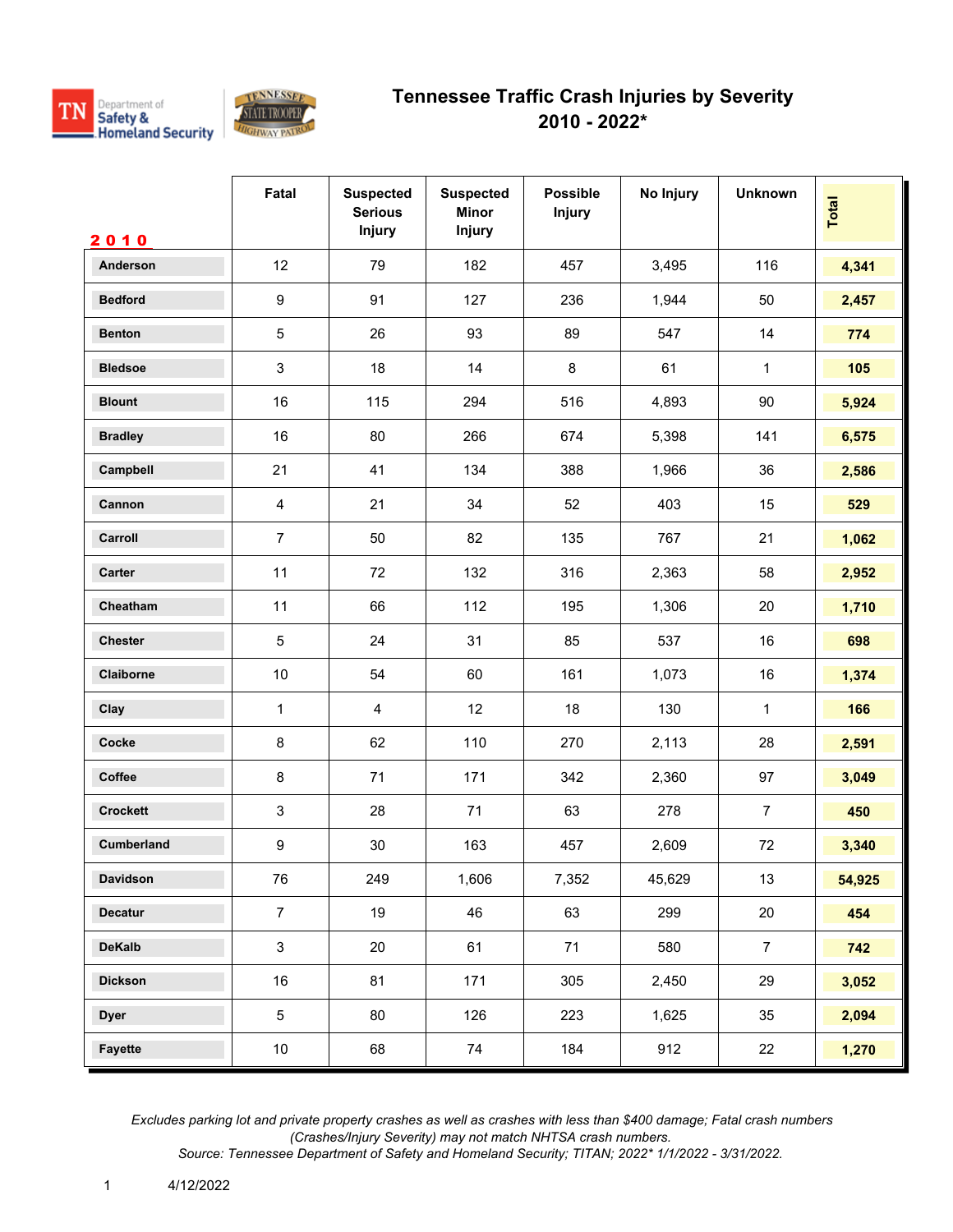



|                  | Fatal            | <b>Suspected</b><br><b>Serious</b><br><b>Injury</b> | <b>Suspected</b><br><b>Minor</b><br><b>Injury</b> | <b>Possible</b><br><b>Injury</b> | No Injury | <b>Unknown</b>   | Total  |
|------------------|------------------|-----------------------------------------------------|---------------------------------------------------|----------------------------------|-----------|------------------|--------|
| <b>Fentress</b>  | $\sqrt{5}$       | 16                                                  | 47                                                | 58                               | 166       | $\mathbf{3}$     | 295    |
| Franklin         | $\sqrt{5}$       | 45                                                  | 67                                                | 145                              | 889       | 26               | 1,177  |
| Gibson           | $\boldsymbol{9}$ | 70                                                  | 115                                               | 240                              | 1,279     | 79               | 1,792  |
| <b>Giles</b>     | $\bf 8$          | 21                                                  | 86                                                | 94                               | 674       | 12               | 895    |
| Grainger         | $10$             | 37                                                  | 83                                                | 76                               | 486       | $\mathsf 3$      | 695    |
| Greene           | 20               | 157                                                 | 265                                               | 491                              | 3,491     | 76               | 4,500  |
| Grundy           | 10               | 25                                                  | 39                                                | 67                               | 393       | $\bf 8$          | 542    |
| Hamblen          | $10$             | 101                                                 | 154                                               | 372                              | 3,323     | 219              | 4,179  |
| Hamilton         | 43               | 309                                                 | 958                                               | 2,660                            | 21,270    | 179              | 25,419 |
| Hancock          | 2                | $\overline{4}$                                      | 20                                                | 15                               | 199       | $\mathbf{3}$     | 243    |
| Hardeman         | $\mathsf 3$      | 19                                                  | 91                                                | 111                              | 647       | $10$             | 881    |
| Hardin           | $\,$ 5 $\,$      | 42                                                  | 112                                               | 132                              | 1,235     | 17               | 1,543  |
| <b>Hawkins</b>   | $10$             | 47                                                  | 188                                               | 268                              | 1,636     | $\boldsymbol{9}$ | 2,158  |
| Haywood          | $\,6\,$          | 24                                                  | 55                                                | 117                              | 755       | 20               | 977    |
| Henderson        | $\sqrt{5}$       | 26                                                  | 91                                                | 162                              | 1,513     | 66               | 1,863  |
| Henry            | $\overline{7}$   | 65                                                  | 98                                                | 150                              | 847       | 27               | 1,194  |
| Hickman          | $\overline{4}$   | 52                                                  | 107                                               | 130                              | 757       | 22               | 1,072  |
| Houston          | 1                | 18                                                  | 21                                                | 45                               | 134       | $\,6\,$          | 225    |
| <b>Humphreys</b> | $\overline{7}$   | 29                                                  | 76                                                | 98                               | 547       | 31               | 788    |
| Jackson          | $\pmb{0}$        | 5                                                   | 25                                                | 57                               | 343       | $\overline{4}$   | 434    |
| Jefferson        | $10$             | 91                                                  | 119                                               | 235                              | 1,989     | 50               | 2,494  |
| Johnson          | $\mathbf{3}$     | 15                                                  | 26                                                | 105                              | 555       | 15               | 719    |
| Knox             | 58               | 515                                                 | 1,119                                             | 2,911                            | 25,830    | 1,047            | 31,480 |
| Lake             | $\pmb{0}$        | $\overline{4}$                                      | 6                                                 | $\sqrt{5}$                       | 32        | $\mathbf{1}$     | 48     |
| Lauderdale       | $\overline{4}$   | 38                                                  | 82                                                | 103                              | 422       | $15\,$           | 664    |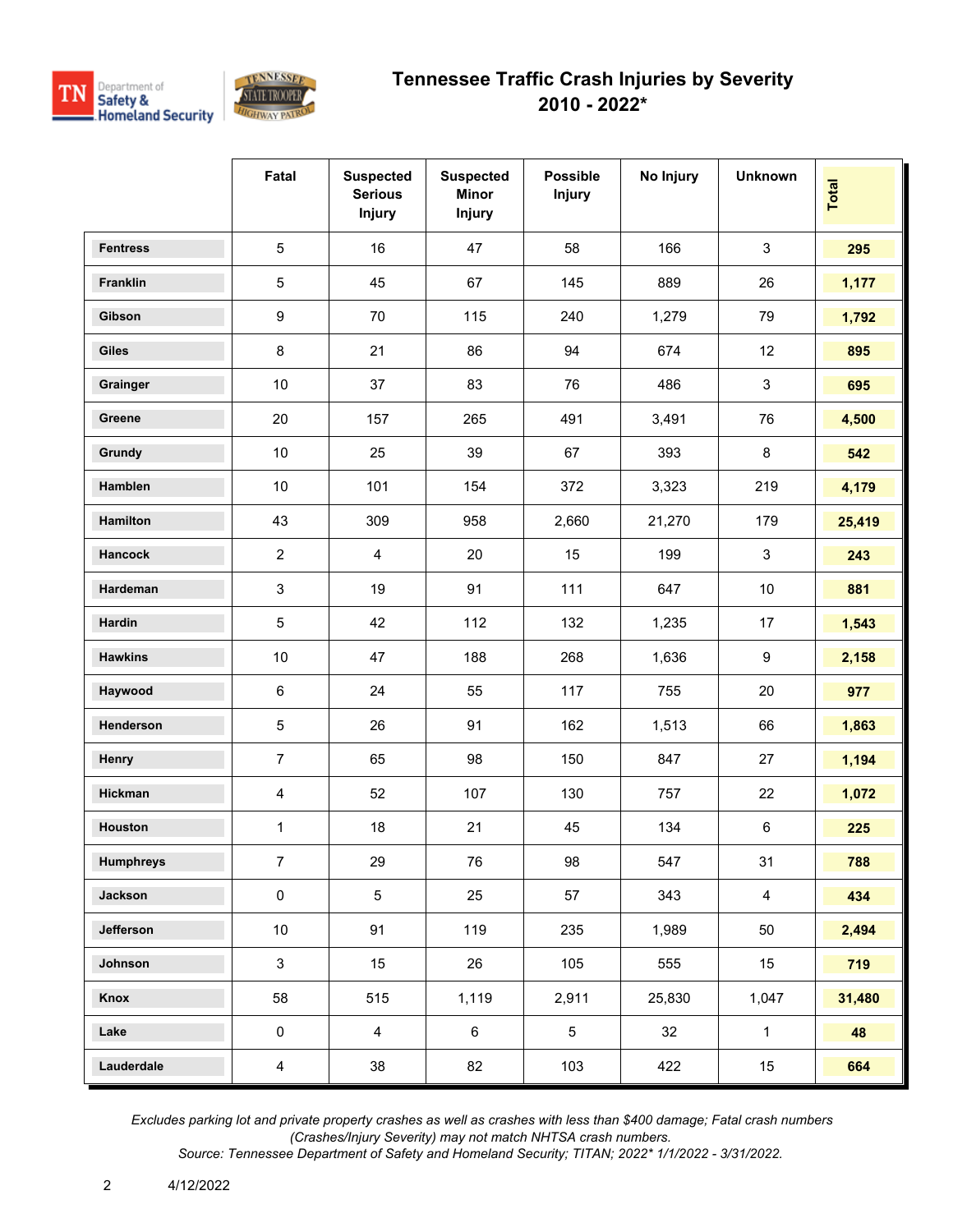



|                 | Fatal                   | <b>Suspected</b><br><b>Serious</b><br><b>Injury</b> | <b>Suspected</b><br><b>Minor</b><br><b>Injury</b> | <b>Possible</b><br><b>Injury</b> | No Injury | <b>Unknown</b>   | Total  |
|-----------------|-------------------------|-----------------------------------------------------|---------------------------------------------------|----------------------------------|-----------|------------------|--------|
| Lawrence        | $\overline{\mathbf{4}}$ | 62                                                  | 130                                               | 211                              | 1,351     | 41               | 1,799  |
| Lewis           | $\,$ 5 $\,$             | 36                                                  | 28                                                | 44                               | 305       | $\boldsymbol{9}$ | 427    |
| Lincoln         | $10$                    | 31                                                  | 118                                               | 169                              | 1,329     | 15               | 1,672  |
| Loudon          | $\boldsymbol{9}$        | 59                                                  | 167                                               | 272                              | 2,536     | 33               | 3,076  |
| <b>Macon</b>    | $\overline{7}$          | 25                                                  | 80                                                | 103                              | 609       | $\sqrt{5}$       | 829    |
| <b>Madison</b>  | 12                      | 132                                                 | 358                                               | 874                              | 6,883     | 251              | 8,510  |
| <b>Marion</b>   | 12                      | 61                                                  | 92                                                | 143                              | 1,220     | 18               | 1,546  |
| <b>Marshall</b> | $\overline{4}$          | 34                                                  | 65                                                | 139                              | 1,103     | 27               | 1,372  |
| <b>Maury</b>    | 10                      | 108                                                 | 266                                               | 508                              | 3,730     | 34               | 4,656  |
| <b>McMinn</b>   | $20\,$                  | 101                                                 | 143                                               | 343                              | 2,401     | 67               | 3,075  |
| <b>McNairy</b>  | 11                      | 29                                                  | 109                                               | 125                              | 703       | 26               | 1,003  |
| <b>Meigs</b>    | $\bf 8$                 | 21                                                  | 24                                                | 41                               | 197       | $\,6\,$          | 297    |
| <b>Monroe</b>   | 18                      | 95                                                  | 153                                               | 228                              | 1,593     | 18               | 2,105  |
| Montgomery      | 26                      | 248                                                 | 588                                               | 1,350                            | 8,477     | 69               | 10,758 |
| Moore           | $\mathbf{1}$            | 19                                                  | 19                                                | 13                               | 132       | $\overline{4}$   | 188    |
| Morgan          | $\boldsymbol{9}$        | 37                                                  | 69                                                | 107                              | 613       | $\mathbf{3}$     | 838    |
| Obion           | $\,$ 5 $\,$             | 34                                                  | 78                                                | 149                              | 1,046     | 33               | 1,345  |
| Overton         | $\overline{7}$          | 16                                                  | 71                                                | 155                              | 811       | 15               | 1,075  |
| Perry           | 6                       | 45                                                  | 24                                                | 38                               | 208       | $\overline{4}$   | 325    |
| <b>Pickett</b>  | $\pmb{0}$               | $\overline{4}$                                      | 13                                                | 12                               | 118       | $\mathbf{1}$     | 148    |
| Polk            | $\,$ 5 $\,$             | 21                                                  | 58                                                | 81                               | 456       | $\overline{7}$   | 628    |
| Putnam          | $\overline{7}$          | 102                                                 | 245                                               | 611                              | 4,439     | 94               | 5,498  |
| Rhea            | $\bf 8$                 | 28                                                  | 43                                                | 130                              | 636       | 21               | 866    |
| Roane           | 17                      | 74                                                  | 191                                               | 334                              | 2,016     | 17               | 2,649  |
| Robertson       | 11                      | 85                                                  | 126                                               | 377                              | 2,639     | 44               | 3,282  |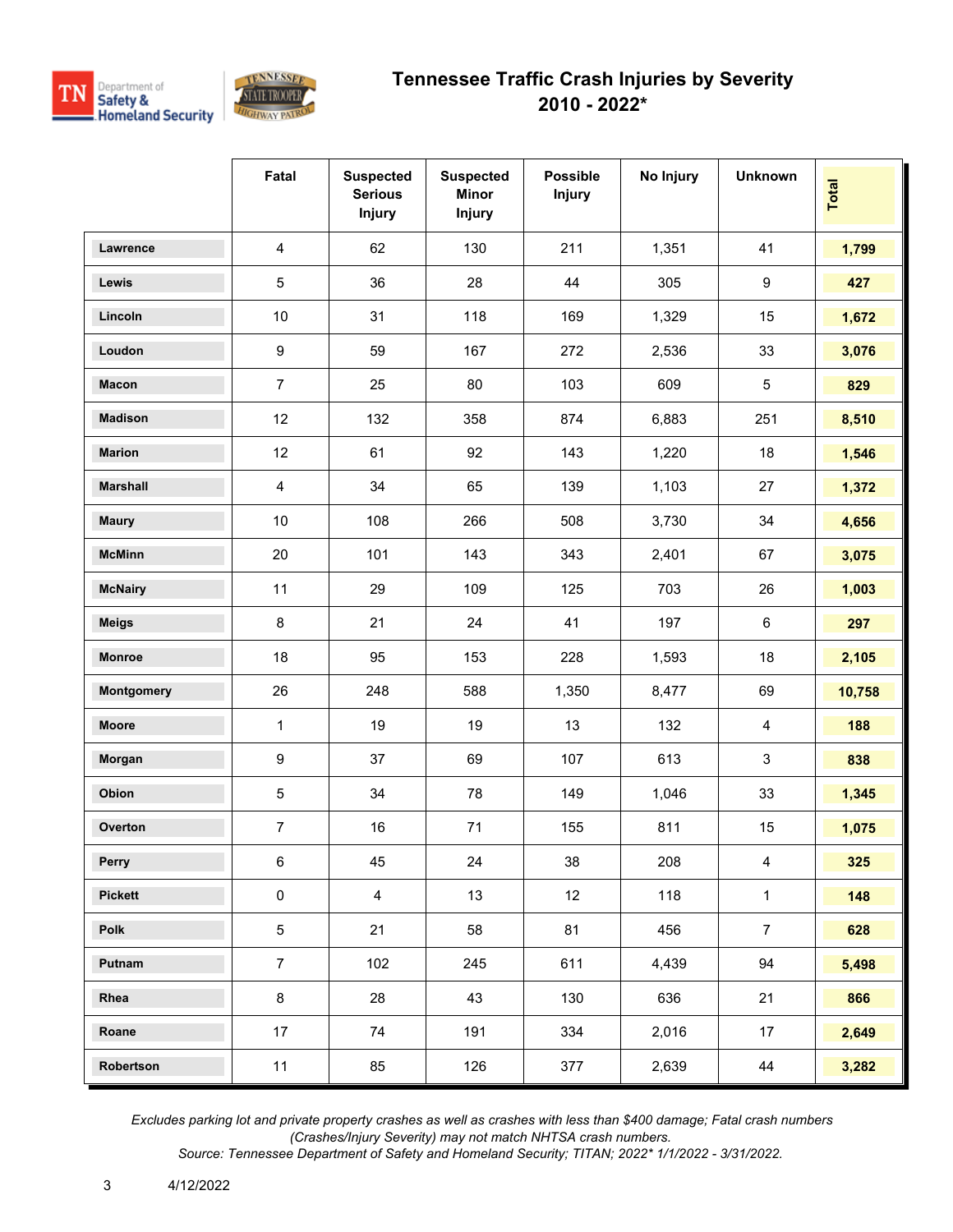



|                   | Fatal          | <b>Suspected</b><br><b>Serious</b><br><b>Injury</b> | <b>Suspected</b><br><b>Minor</b><br><b>Injury</b> | <b>Possible</b><br><b>Injury</b> | No Injury | <b>Unknown</b>   | <b>Total</b> |
|-------------------|----------------|-----------------------------------------------------|---------------------------------------------------|----------------------------------|-----------|------------------|--------------|
| Rutherford        | 20             | 214                                                 | 679                                               | 2,215                            | 15,233    | 81               | 18,442       |
| <b>Scott</b>      | $\overline{7}$ | 16                                                  | 51                                                | 77                               | 141       | $\overline{2}$   | 294          |
| Sequatchie        | $\overline{7}$ | 30                                                  | 41                                                | 62                               | 437       | $\mathbf{1}$     | 578          |
| <b>Sevier</b>     | 19             | 119                                                 | 308                                               | 779                              | 7,819     | 22               | 9,066        |
| <b>Shelby</b>     | 89             | 645                                                 | 2,224                                             | 7,456                            | 58,044    | 313              | 68,771       |
| Smith             | $\,6\,$        | 22                                                  | 69                                                | 109                              | 912       | 15               | 1,133        |
| <b>Stewart</b>    | 3              | 31                                                  | 40                                                | 41                               | 258       | $\overline{7}$   | 380          |
| <b>Sullivan</b>   | 25             | 132                                                 | 457                                               | 959                              | 7,277     | 24               | 8,874        |
| <b>Sumner</b>     | 27             | 139                                                 | 338                                               | 753                              | 6,265     | 45               | 7,567        |
| <b>Tipton</b>     | 10             | 93                                                  | 111                                               | 246                              | 1,635     | 72               | 2,167        |
| <b>Trousdale</b>  | $\,$ 5 $\,$    | $\overline{7}$                                      | 16                                                | 60                               | 364       | $\boldsymbol{9}$ | 461          |
| Unicoi            | $\mathbf{1}$   | 30                                                  | 43                                                | 59                               | 569       | $\mathfrak{S}$   | 705          |
| <b>Union</b>      | $\overline{7}$ | 29                                                  | 42                                                | 66                               | 417       | $\overline{4}$   | 565          |
| VanBuren          | $\overline{2}$ | $\overline{4}$                                      | 19                                                | 34                               | 192       | $\mathbf{1}$     | 252          |
| Warren            | 10             | 39                                                  | 130                                               | 176                              | 1,741     | 31               | 2,127        |
| Washington        | 11             | 72                                                  | 213                                               | 566                              | 7,240     | 11               | 8,113        |
| Wayne             | $\mathsf 3$    | 30                                                  | 28                                                | 86                               | 358       | 12               | 517          |
| Weakley           | $\,$ 5 $\,$    | 36                                                  | 66                                                | 103                              | 896       | 39               | 1,145        |
| White             | 8              | 20                                                  | 61                                                | 128                              | 762       | 24               | 1,003        |
| Williamson        | $\overline{7}$ | 135                                                 | 360                                               | 905                              | 6,745     | 185              | 8,337        |
| Wilson            | 15             | 83                                                  | 359                                               | 689                              | 5,046     | 117              | 6,309        |
| <b>Total 2010</b> | 1,040          | 6,657                                               | 17,135                                            | 43,633                           | 321,052   | 4,753            | 394,270      |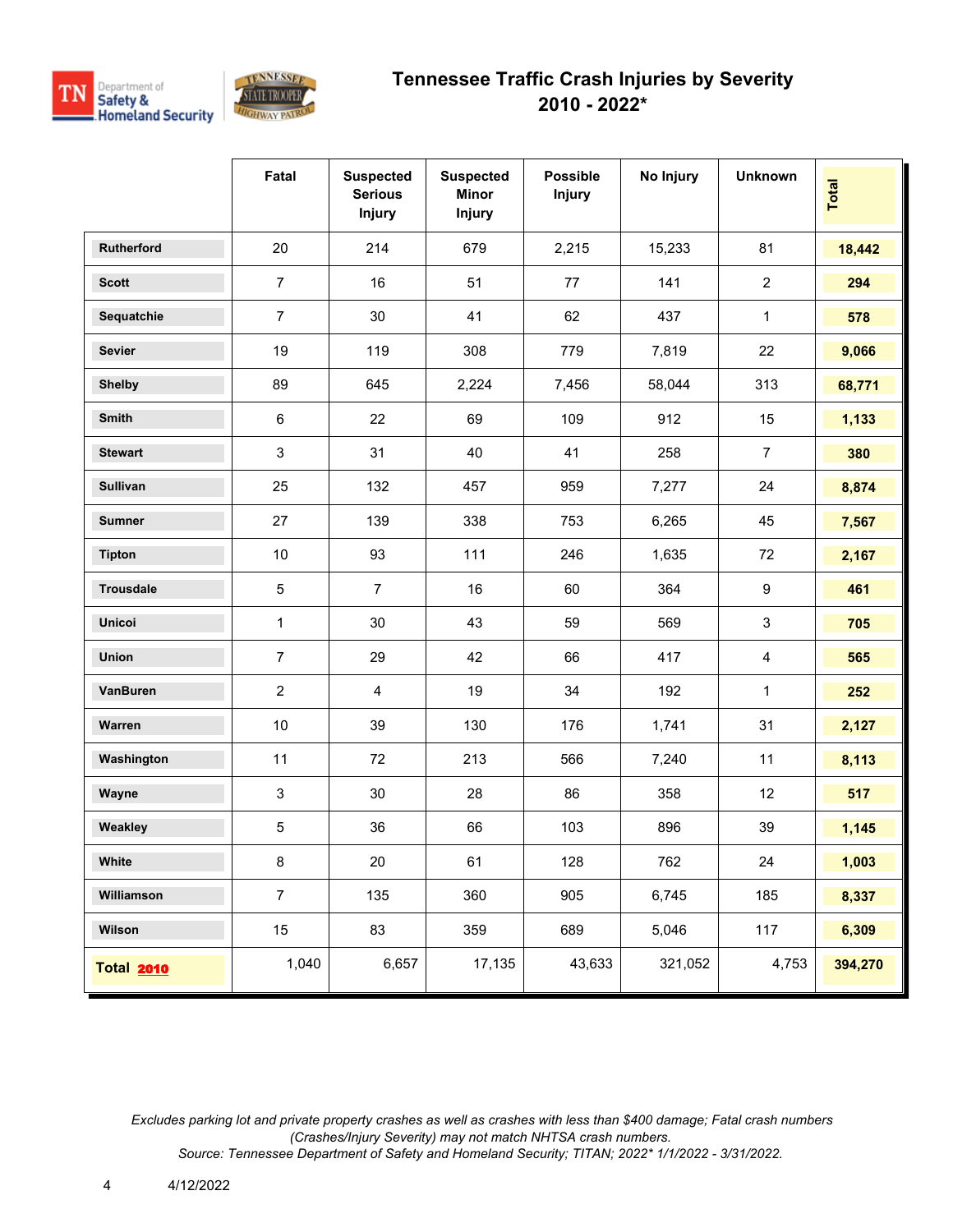



|                   | Fatal                     | <b>Suspected</b><br><b>Serious</b><br>Injury | <b>Suspected</b><br><b>Minor</b><br>Injury | <b>Possible</b><br><b>Injury</b> | No Injury | <b>Unknown</b> | Total  |
|-------------------|---------------------------|----------------------------------------------|--------------------------------------------|----------------------------------|-----------|----------------|--------|
| 2011              |                           |                                              |                                            |                                  |           |                |        |
| Anderson          | $\overline{7}$            | 80                                           | 197                                        | 390                              | 3,344     | 89             | 4,107  |
| <b>Bedford</b>    | $\overline{4}$            | 74                                           | 139                                        | 207                              | 1,906     | 29             | 2,359  |
| <b>Benton</b>     | $\ensuremath{\mathsf{3}}$ | 21                                           | 56                                         | 70                               | 418       | 10             | 578    |
| <b>Bledsoe</b>    | 3                         | 32                                           | 18                                         | 59                               | 130       | $\mathbf{1}$   | 243    |
| <b>Blount</b>     | 19                        | 216                                          | 435                                        | 608                              | 6,696     | 137            | 8,111  |
| <b>Bradley</b>    | 12                        | 106                                          | 202                                        | 626                              | 5,970     | 153            | 7,069  |
| Campbell          | 12                        | 60                                           | 107                                        | 303                              | 1,848     | 34             | 2,364  |
| Cannon            | $\overline{4}$            | 16                                           | 33                                         | 56                               | 296       | $\overline{4}$ | 409    |
| Carroll           | 5                         | 45                                           | 79                                         | 89                               | 717       | 10             | 945    |
| Carter            | $\boldsymbol{9}$          | 82                                           | 146                                        | 290                              | 2,215     | 8              | 2,750  |
| Cheatham          | $\boldsymbol{9}$          | 40                                           | 116                                        | 127                              | 1,343     | 34             | 1,669  |
| <b>Chester</b>    | $\overline{2}$            | 29                                           | 52                                         | 66                               | 513       | 12             | 674    |
| Claiborne         | $\bf 8$                   | 44                                           | 54                                         | 172                              | 1,069     | 13             | 1,360  |
| Clay              | 3                         | 12                                           | 20                                         | 32                               | 157       | $\pmb{0}$      | 224    |
| Cocke             | 5                         | 46                                           | 117                                        | 257                              | 1,866     | 35             | 2,326  |
| Coffee            | 15                        | 72                                           | 162                                        | 337                              | 2,516     | 52             | 3,154  |
| <b>Crockett</b>   | $\overline{4}$            | 38                                           | 38                                         | 55                               | 305       | $\sqrt{5}$     | 445    |
| <b>Cumberland</b> | 20                        | 82                                           | 124                                        | 399                              | 2,704     | 61             | 3,390  |
| Davidson          | 70                        | 247                                          | 1,587                                      | 7,416                            | 45,014    | 31             | 54,365 |
| Decatur           | $\overline{4}$            | 19                                           | 44                                         | 40                               | 339       | $\,6\,$        | 452    |
| <b>DeKalb</b>     | $\overline{4}$            | 23                                           | 80                                         | 103                              | 581       | $\overline{5}$ | 796    |
| <b>Dickson</b>    | 15                        | 69                                           | 165                                        | 332                              | 2,345     | 37             | 2,963  |
| <b>Dyer</b>       | $\bf 8$                   | 68                                           | 121                                        | 170                              | 1,597     | 41             | 2,005  |
| Fayette           | $\boldsymbol{9}$          | 45                                           | 92                                         | 162                              | 894       | 41             | 1,243  |
| <b>Fentress</b>   | $\mathsf 3$               | 8                                            | 41                                         | 76                               | 367       | $\pmb{0}$      | 495    |

 *Excludes parking lot and private property crashes as well as crashes with less than \$400 damage; Fatal crash numbers (Crashes/Injury Severity) may not match NHTSA crash numbers.*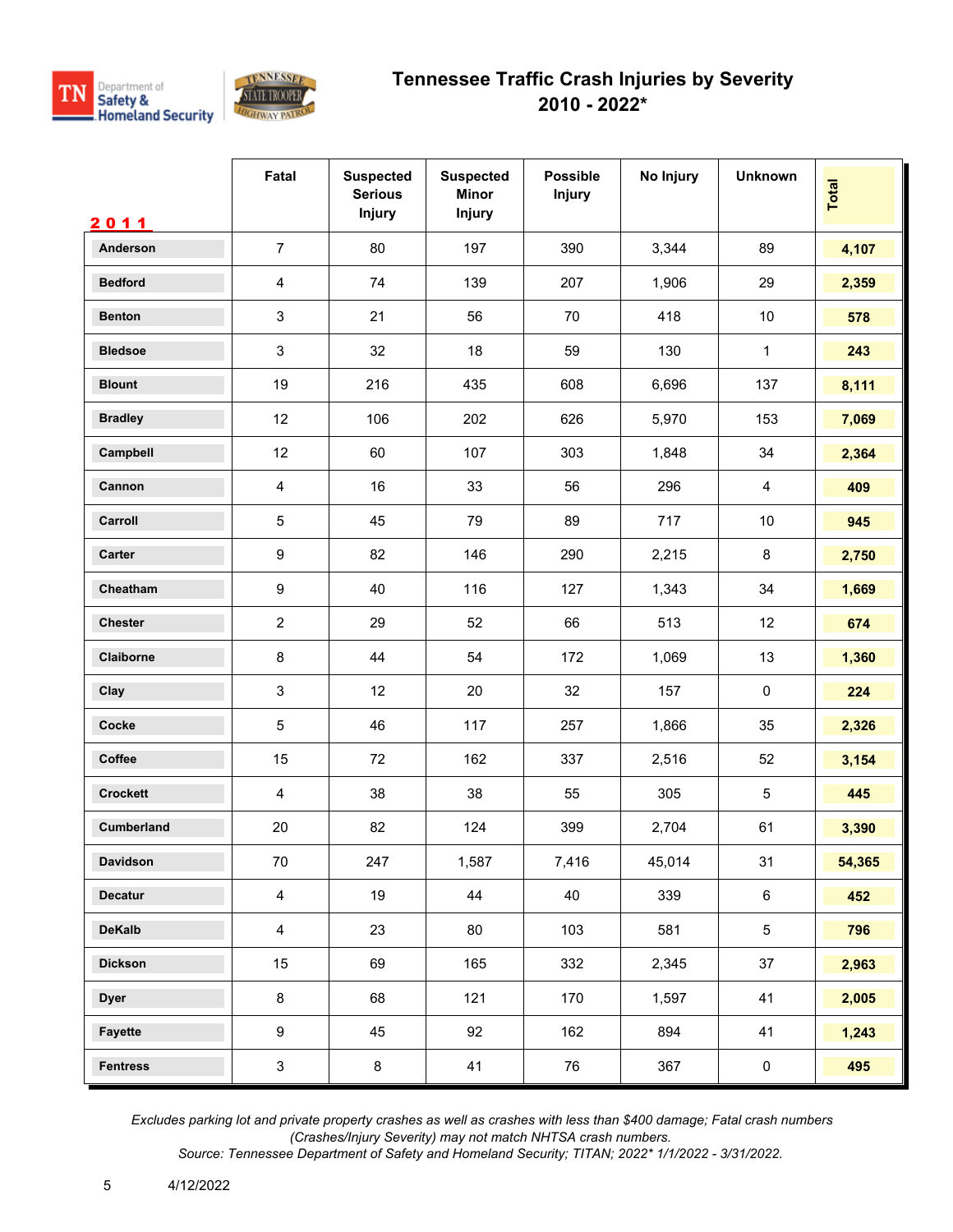



|                  | Fatal                   | <b>Suspected</b><br><b>Serious</b><br><b>Injury</b> | <b>Suspected</b><br><b>Minor</b><br><b>Injury</b> | <b>Possible</b><br><b>Injury</b> | No Injury | <b>Unknown</b> | Total  |
|------------------|-------------------------|-----------------------------------------------------|---------------------------------------------------|----------------------------------|-----------|----------------|--------|
| Franklin         | 2                       | 52                                                  | 114                                               | 266                              | 1,178     | 20             | 1,632  |
| Gibson           | $\overline{7}$          | 71                                                  | 115                                               | 244                              | 1,297     | 36             | 1,770  |
| <b>Giles</b>     | 10                      | 44                                                  | 108                                               | 117                              | 1,182     | 25             | 1,486  |
| Grainger         | $\,6\,$                 | 25                                                  | 64                                                | 106                              | 532       | $\sqrt{3}$     | 736    |
| Greene           | 21                      | 116                                                 | 226                                               | 379                              | 3,287     | 54             | 4,083  |
| Grundy           | 11                      | 35                                                  | 39                                                | 75                               | 397       | $\overline{7}$ | 564    |
| Hamblen          | $\,6\,$                 | 79                                                  | 104                                               | 319                              | 2,927     | 144            | 3,579  |
| Hamilton         | 37                      | 473                                                 | 1,113                                             | 2,157                            | 22,293    | 975            | 27,048 |
| <b>Hancock</b>   | $\overline{2}$          | 5                                                   | 24                                                | 19                               | 219       | $\overline{2}$ | 271    |
| Hardeman         | $\overline{\mathbf{4}}$ | 32                                                  | 79                                                | 126                              | 506       | $\overline{7}$ | 754    |
| Hardin           | $\bf 8$                 | 53                                                  | 74                                                | 146                              | 1,123     | 29             | 1,433  |
| <b>Hawkins</b>   | $\overline{7}$          | 56                                                  | 185                                               | 233                              | 1,807     | 22             | 2,310  |
| Haywood          | 11                      | 31                                                  | 66                                                | 116                              | 919       | 20             | 1,163  |
| Henderson        | $\overline{7}$          | 35                                                  | 85                                                | 142                              | 1,549     | 33             | 1,851  |
| Henry            | 13                      | 52                                                  | 81                                                | 173                              | 814       | 11             | 1,144  |
| Hickman          | 3                       | 43                                                  | 103                                               | 118                              | 712       | 19             | 998    |
| Houston          | $\mathsf 3$             | 13                                                  | 23                                                | 27                               | 214       | $\overline{2}$ | 282    |
| <b>Humphreys</b> | $\overline{c}$          | 40                                                  | 68                                                | 144                              | 642       | 20             | 916    |
| Jackson          | 0                       | 4                                                   | 35                                                | 32                               | 244       | 3              | 318    |
| Jefferson        | 11                      | 85                                                  | 134                                               | 234                              | 1,965     | 42             | 2,471  |
| Johnson          | $\mathbf{3}$            | 18                                                  | 30                                                | 83                               | 638       | $\overline{7}$ | 779    |
| Knox             | 54                      | 622                                                 | 1,235                                             | 2,466                            | 26,525    | 962            | 31,864 |
| Lake             | $\mathbf{1}$            | $\overline{7}$                                      | 6                                                 | 14                               | 58        | $\mathbf 0$    | 86     |
| Lauderdale       | 9                       | 45                                                  | 67                                                | 97                               | 522       | 18             | 758    |
| Lawrence         | 14                      | 61                                                  | 124                                               | 142                              | 1,428     | 28             | 1,797  |

 *Excludes parking lot and private property crashes as well as crashes with less than \$400 damage; Fatal crash numbers (Crashes/Injury Severity) may not match NHTSA crash numbers.*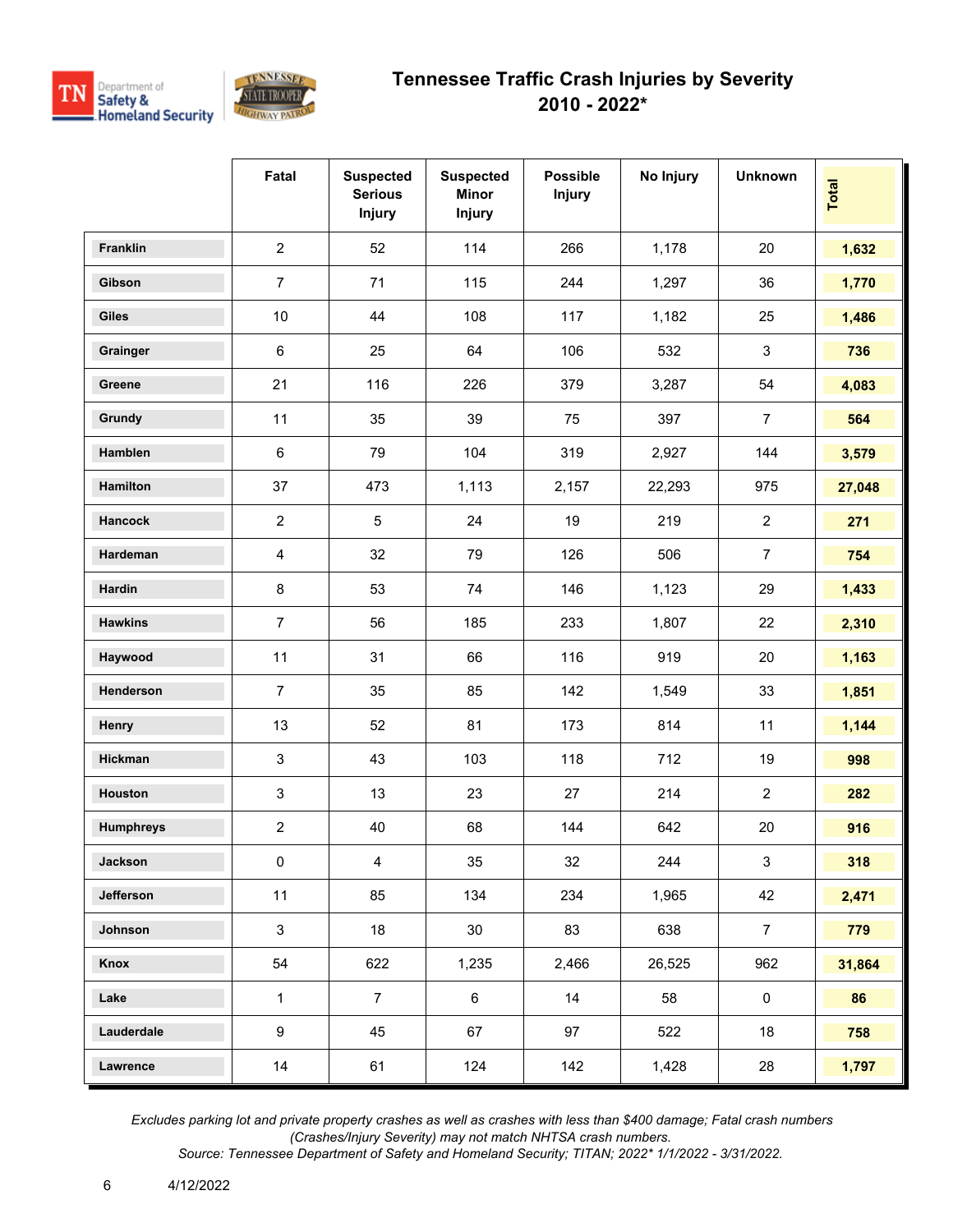

|                   | Fatal          | <b>Suspected</b><br><b>Serious</b><br><b>Injury</b> | <b>Suspected</b><br><b>Minor</b><br><b>Injury</b> | <b>Possible</b><br><b>Injury</b> | No Injury | <b>Unknown</b> | Total  |
|-------------------|----------------|-----------------------------------------------------|---------------------------------------------------|----------------------------------|-----------|----------------|--------|
| Lewis             | $\mathbf{1}$   | 24                                                  | 26                                                | 27                               | 315       | $\overline{2}$ | 395    |
| Lincoln           | 10             | 39                                                  | 134                                               | 124                              | 1,287     | 29             | 1,623  |
| Loudon            | 11             | 41                                                  | 172                                               | 296                              | 2,667     | 65             | 3,252  |
| Macon             | $\overline{4}$ | 28                                                  | 43                                                | 82                               | 748       | 8              | 913    |
| <b>Madison</b>    | 22             | 121                                                 | 382                                               | 778                              | 7,026     | 228            | 8,557  |
| <b>Marion</b>     | 16             | 69                                                  | 121                                               | 110                              | 1,144     | 19             | 1,479  |
| <b>Marshall</b>   | $\sqrt{5}$     | 53                                                  | 85                                                | 96                               | 1,001     | 15             | 1,255  |
| <b>Maury</b>      | 14             | 95                                                  | 227                                               | 525                              | 3,765     | 35             | 4,661  |
| <b>McMinn</b>     | 11             | 88                                                  | 147                                               | 284                              | 2,275     | 66             | 2,871  |
| <b>McNairy</b>    | $\,6\,$        | 43                                                  | 71                                                | 113                              | 693       | 17             | 943    |
| <b>Meigs</b>      | 1              | 28                                                  | 38                                                | 32                               | 173       | $\overline{5}$ | 277    |
| <b>Monroe</b>     | $\bf 8$        | 87                                                  | 123                                               | 232                              | 1,445     | 20             | 1,915  |
| <b>Montgomery</b> | 19             | 282                                                 | 719                                               | 1,419                            | 11,011    | 126            | 13,576 |
| <b>Moore</b>      | 1              | 13                                                  | 31                                                | 23                               | 165       | $\mathbf{1}$   | 234    |
| Morgan            | $\,6\,$        | 35                                                  | 58                                                | 77                               | 480       | 8              | 664    |
| Obion             | 3              | 34                                                  | 69                                                | 135                              | 1,277     | 29             | 1,547  |
| Overton           | $\sqrt{5}$     | 12                                                  | 64                                                | 129                              | 727       | $\overline{7}$ | 944    |
| Perry             | $\mathbf{1}$   | 38                                                  | 22                                                | 31                               | 143       | $\mathbf{1}$   | 236    |
| Pickett           | $\pmb{0}$      | $\overline{4}$                                      | 9                                                 | 14                               | 67        | $\pmb{0}$      | 94     |
| Polk              | $\overline{5}$ | 44                                                  | 42                                                | 93                               | 373       | 12             | 569    |
| Putnam            | 10             | 82                                                  | 303                                               | 558                              | 5,030     | 131            | 6,114  |
| Rhea              | $\,$ 5 $\,$    | 32                                                  | 48                                                | 111                              | 746       | 18             | 960    |
| Roane             | 12             | 71                                                  | 167                                               | 253                              | 1,876     | 45             | 2,424  |
| Robertson         | $\bf 8$        | 90                                                  | 207                                               | 300                              | 2,733     | 85             | 3,423  |
| Rutherford        | 20             | 281                                                 | 847                                               | 2,160                            | 15,707    | 236            | 19,251 |

 *Excludes parking lot and private property crashes as well as crashes with less than \$400 damage; Fatal crash numbers (Crashes/Injury Severity) may not match NHTSA crash numbers.*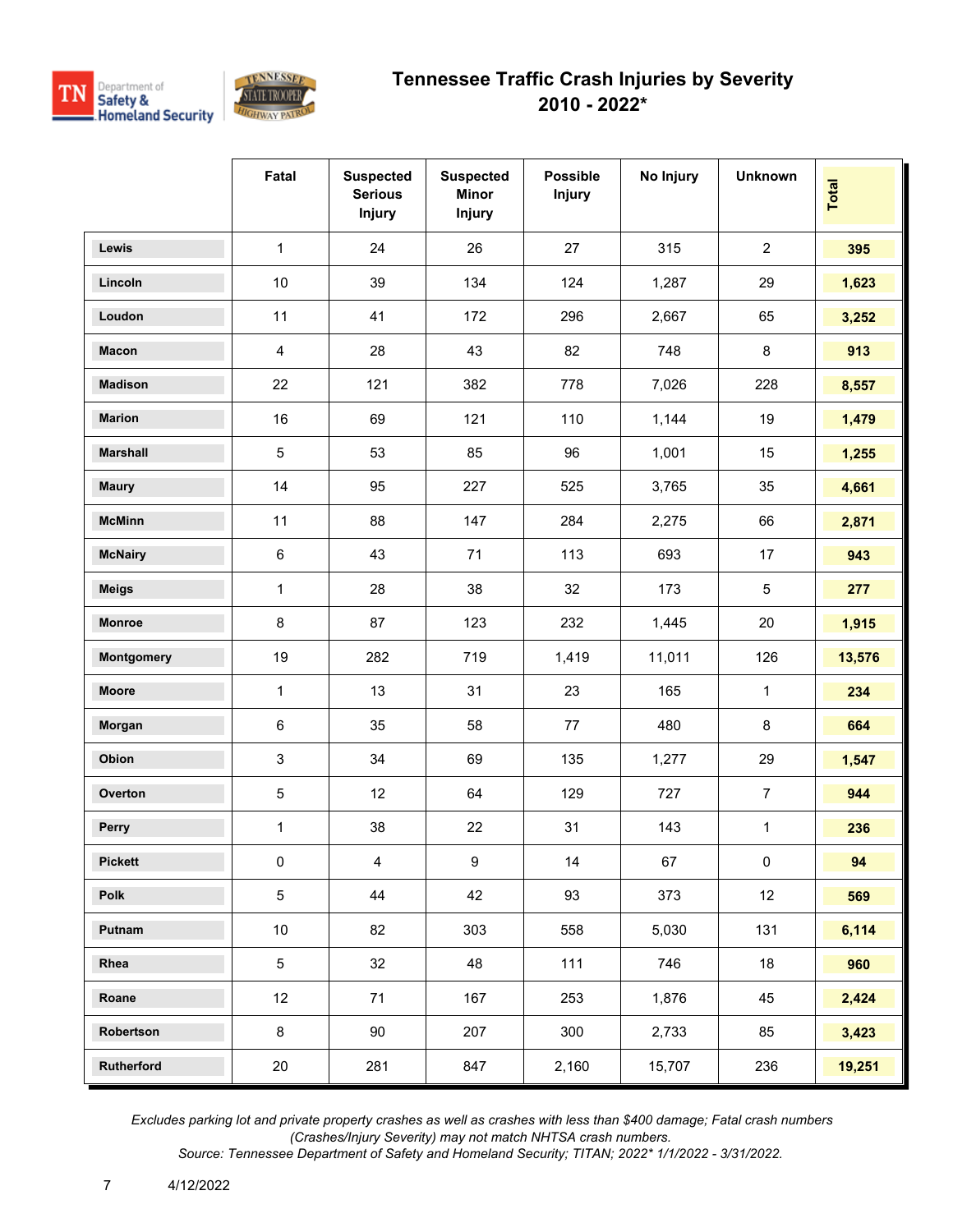



|                   | Fatal                   | <b>Suspected</b><br><b>Serious</b><br><b>Injury</b> | <b>Suspected</b><br>Minor<br><b>Injury</b> | <b>Possible</b><br><b>Injury</b> | No Injury | <b>Unknown</b>            | <b>Total</b> |
|-------------------|-------------------------|-----------------------------------------------------|--------------------------------------------|----------------------------------|-----------|---------------------------|--------------|
| <b>Scott</b>      | 3                       | 26                                                  | 39                                         | 82                               | 333       | $\overline{2}$            | 485          |
| Sequatchie        | 4                       | 32                                                  | 24                                         | 65                               | 470       | $\mathsf 3$               | 598          |
| <b>Sevier</b>     | 18                      | 164                                                 | 355                                        | 767                              | 7,865     | 90                        | 9,259        |
| <b>Shelby</b>     | 95                      | 771                                                 | 2,460                                      | 8,047                            | 63,133    | 303                       | 74,809       |
| <b>Smith</b>      | $\overline{4}$          | 34                                                  | 61                                         | 93                               | 847       | 11                        | 1,050        |
| <b>Stewart</b>    | $\overline{2}$          | 28                                                  | 30                                         | 47                               | 278       | $\overline{2}$            | 387          |
| <b>Sullivan</b>   | 15                      | 140                                                 | 488                                        | 1,179                            | 7,912     | 34                        | 9,768        |
| <b>Sumner</b>     | 21                      | 128                                                 | 343                                        | 842                              | 6,456     | 60                        | 7,850        |
| <b>Tipton</b>     | 3                       | 97                                                  | 113                                        | 285                              | 1,885     | 44                        | 2,427        |
| <b>Trousdale</b>  | 6                       | $\overline{7}$                                      | 20                                         | 49                               | 303       | $\overline{7}$            | 392          |
| <b>Unicoi</b>     | $\overline{2}$          | 23                                                  | 33                                         | 45                               | 488       | $\overline{4}$            | 595          |
| <b>Union</b>      | $\overline{2}$          | 25                                                  | 20                                         | 86                               | 409       | $\sqrt{5}$                | 547          |
| VanBuren          | $\overline{\mathbf{4}}$ | 9                                                   | 13                                         | 20                               | 144       | $\ensuremath{\mathsf{3}}$ | 193          |
| Warren            | 8                       | 60                                                  | 108                                        | 161                              | 1,686     | 32                        | 2,055        |
| Washington        | 9                       | 87                                                  | 205                                        | 574                              | 8,000     | 14                        | 8,889        |
| Wayne             | $\overline{\mathbf{4}}$ | 13                                                  | 38                                         | 48                               | 325       | $\overline{4}$            | 432          |
| Weakley           | 10                      | 38                                                  | 105                                        | 144                              | 824       | 16                        | 1,137        |
| White             | 5                       | 29                                                  | 58                                         | 105                              | 836       | 16                        | 1,049        |
| Williamson        | 9                       | 150                                                 | 381                                        | 870                              | 7,023     | 155                       | 8,588        |
| Wilson            | 21                      | 109                                                 | 355                                        | 599                              | 4,836     | 90                        | 6,010        |
| <b>Total 2011</b> | 958                     | 7,375                                               | 17,931                                     | 42,527                           | 335,055   | 5,440                     | 409,286      |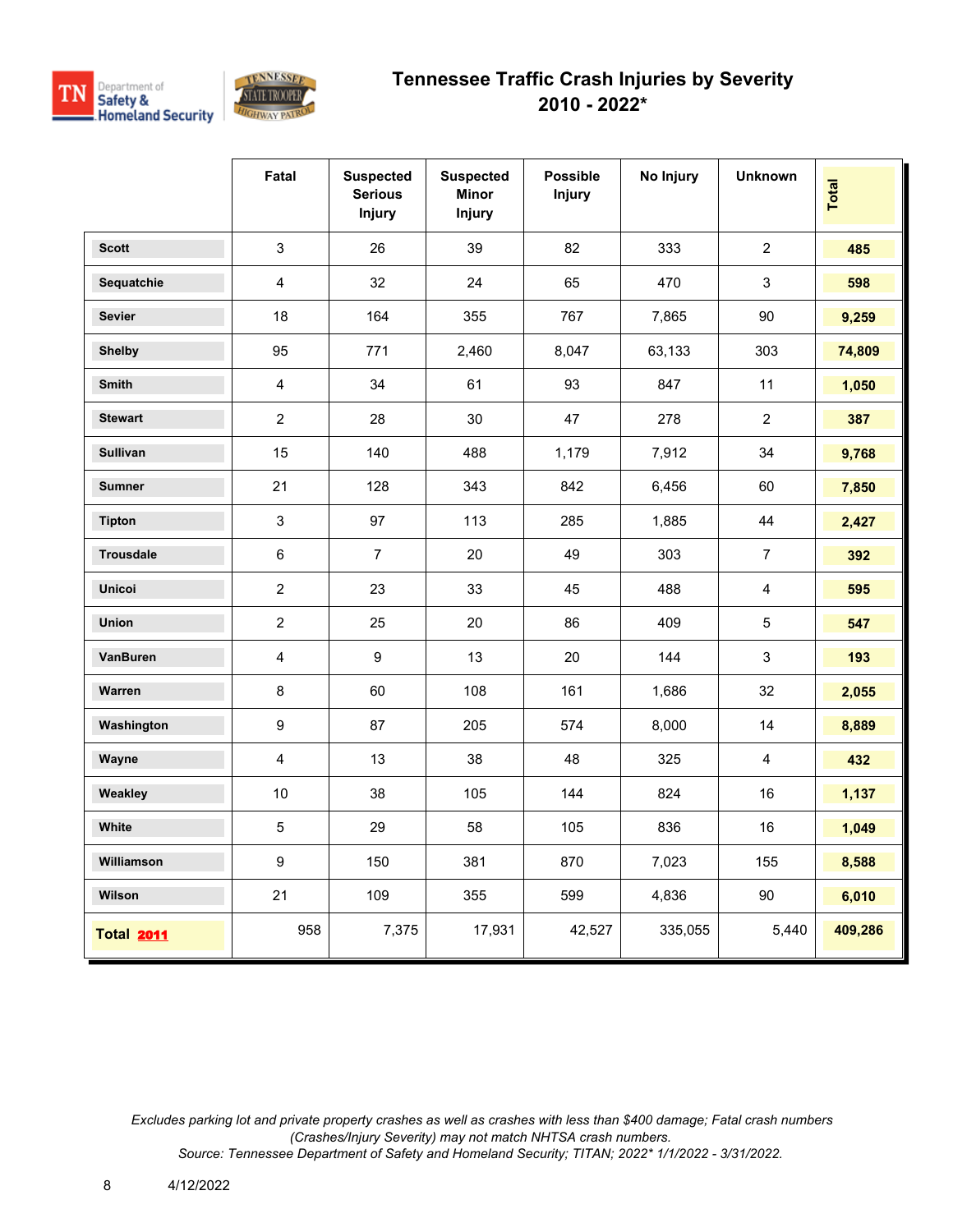



|                 | Fatal                     | <b>Suspected</b><br><b>Serious</b><br><b>Injury</b> | <b>Suspected</b><br><b>Minor</b><br>Injury | <b>Possible</b><br><b>Injury</b> | No Injury | <b>Unknown</b>  | <b>Total</b> |
|-----------------|---------------------------|-----------------------------------------------------|--------------------------------------------|----------------------------------|-----------|-----------------|--------------|
| 2012            |                           |                                                     |                                            |                                  |           |                 |              |
| Anderson        | 14                        | 80                                                  | 137                                        | 405                              | 3,263     | 96              | 3,995        |
| <b>Bedford</b>  | 8                         | 115                                                 | 141                                        | 190                              | 1,766     | 33              | 2,253        |
| <b>Benton</b>   | $\overline{7}$            | 21                                                  | 48                                         | 75                               | 459       | 9               | 619          |
| <b>Bledsoe</b>  | $\overline{\mathbf{4}}$   | 30                                                  | 17                                         | 30                               | 124       | $\pmb{0}$       | 205          |
| <b>Blount</b>   | 24                        | 223                                                 | 372                                        | 570                              | 6,562     | 128             | 7,879        |
| <b>Bradley</b>  | 24                        | 112                                                 | 281                                        | 524                              | 6,264     | 145             | 7,350        |
| Campbell        | 16                        | 47                                                  | 98                                         | 260                              | 1,982     | 36              | 2,439        |
| Cannon          | $\overline{4}$            | 15                                                  | 33                                         | 38                               | 382       | 5               | 477          |
| Carroll         | $\overline{2}$            | 38                                                  | 72                                         | 105                              | 737       | 12              | 966          |
| Carter          | $\boldsymbol{9}$          | 66                                                  | 149                                        | 252                              | 2,148     | 14              | 2,638        |
| Cheatham        | $\ensuremath{\mathsf{3}}$ | 68                                                  | 109                                        | 166                              | 1,367     | $30\,$          | 1,743        |
| <b>Chester</b>  | $\overline{2}$            | 24                                                  | 49                                         | 67                               | 527       | 6               | 675          |
| Claiborne       | $\,6\,$                   | 39                                                  | 56                                         | 125                              | 925       | 20              | 1,171        |
| Clay            | $\overline{2}$            | 18                                                  | 19                                         | 35                               | 161       | $\mathbf{1}$    | 236          |
| Cocke           | 13                        | 59                                                  | 154                                        | 270                              | 1,899     | 54              | 2,449        |
| Coffee          | 12                        | 92                                                  | 144                                        | 387                              | 2,587     | 48              | 3,270        |
| <b>Crockett</b> | $\overline{4}$            | 35                                                  | 32                                         | 38                               | 300       | $\overline{7}$  | 416          |
| Cumberland      | 15                        | 65                                                  | 129                                        | 432                              | 2,657     | 46              | 3,344        |
| <b>Davidson</b> | 64                        | 281                                                 | 1,610                                      | 7,106                            | 42,389    | 242             | 51,692       |
| <b>Decatur</b>  | $\sqrt{5}$                | 10 <sub>1</sub>                                     | 37                                         | 54                               | 484       | 10 <sub>1</sub> | 600          |
| <b>DeKalb</b>   | $\mathbf{3}$              | 15                                                  | 64                                         | 75                               | 522       | 12              | 691          |
| <b>Dickson</b>  | 15                        | 87                                                  | 141                                        | 278                              | 2,262     | 46              | 2,829        |
| <b>Dyer</b>     | $\sqrt{5}$                | 62                                                  | 131                                        | 147                              | 1,408     | 45              | 1,798        |
| Fayette         | $\overline{4}$            | 56                                                  | 55                                         | 138                              | 865       | 34              | 1,152        |
| <b>Fentress</b> | $\overline{7}$            | 19                                                  | 89                                         | 86                               | 400       | 10              | 611          |

 *Excludes parking lot and private property crashes as well as crashes with less than \$400 damage; Fatal crash numbers (Crashes/Injury Severity) may not match NHTSA crash numbers.*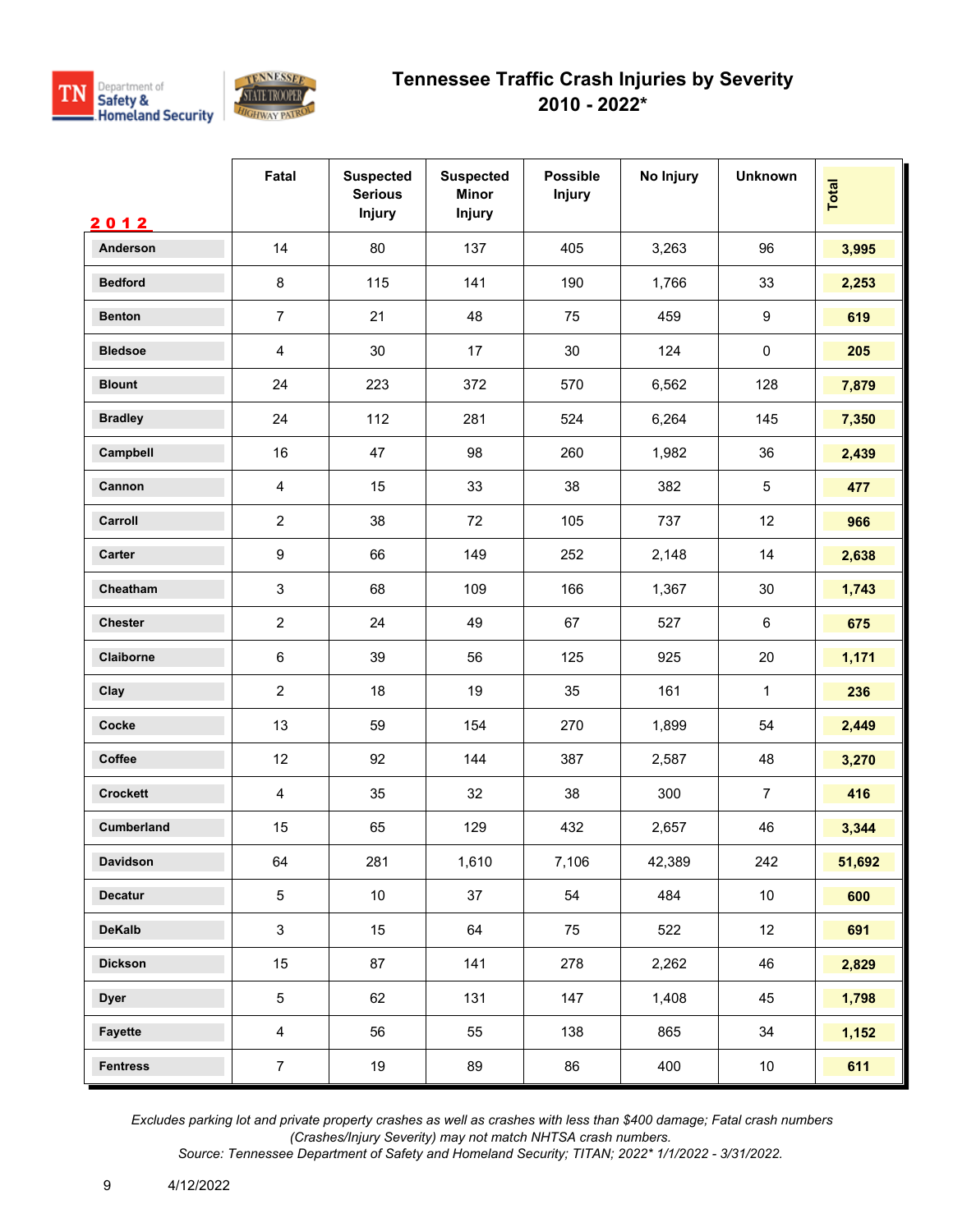



|                  | Fatal          | <b>Suspected</b><br><b>Serious</b><br><b>Injury</b> | <b>Suspected</b><br><b>Minor</b><br><b>Injury</b> | <b>Possible</b><br><b>Injury</b> | No Injury | <b>Unknown</b> | Total  |
|------------------|----------------|-----------------------------------------------------|---------------------------------------------------|----------------------------------|-----------|----------------|--------|
| Franklin         | 12             | 36                                                  | 89                                                | 205                              | 1,110     | 22             | 1,474  |
| Gibson           | 11             | 77                                                  | 109                                               | 225                              | 1,370     | 45             | 1,837  |
| <b>Giles</b>     | $\,6\,$        | 67                                                  | 117                                               | 138                              | 1,240     | 19             | 1,587  |
| Grainger         | 10             | 35                                                  | 74                                                | 99                               | 551       | 11             | 780    |
| Greene           | 17             | 159                                                 | 205                                               | 456                              | 3,274     | 88             | 4,199  |
| Grundy           | $\overline{4}$ | 35                                                  | 34                                                | 84                               | 358       | 6              | 521    |
| Hamblen          | 12             | 85                                                  | 129                                               | 309                              | 3,103     | 118            | 3,756  |
| Hamilton         | 38             | 477                                                 | 1,198                                             | 2,443                            | 25,779    | 1,331          | 31,266 |
| <b>Hancock</b>   | $\overline{2}$ | $\overline{7}$                                      | 14                                                | 19                               | 146       | $\mathbf 1$    | 189    |
| Hardeman         | $\,6\,$        | 28                                                  | 72                                                | 133                              | 440       | 3              | 682    |
| Hardin           | $\,6\,$        | 45                                                  | 82                                                | 119                              | 1,165     | 26             | 1,443  |
| <b>Hawkins</b>   | $\overline{7}$ | 58                                                  | 145                                               | 203                              | 1,623     | 59             | 2,095  |
| Haywood          | 11             | 17                                                  | 63                                                | 98                               | 718       | 21             | 928    |
| Henderson        | 15             | 26                                                  | 97                                                | 171                              | 1,408     | 28             | 1,745  |
| Henry            | $\,6\,$        | 61                                                  | 65                                                | 145                              | 788       | 12             | 1,077  |
| Hickman          | $\overline{4}$ | 47                                                  | 104                                               | 116                              | 671       | 23             | 965    |
| Houston          | $\sqrt{3}$     | 14                                                  | 25                                                | 27                               | 139       | $\overline{c}$ | 210    |
| <b>Humphreys</b> | $\mathbf 5$    | 55                                                  | 58                                                | 111                              | 516       | $10$           | 755    |
| Jackson          | $\,6\,$        | 11                                                  | 26                                                | 43                               | 222       | $\overline{7}$ | 315    |
| Jefferson        | 16             | 83                                                  | 138                                               | 285                              | 1,891     | 66             | 2,479  |
| Johnson          | $\mathbf{3}$   | 15                                                  | 16                                                | 91                               | 591       | 11             | 727    |
| Knox             | 52             | 718                                                 | 1,303                                             | 2,457                            | 26,742    | 1,174          | 32,446 |
| Lake             | $\pmb{0}$      | $\mathbf{3}$                                        | 13                                                | 11                               | 82        | $\mathbf{1}$   | 110    |
| Lauderdale       | 12             | 45                                                  | 64                                                | 91                               | 565       | 22             | 799    |
| Lawrence         | 17             | 63                                                  | 142                                               | 171                              | 1,396     | 24             | 1,813  |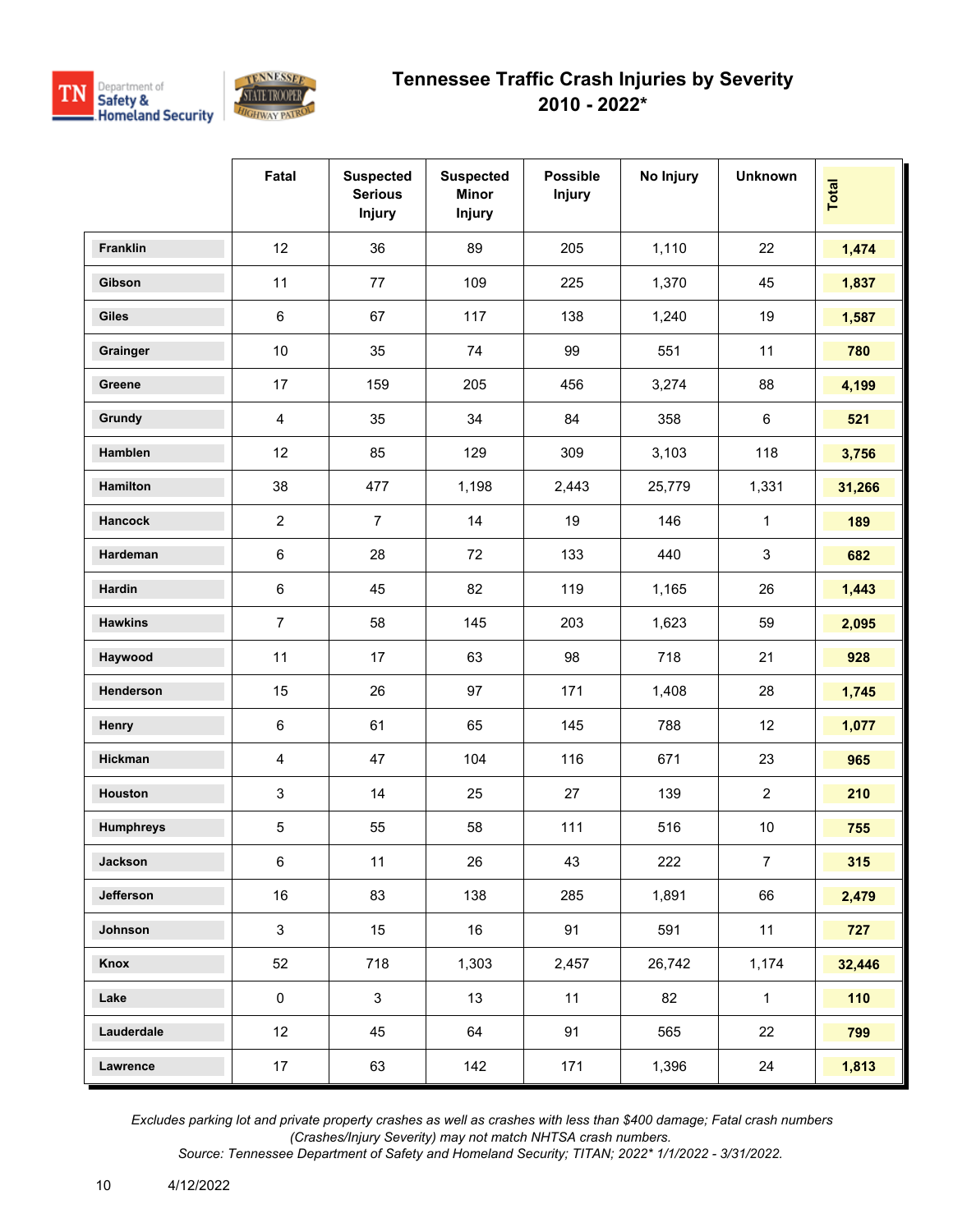

|                 | Fatal            | <b>Suspected</b><br><b>Serious</b><br><b>Injury</b> | <b>Suspected</b><br><b>Minor</b><br><b>Injury</b> | <b>Possible</b><br><b>Injury</b> | No Injury | <b>Unknown</b> | <b>Total</b> |
|-----------------|------------------|-----------------------------------------------------|---------------------------------------------------|----------------------------------|-----------|----------------|--------------|
| <b>Lewis</b>    | 1                | 15                                                  | $\boldsymbol{9}$                                  | 48                               | 287       | $\mathfrak{S}$ | 363          |
| Lincoln         | $\boldsymbol{9}$ | 36                                                  | 143                                               | 129                              | 1,285     | 24             | 1,626        |
| Loudon          | 5                | 40                                                  | 162                                               | 242                              | 2,409     | 54             | 2,912        |
| <b>Macon</b>    | $\overline{7}$   | 23                                                  | 45                                                | 116                              | 697       | 9              | 897          |
| <b>Madison</b>  | 15               | 170                                                 | 410                                               | 822                              | 6,995     | 297            | 8,709        |
| <b>Marion</b>   | $\boldsymbol{9}$ | 57                                                  | 106                                               | 146                              | 1,121     | 29             | 1,468        |
| <b>Marshall</b> | 3                | 53                                                  | 92                                                | 105                              | 893       | 14             | 1,160        |
| <b>Maury</b>    | $\bf 8$          | 123                                                 | 236                                               | 507                              | 4,031     | 56             | 4,961        |
| <b>McMinn</b>   | 14               | 109                                                 | 198                                               | 377                              | 2,497     | 81             | 3,276        |
| <b>McNairy</b>  | 13               | 30                                                  | 68                                                | 129                              | 751       | 23             | 1,014        |
| <b>Meigs</b>    | $\overline{7}$   | 21                                                  | 29                                                | 33                               | 200       | $\mathbf{3}$   | 293          |
| <b>Monroe</b>   | 8                | 86                                                  | 133                                               | 259                              | 1,615     | 39             | 2,140        |
| Montgomery      | 23               | 255                                                 | 762                                               | 1,241                            | 10,634    | $90\,$         | 13,005       |
| <b>Moore</b>    | 1                | 10                                                  | 16                                                | 20                               | 137       | 1              | 185          |
| Morgan          | 1                | 28                                                  | 80                                                | 55                               | 324       | 8              | 496          |
| Obion           | 12               | 34                                                  | 85                                                | 130                              | 1,019     | 18             | 1,298        |
| Overton         | $\,6\,$          | 21                                                  | 75                                                | 130                              | 754       | $\,6\,$        | 992          |
| Perry           | $\mathbf{1}$     | 42                                                  | 25                                                | 32                               | 143       | $\overline{2}$ | 245          |
| <b>Pickett</b>  | $\overline{2}$   | 3                                                   | 17                                                | 11                               | 100       | $\mathbf{1}$   | 134          |
| Polk            | $\overline{7}$   | 25                                                  | 50                                                | 77                               | 388       | $\overline{7}$ | 554          |
| Putnam          | $\overline{7}$   | 134                                                 | 273                                               | 539                              | 4,811     | 99             | 5,863        |
| Rhea            | $\overline{7}$   | 57                                                  | 62                                                | 149                              | 864       | 13             | 1,152        |
| Roane           | $10\,$           | 56                                                  | 178                                               | 261                              | 2,059     | 45             | 2,609        |
| Robertson       | 14               | 123                                                 | 199                                               | 359                              | 2,919     | 133            | 3,747        |
| Rutherford      | 29               | 249                                                 | 1,040                                             | 2,281                            | 17,314    | 400            | 21,313       |

 *Excludes parking lot and private property crashes as well as crashes with less than \$400 damage; Fatal crash numbers (Crashes/Injury Severity) may not match NHTSA crash numbers.*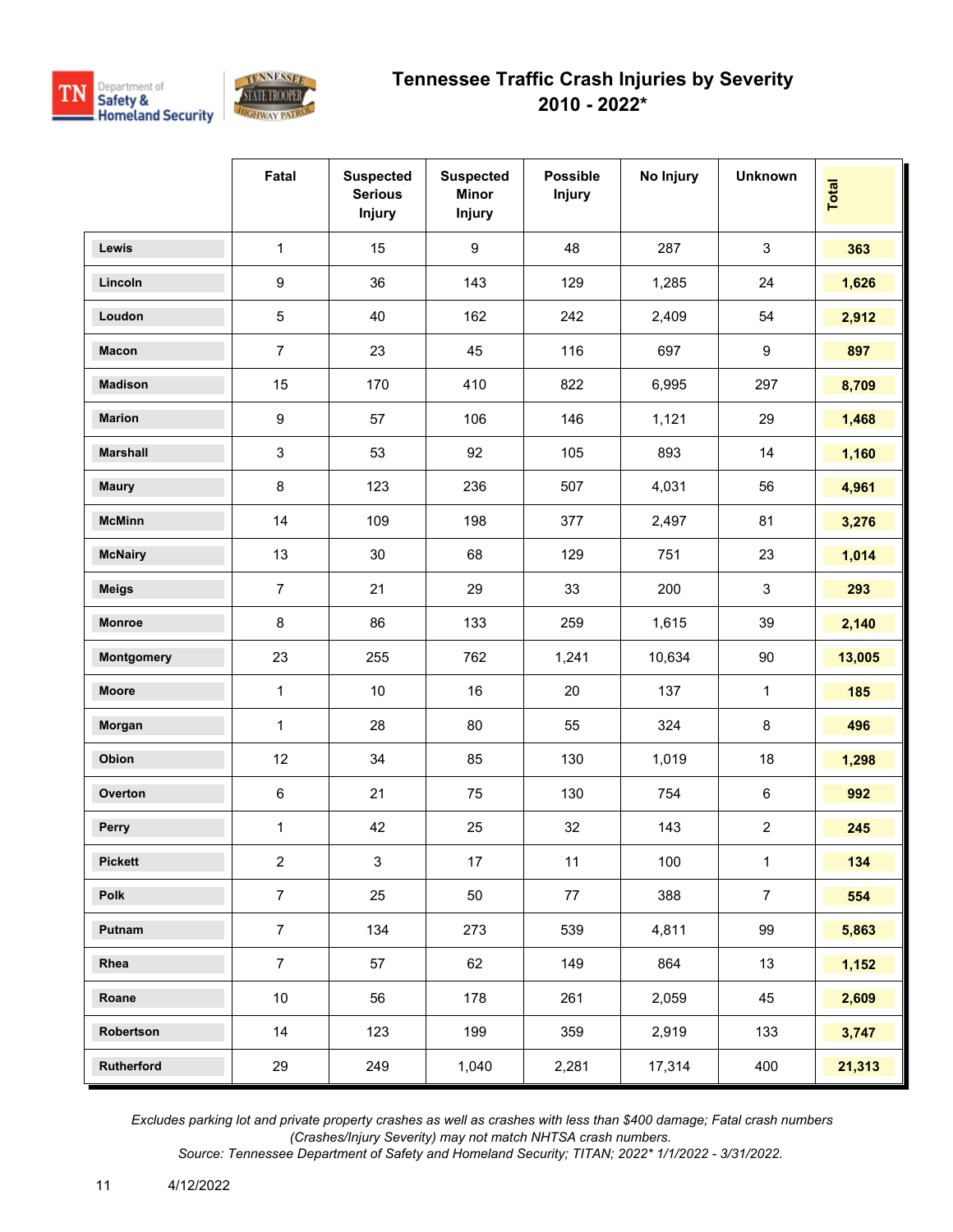



|                   | Fatal                   | <b>Suspected</b><br><b>Serious</b><br><b>Injury</b> | <b>Suspected</b><br><b>Minor</b><br><b>Injury</b> | <b>Possible</b><br><b>Injury</b> | No Injury | <b>Unknown</b> | Total   |
|-------------------|-------------------------|-----------------------------------------------------|---------------------------------------------------|----------------------------------|-----------|----------------|---------|
| <b>Scott</b>      | $\mathsf 3$             | 13                                                  | 21                                                | 69                               | 344       | $\overline{2}$ | 452     |
| Sequatchie        | $\overline{2}$          | 21                                                  | 16                                                | 88                               | 405       | $\overline{7}$ | 539     |
| <b>Sevier</b>     | 24                      | 151                                                 | 418                                               | 716                              | 7,479     | 106            | 8,894   |
| <b>Shelby</b>     | 91                      | 718                                                 | 2,121                                             | 7,867                            | 64,293    | 287            | 75,377  |
| <b>Smith</b>      | $\mathfrak{S}$          | 17                                                  | 68                                                | 92                               | 765       | 20             | 965     |
| <b>Stewart</b>    | $\,6\,$                 | 35                                                  | 39                                                | 40                               | 234       | $\overline{2}$ | 356     |
| Sullivan          | 29                      | 132                                                 | 518                                               | 1,008                            | 7,814     | 36             | 9,537   |
| <b>Sumner</b>     | 21                      | 151                                                 | 345                                               | 913                              | 6,517     | 109            | 8,056   |
| <b>Tipton</b>     | $\overline{7}$          | 67                                                  | 132                                               | 245                              | 1,830     | 49             | 2,330   |
| <b>Trousdale</b>  | $\overline{\mathbf{4}}$ | $\overline{7}$                                      | 34                                                | 46                               | 341       | $\mathbf{3}$   | 435     |
| <b>Unicoi</b>     | $\mathsf 3$             | 23                                                  | 59                                                | 64                               | 532       | $\bf 8$        | 689     |
| <b>Union</b>      | $\mathsf 3$             | 39                                                  | 42                                                | 105                              | 401       | 8              | 598     |
| VanBuren          | $\mathsf 0$             | $\,6\,$                                             | 16                                                | 33                               | 162       | $\sqrt{5}$     | 222     |
| Warren            | 13                      | 53                                                  | 121                                               | 161                              | 1,684     | 18             | 2,050   |
| Washington        | 10                      | 102                                                 | 268                                               | 581                              | 8,244     | 13             | 9,218   |
| Wayne             | $\mathbf{1}$            | 17                                                  | 36                                                | 54                               | 348       | $\overline{5}$ | 461     |
| Weakley           | $\overline{7}$          | 38                                                  | 63                                                | 109                              | 831       | 13             | 1,061   |
| White             | $\,6\,$                 | 18                                                  | 39                                                | 137                              | 938       | 20             | 1,158   |
| Williamson        | 10                      | 139                                                 | 316                                               | 982                              | 7,695     | 164            | 9,306   |
| Wilson            | 14                      | 118                                                 | 318                                               | 646                              | 5,121     | 105            | 6,322   |
| <b>Total 2012</b> | 1,029                   | 7,609                                               | 18,032                                            | 42,257                           | 338,553   | 6,654          | 414,134 |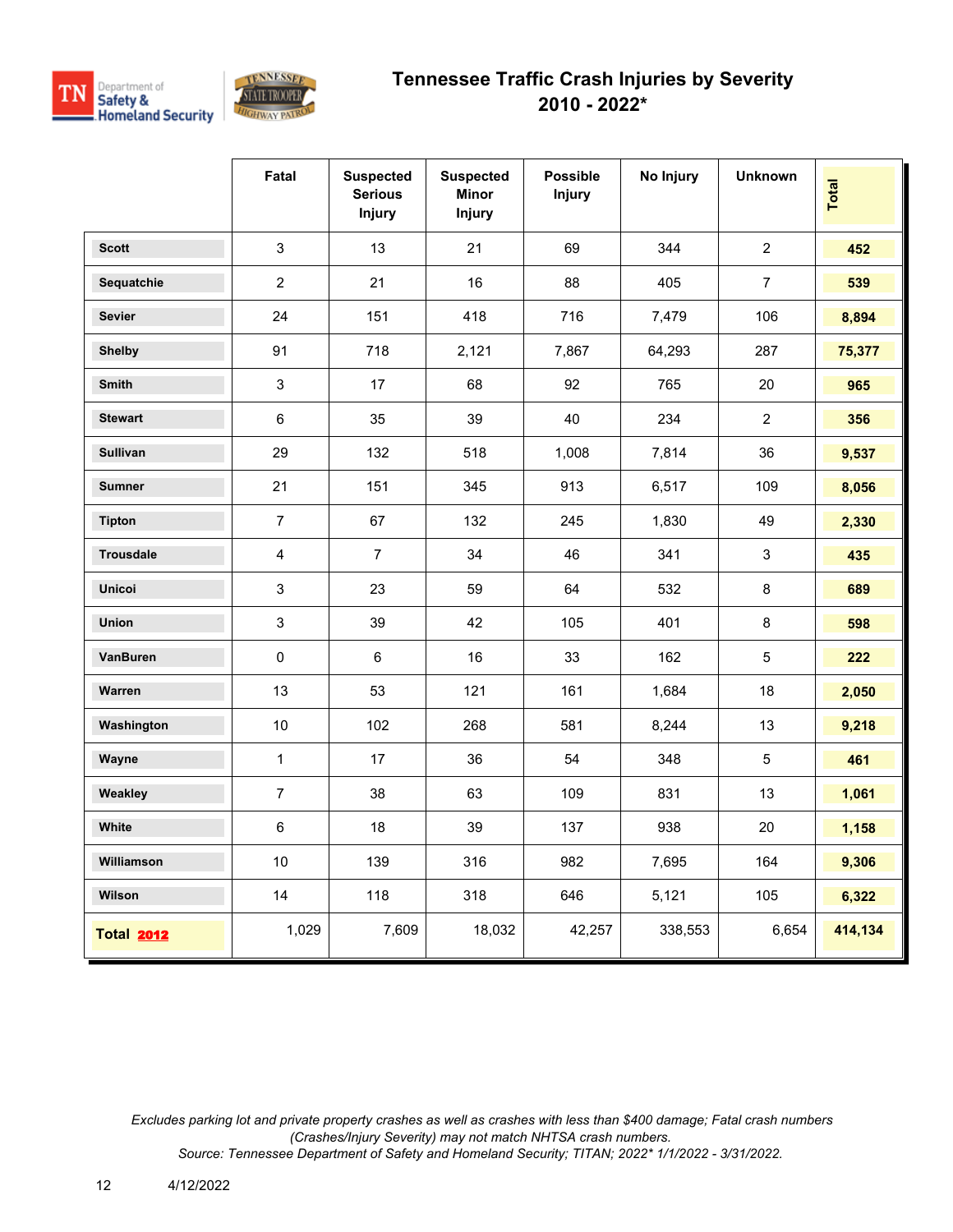



|                 | Fatal                     | <b>Suspected</b><br><b>Serious</b><br><b>Injury</b> | <b>Suspected</b><br><b>Minor</b><br>Injury | <b>Possible</b><br><b>Injury</b> | No Injury | <b>Unknown</b> | <b>Total</b> |
|-----------------|---------------------------|-----------------------------------------------------|--------------------------------------------|----------------------------------|-----------|----------------|--------------|
| 2013            |                           |                                                     |                                            |                                  |           |                |              |
| <b>Anderson</b> | 10                        | 80                                                  | 162                                        | 435                              | 3,344     | 106            | 4,137        |
| <b>Bedford</b>  | 15                        | 113                                                 | 161                                        | 172                              | 1,760     | 26             | 2,247        |
| <b>Benton</b>   | 11                        | 23                                                  | 63                                         | 52                               | 476       | 9              | 634          |
| <b>Bledsoe</b>  | $\pmb{0}$                 | 18                                                  | $\,6\,$                                    | 27                               | 149       | $\pmb{0}$      | 200          |
| <b>Blount</b>   | 25                        | 204                                                 | 349                                        | 463                              | 5,943     | 115            | 7,099        |
| <b>Bradley</b>  | $\boldsymbol{9}$          | 110                                                 | 230                                        | 505                              | 5,988     | 166            | 7,008        |
| Campbell        | $\boldsymbol{9}$          | $30\,$                                              | 88                                         | 248                              | 1,531     | 41             | 1,947        |
| Cannon          | $\ensuremath{\mathsf{3}}$ | 10                                                  | 37                                         | 55                               | 355       | 11             | 471          |
| Carroll         | $\boldsymbol{9}$          | 24                                                  | 60                                         | 67                               | 603       | 10             | 773          |
| Carter          | $\,6\,$                   | 51                                                  | 103                                        | 199                              | 2,283     | 50             | 2,692        |
| Cheatham        | $\overline{4}$            | 55                                                  | 106                                        | 164                              | 1,181     | 54             | 1,564        |
| <b>Chester</b>  | 3                         | 13                                                  | 40                                         | 73                               | 485       | 14             | 628          |
| Claiborne       | $\,6\,$                   | 53                                                  | 53                                         | 108                              | 803       | 9              | 1,032        |
| Clay            | $\overline{2}$            | 10                                                  | 8                                          | 31                               | 183       | $\overline{2}$ | 236          |
| Cocke           | 10                        | 51                                                  | 120                                        | 211                              | 1,741     | 57             | 2,190        |
| Coffee          | 11                        | 73                                                  | 147                                        | 278                              | 2,527     | 45             | 3,081        |
| <b>Crockett</b> | 3                         | 45                                                  | 31                                         | 33                               | 312       | $\,6\,$        | 430          |
| Cumberland      | 11                        | 62                                                  | 138                                        | 327                              | 2,531     | 53             | 3,122        |
| Davidson        | 65                        | 232                                                 | 1,344                                      | 6,226                            | 37,557    | 365            | 45,789       |
| Decatur         | $\overline{2}$            | 12                                                  | 47                                         | 29                               | 338       | 15             | 443          |
| <b>DeKalb</b>   | $\,6\,$                   | 23                                                  | 75                                         | 74                               | 522       | 13             | 713          |
| <b>Dickson</b>  | 10                        | 98                                                  | 144                                        | 265                              | 2,236     | 54             | 2,807        |
| <b>Dyer</b>     | $\bf 8$                   | 42                                                  | 156                                        | 172                              | 1,393     | 37             | 1,808        |
| Fayette         | 5                         | 51                                                  | 60                                         | 197                              | 871       | 23             | 1,207        |
| <b>Fentress</b> | $\overline{4}$            | $\bf 8$                                             | 65                                         | 83                               | 393       | $\overline{7}$ | 560          |

 *Excludes parking lot and private property crashes as well as crashes with less than \$400 damage; Fatal crash numbers (Crashes/Injury Severity) may not match NHTSA crash numbers.*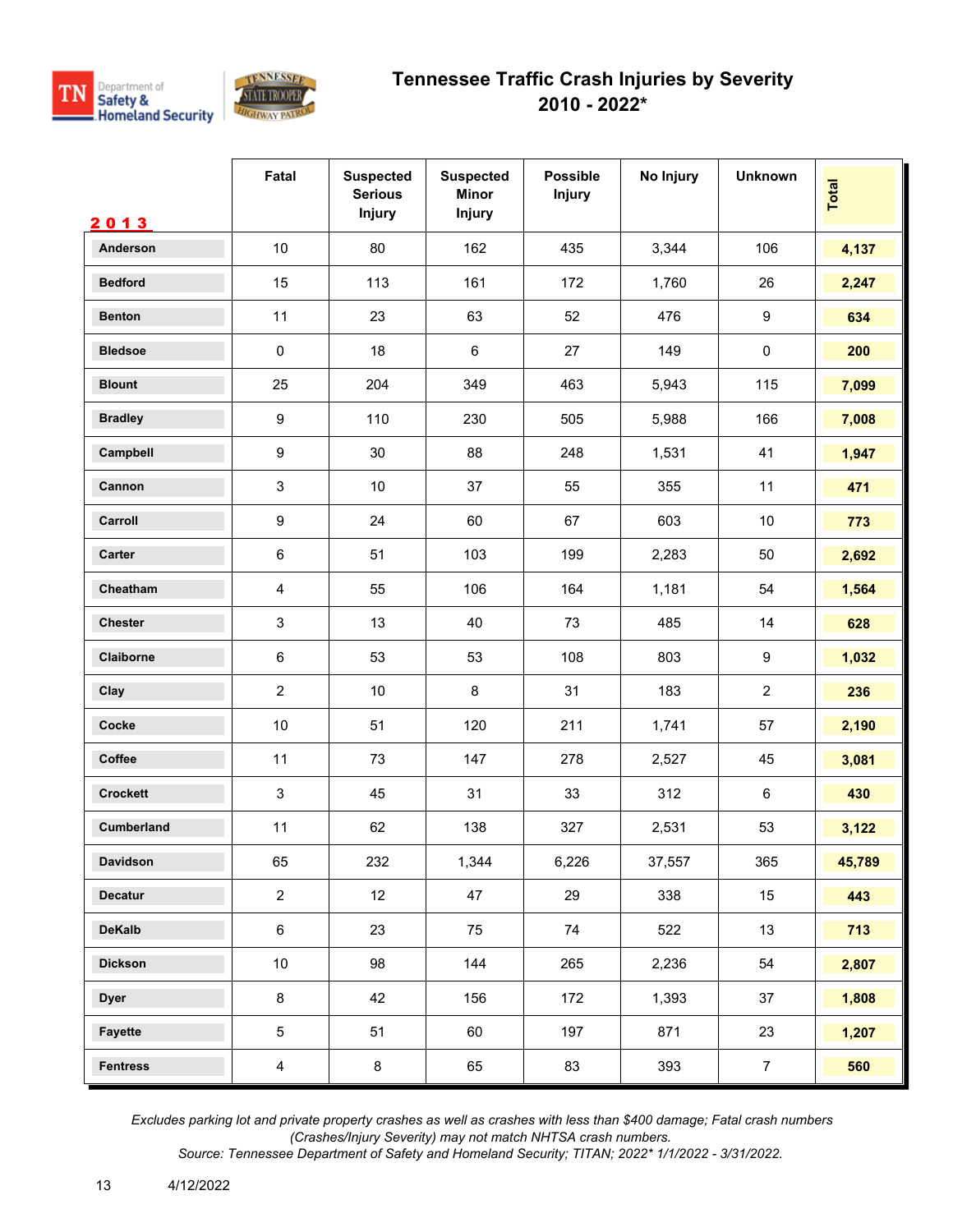



|                  | Fatal            | <b>Suspected</b><br><b>Serious</b><br><b>Injury</b> | <b>Suspected</b><br><b>Minor</b><br>Injury | <b>Possible</b><br><b>Injury</b> | No Injury | <b>Unknown</b>   | Total  |
|------------------|------------------|-----------------------------------------------------|--------------------------------------------|----------------------------------|-----------|------------------|--------|
| Franklin         | $\overline{7}$   | 74                                                  | 62                                         | 193                              | 1,326     | 27               | 1,689  |
| Gibson           | 8                | 48                                                  | 106                                        | 187                              | 1,284     | 28               | 1,661  |
| <b>Giles</b>     | $\boldsymbol{9}$ | 54                                                  | 128                                        | 138                              | 1,192     | 28               | 1,549  |
| Grainger         | $\mathfrak{S}$   | 27                                                  | 68                                         | 85                               | 449       | 13               | 645    |
| Greene           | 15               | 126                                                 | 193                                        | 458                              | 3,272     | 88               | 4,152  |
| Grundy           | $10$             | 28                                                  | 63                                         | 60                               | 359       | 8                | 528    |
| Hamblen          | 11               | 82                                                  | 124                                        | 286                              | 2,790     | 139              | 3,432  |
| Hamilton         | 43               | 419                                                 | 1,166                                      | 2,127                            | 25,741    | 1,428            | 30,924 |
| <b>Hancock</b>   | $\mathbf{1}$     | $\mathbf{3}$                                        | 21                                         | 18                               | 185       | $\overline{2}$   | 230    |
| Hardeman         | $\mathbf 5$      | 41                                                  | 52                                         | 118                              | 513       | 22               | 751    |
| Hardin           | $\overline{4}$   | 37                                                  | 63                                         | 162                              | 1,114     | 37               | 1,417  |
| <b>Hawkins</b>   | $\overline{7}$   | 48                                                  | 199                                        | 222                              | 1,817     | 54               | 2,347  |
| Haywood          | 13               | 50                                                  | 44                                         | 90                               | 820       | 18               | 1,035  |
| Henderson        | 9                | 24                                                  | 116                                        | 158                              | 1,264     | 30               | 1,601  |
| Henry            | $\overline{4}$   | 57                                                  | 77                                         | 127                              | 685       | 9                | 959    |
| Hickman          | $\bf 8$          | 39                                                  | 93                                         | 97                               | 664       | 17               | 918    |
| Houston          | $\,$ 5 $\,$      | $\boldsymbol{9}$                                    | 15                                         | 31                               | 96        | $\overline{2}$   | 158    |
| <b>Humphreys</b> | $\,6\,$          | 43                                                  | 49                                         | 78                               | 703       | 13               | 892    |
| Jackson          | $\overline{2}$   | 11                                                  | 19                                         | $27\,$                           | 236       | $\pmb{0}$        | 295    |
| Jefferson        | 17               | 86                                                  | 111                                        | 246                              | 2,061     | 64               | 2,585  |
| Johnson          | 6                | 10 <sup>°</sup>                                     | 26                                         | 111                              | 623       | $\boldsymbol{9}$ | 785    |
| Knox             | 60               | 588                                                 | 1,211                                      | 2,451                            | 26,245    | 1,119            | 31,674 |
| Lake             | $\mathbf{1}$     | 10 <sup>°</sup>                                     | 15                                         | 5                                | 71        | $\mathbf{1}$     | 103    |
| Lauderdale       | $\overline{5}$   | 54                                                  | 55                                         | 85                               | 496       | 25               | 720    |
| Lawrence         | $\overline{4}$   | 55                                                  | 133                                        | 127                              | 1,238     | 22               | 1,579  |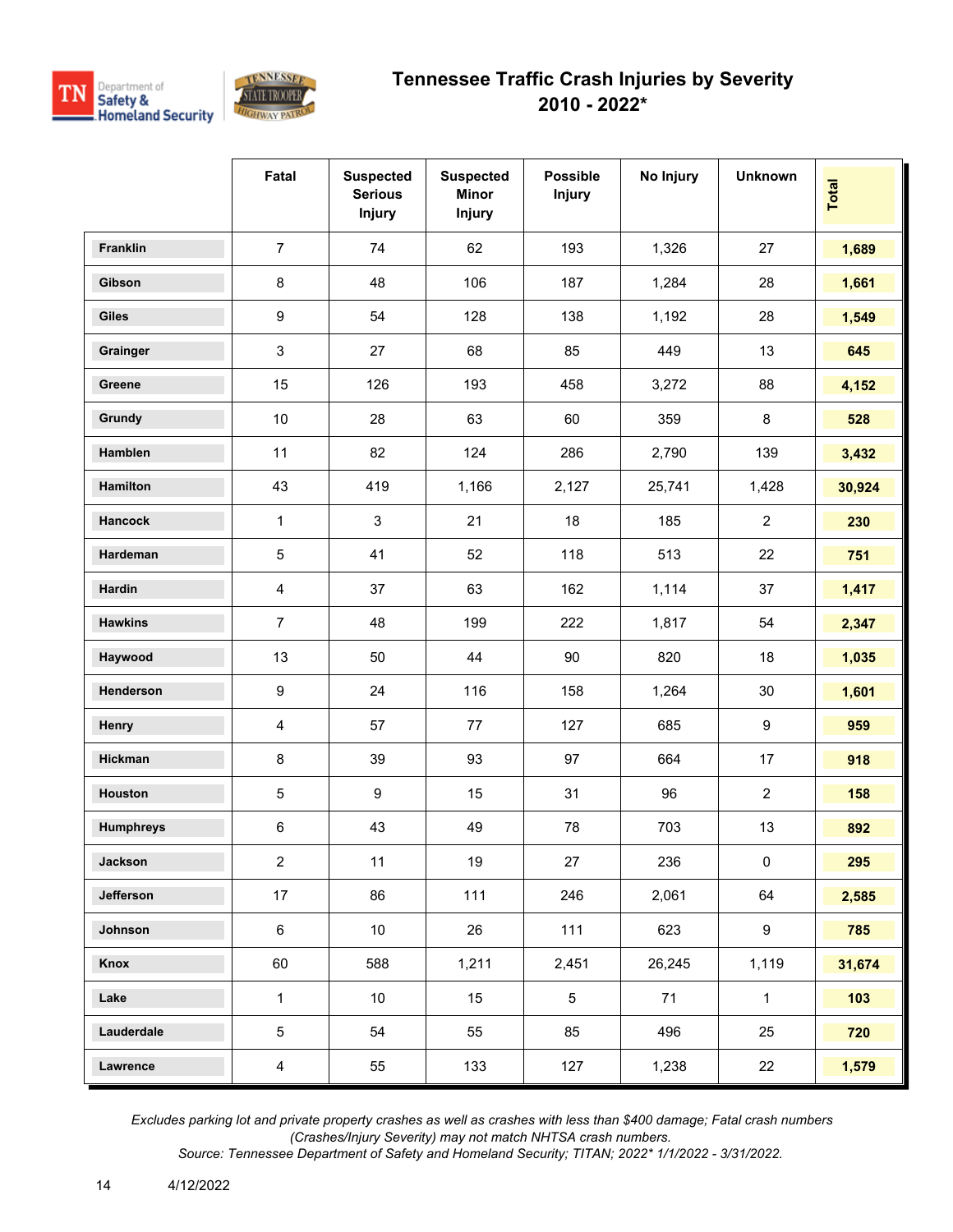

|                 | Fatal          | <b>Suspected</b><br><b>Serious</b><br><b>Injury</b> | <b>Suspected</b><br><b>Minor</b><br><b>Injury</b> | <b>Possible</b><br><b>Injury</b> | No Injury | <b>Unknown</b> | Total  |
|-----------------|----------------|-----------------------------------------------------|---------------------------------------------------|----------------------------------|-----------|----------------|--------|
| <b>Lewis</b>    | $\mathsf 0$    | 26                                                  | 16                                                | 29                               | 250       | $\sqrt{5}$     | 326    |
| Lincoln         | 8              | 45                                                  | 121                                               | 118                              | 1,296     | 38             | 1,626  |
| Loudon          | $\overline{7}$ | 25                                                  | 176                                               | 230                              | 2,398     | 65             | 2,901  |
| <b>Macon</b>    | $\overline{7}$ | 26                                                  | 57                                                | 117                              | 658       | $\,6\,$        | 871    |
| <b>Madison</b>  | 16             | 117                                                 | 371                                               | 725                              | 6,676     | 289            | 8,194  |
| <b>Marion</b>   | 6              | 51                                                  | 77                                                | 153                              | 1,066     | 13             | 1,366  |
| <b>Marshall</b> | 8              | 53                                                  | 70                                                | 126                              | 1,101     | 21             | 1,379  |
| <b>Maury</b>    | 17             | 164                                                 | 221                                               | 515                              | 4,167     | 134            | 5,218  |
| <b>McMinn</b>   | $\overline{7}$ | 71                                                  | 158                                               | 306                              | 2,080     | 74             | 2,696  |
| <b>McNairy</b>  | 8              | 23                                                  | 76                                                | 108                              | 682       | 25             | 922    |
| <b>Meigs</b>    | 6              | 24                                                  | 30                                                | 54                               | 250       | $\bf 8$        | 372    |
| Monroe          | 11             | 77                                                  | 114                                               | 199                              | 1,358     | 34             | 1,793  |
| Montgomery      | 23             | 249                                                 | 619                                               | 1,234                            | 10,372    | 61             | 12,558 |
| <b>Moore</b>    | $\mathbf{1}$   | 6                                                   | 18                                                | 20                               | 119       | $\mathbf 1$    | 165    |
| Morgan          | $\overline{7}$ | 18                                                  | 60                                                | 44                               | 387       | $\overline{7}$ | 523    |
| Obion           | 6              | 34                                                  | 61                                                | 127                              | 1,143     | 42             | 1,413  |
| Overton         | 8              | 14                                                  | 47                                                | 92                               | 679       | 11             | 851    |
| Perry           | 3              | 17                                                  | 21                                                | 17                               | 139       | $\,$ 5 $\,$    | 202    |
| <b>Pickett</b>  | 1              | $\overline{c}$                                      | 9                                                 | 19                               | 93        | 1              | 125    |
| Polk            | 5              | 37                                                  | 33                                                | 58                               | 338       | $\,6\,$        | 477    |
| Putnam          | 8              | 107                                                 | 242                                               | 513                              | 4,824     | 133            | 5,827  |
| Rhea            | $\overline{4}$ | 23                                                  | 61                                                | 116                              | 737       | $\overline{7}$ | 948    |
| Roane           | 10             | 47                                                  | 200                                               | 219                              | 2,021     | 46             | 2,543  |
| Robertson       | 13             | 111                                                 | 184                                               | 319                              | 2,765     | 144            | 3,536  |
| Rutherford      | 28             | 271                                                 | 929                                               | 2,442                            | 17,185    | 400            | 21,255 |

 *Excludes parking lot and private property crashes as well as crashes with less than \$400 damage; Fatal crash numbers (Crashes/Injury Severity) may not match NHTSA crash numbers.*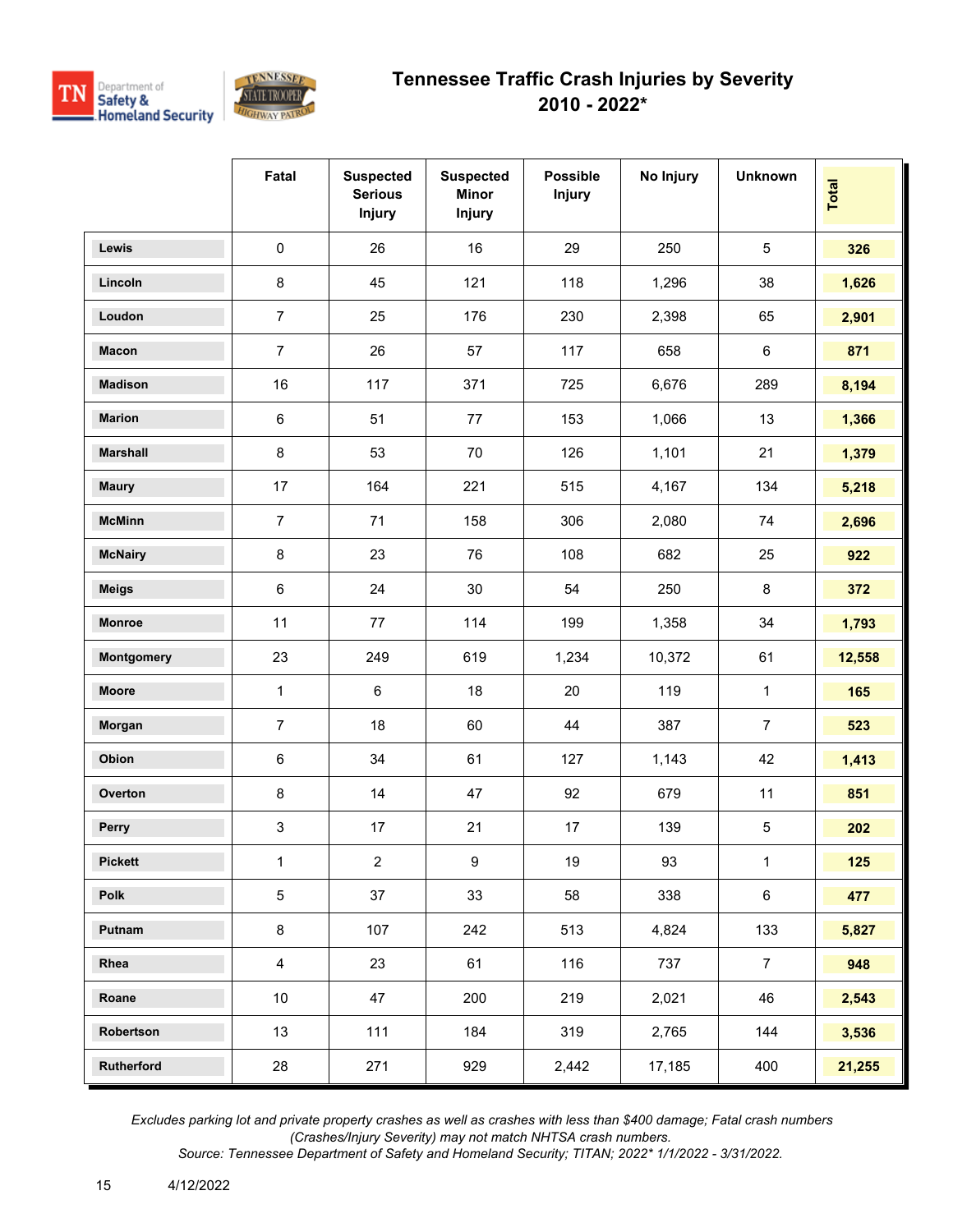



|                   | Fatal          | <b>Suspected</b><br><b>Serious</b><br><b>Injury</b> | <b>Suspected</b><br><b>Minor</b><br>Injury | <b>Possible</b><br><b>Injury</b> | No Injury | <b>Unknown</b> | Total   |
|-------------------|----------------|-----------------------------------------------------|--------------------------------------------|----------------------------------|-----------|----------------|---------|
| <b>Scott</b>      | $\overline{2}$ | 19                                                  | 27                                         | 76                               | 615       | 10             | 749     |
| Sequatchie        | $\mathbf{1}$   | 13                                                  | 32                                         | 70                               | 339       | $\overline{5}$ | 460     |
| <b>Sevier</b>     | 14             | 96                                                  | 383                                        | 673                              | 7,640     | 133            | 8,939   |
| <b>Shelby</b>     | 104            | 712                                                 | 2,146                                      | 7,665                            | 64,327    | 364            | 75,318  |
| <b>Smith</b>      | $\bf 8$        | 25                                                  | 83                                         | 97                               | 740       | 15             | 968     |
| <b>Stewart</b>    | 3              | 34                                                  | 40                                         | 40                               | 242       | $\overline{2}$ | 361     |
| Sullivan          | 27             | 101                                                 | 369                                        | 812                              | 7,154     | 47             | 8,510   |
| <b>Sumner</b>     | 14             | 138                                                 | 334                                        | 837                              | 6,591     | 120            | 8,034   |
| <b>Tipton</b>     | 13             | 66                                                  | 82                                         | 322                              | 1,822     | 39             | 2,344   |
| <b>Trousdale</b>  | 3              | $\overline{7}$                                      | 23                                         | 38                               | 399       | 8              | 478     |
| <b>Unicoi</b>     | 3              | 37                                                  | 43                                         | 58                               | 582       | 8              | 731     |
| Union             | $\overline{4}$ | 23                                                  | 36                                         | 59                               | 383       | $10$           | 515     |
| VanBuren          | $\pmb{0}$      | 3                                                   | 19                                         | $30\,$                           | 202       | $\overline{c}$ | 256     |
| Warren            | 14             | 49                                                  | 104                                        | 153                              | 1,533     | 33             | 1,886   |
| Washington        | 13             | 81                                                  | 257                                        | 511                              | 7,777     | 38             | 8,677   |
| Wayne             | $\overline{4}$ | 21                                                  | 36                                         | 58                               | 405       | 11             | 535     |
| Weakley           | $10$           | 40                                                  | 86                                         | 105                              | 892       | 13             | 1,146   |
| White             | $\overline{7}$ | 20                                                  | 39                                         | 108                              | 824       | 23             | 1,021   |
| Williamson        | 18             | 188                                                 | 353                                        | 893                              | 8,975     | 212            | 10,639  |
| Wilson            | 20             | 112                                                 | 319                                        | 691                              | 4,998     | 133            | 6,273   |
| <b>Total 2013</b> | 1,010          | 6,937                                               | 16,784                                     | 39,377                           | 329,973   | 7,293          | 401,374 |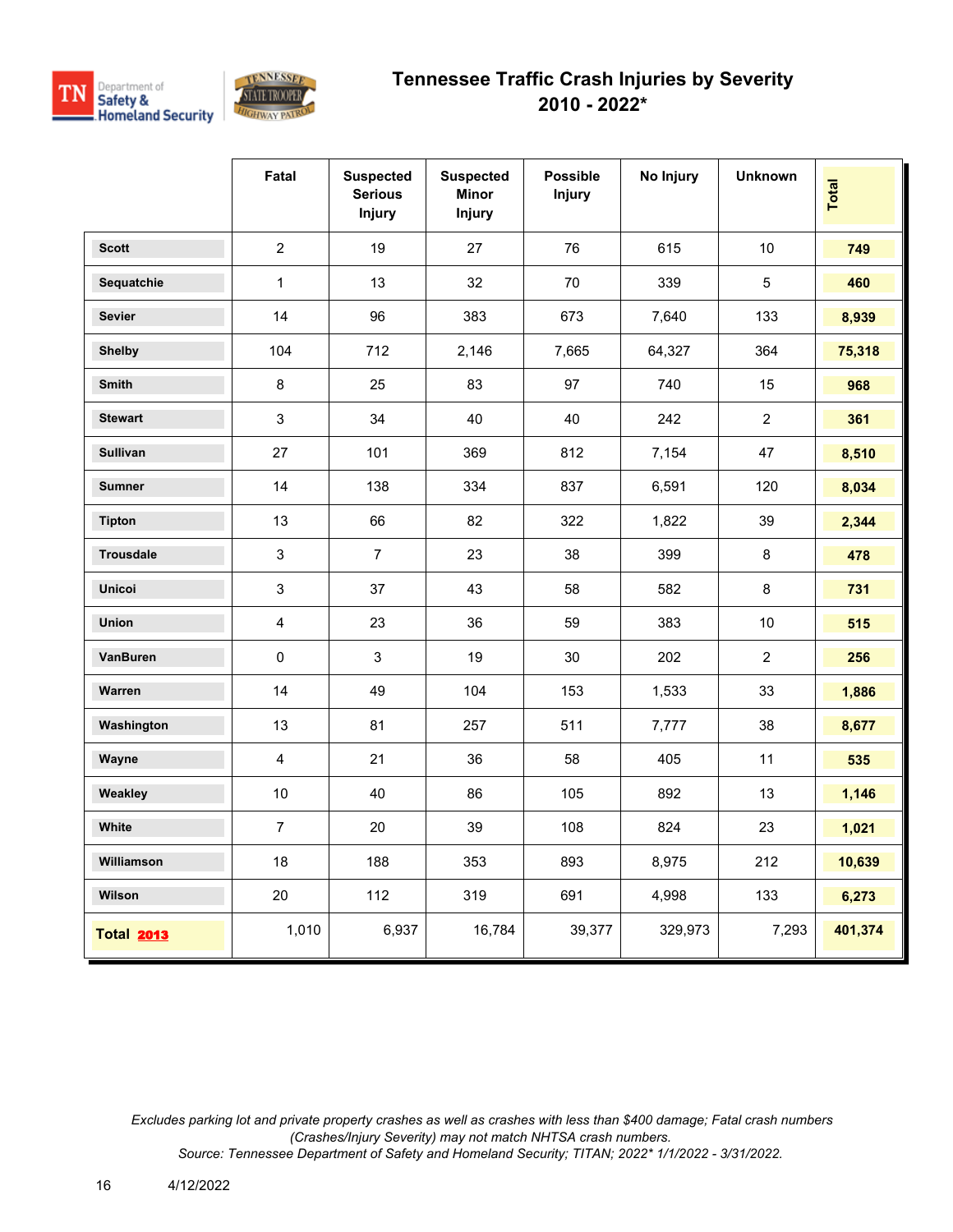



|                 | Fatal            | <b>Suspected</b><br><b>Serious</b><br><b>Injury</b> | <b>Suspected</b><br><b>Minor</b><br>Injury | <b>Possible</b><br><b>Injury</b> | No Injury | <b>Unknown</b>  | <b>Total</b> |
|-----------------|------------------|-----------------------------------------------------|--------------------------------------------|----------------------------------|-----------|-----------------|--------------|
| 2014            |                  |                                                     |                                            |                                  |           |                 |              |
| Anderson        | 18               | 61                                                  | 194                                        | 385                              | 3,293     | 112             | 4,063        |
| <b>Bedford</b>  | $\boldsymbol{9}$ | 56                                                  | 144                                        | 172                              | 1,935     | 40              | 2,356        |
| <b>Benton</b>   | $\,6\,$          | 27                                                  | 75                                         | 42                               | 540       | 17              | 707          |
| <b>Bledsoe</b>  | $\pmb{0}$        | 26                                                  | 8                                          | 29                               | 85        | $\mathbf{1}$    | 149          |
| <b>Blount</b>   | 24               | 148                                                 | 355                                        | 441                              | 5,895     | 159             | 7,022        |
| <b>Bradley</b>  | $\boldsymbol{9}$ | 108                                                 | 249                                        | 467                              | 6,065     | 175             | 7,073        |
| Campbell        | 12               | 36                                                  | 90                                         | 241                              | 1,823     | 48              | 2,250        |
| Cannon          | $\pmb{0}$        | 13                                                  | 33                                         | 59                               | 412       | $6\phantom{.}6$ | 523          |
| Carroll         | $\bf 8$          | 44                                                  | 49                                         | 75                               | 592       | 6               | 774          |
| Carter          | 3                | 46                                                  | 111                                        | 205                              | 2,129     | 54              | 2,548        |
| Cheatham        | $\overline{7}$   | 51                                                  | 89                                         | 129                              | 1,248     | 54              | 1,578        |
| <b>Chester</b>  | 3                | 19                                                  | 37                                         | 73                               | 505       | 14              | 651          |
| Claiborne       | $\boldsymbol{9}$ | 46                                                  | 61                                         | 117                              | 856       | 19              | 1,108        |
| Clay            | 1                | 12                                                  | 26                                         | 19                               | 152       | $\sqrt{5}$      | 215          |
| Cocke           | $\,6\,$          | 42                                                  | 99                                         | 166                              | 2,063     | 56              | 2,432        |
| Coffee          | 12               | 74                                                  | 170                                        | 265                              | 2,545     | 52              | 3,118        |
| <b>Crockett</b> | $\overline{2}$   | 25                                                  | 37                                         | 30                               | 380       | $\sqrt{5}$      | 479          |
| Cumberland      | 10               | 71                                                  | 120                                        | 355                              | 2,614     | 60              | 3,230        |
| <b>Davidson</b> | 61               | 456                                                 | 1,995                                      | 6,546                            | 45,299    | 2,873           | 57,230       |
| Decatur         | $\overline{4}$   | 10                                                  | 37                                         | 39                               | 318       | 10 <sub>1</sub> | 418          |
| <b>DeKalb</b>   | $\sqrt{3}$       | 17                                                  | 68                                         | 120                              | 566       | 14              | 788          |
| <b>Dickson</b>  | $\,6\,$          | 77                                                  | 138                                        | 274                              | 2,314     | 57              | 2,866        |
| <b>Dyer</b>     | $\,6\,$          | 54                                                  | 144                                        | 170                              | 1,492     | 45              | 1,911        |
| Fayette         | $\,6$            | 61                                                  | 44                                         | 130                              | 863       | 28              | 1,132        |
| <b>Fentress</b> | $\overline{4}$   | 11                                                  | 45                                         | 87                               | 428       | 9               | 584          |

 *Excludes parking lot and private property crashes as well as crashes with less than \$400 damage; Fatal crash numbers (Crashes/Injury Severity) may not match NHTSA crash numbers.*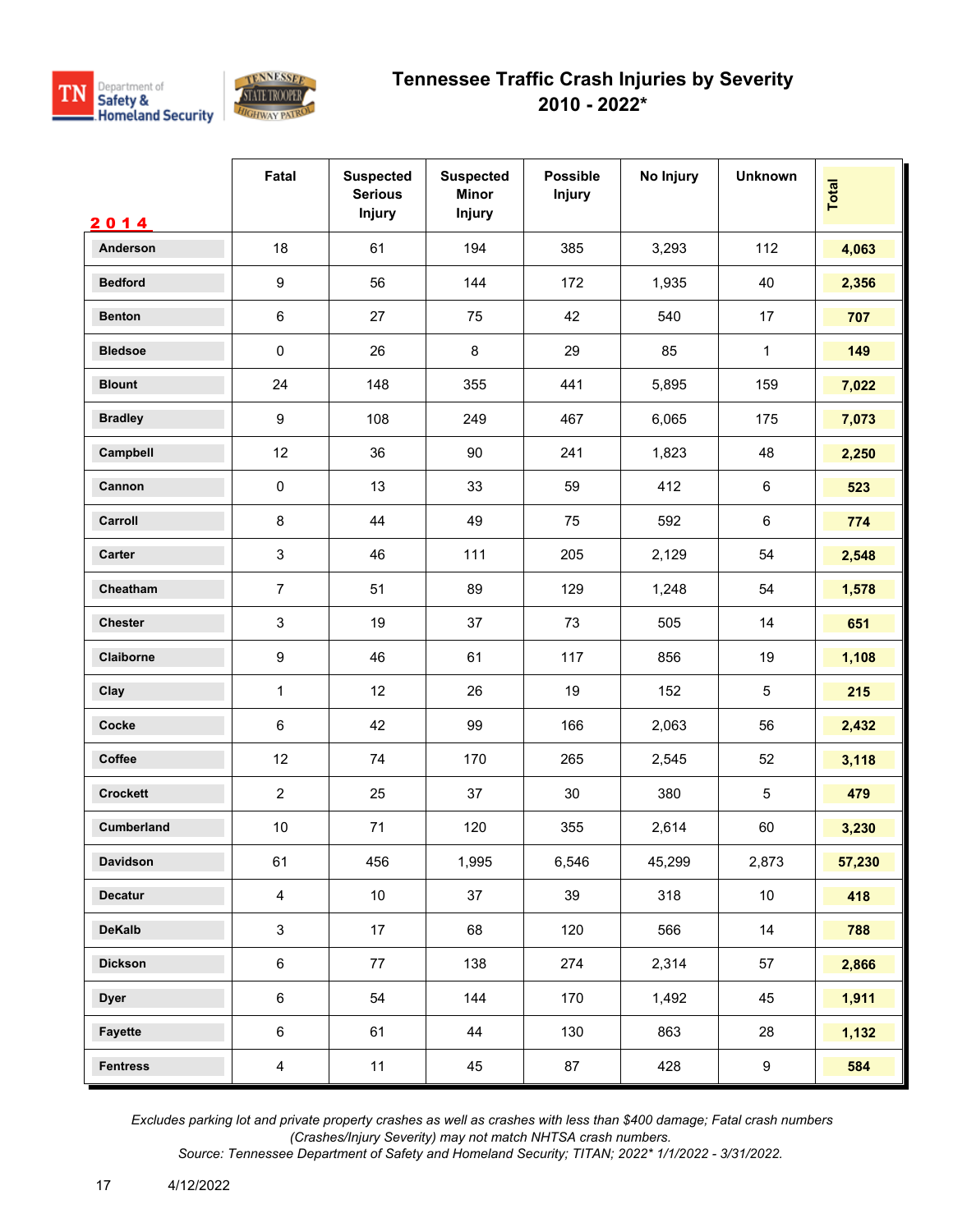



|                  | Fatal                   | <b>Suspected</b><br><b>Serious</b><br><b>Injury</b> | <b>Suspected</b><br><b>Minor</b><br>Injury | <b>Possible</b><br><b>Injury</b> | No Injury | <b>Unknown</b> | Total  |
|------------------|-------------------------|-----------------------------------------------------|--------------------------------------------|----------------------------------|-----------|----------------|--------|
| Franklin         | $\,6\,$                 | 61                                                  | 80                                         | 170                              | 1,237     | 21             | 1,575  |
| Gibson           | $\,6\,$                 | 58                                                  | 78                                         | 178                              | 1,218     | 20             | 1,558  |
| Giles            | $\boldsymbol{9}$        | 49                                                  | 89                                         | 124                              | 1,218     | 30             | 1,519  |
| Grainger         | $\overline{7}$          | 35                                                  | 58                                         | 92                               | 482       | 4              | 678    |
| Greene           | 11                      | 120                                                 | 160                                        | 330                              | 3,012     | 71             | 3,704  |
| Grundy           | $\overline{4}$          | 21                                                  | 49                                         | 25                               | 348       | 12             | 459    |
| Hamblen          | $10$                    | 42                                                  | 124                                        | 252                              | 2,846     | 173            | 3,447  |
| Hamilton         | 42                      | 385                                                 | 1,071                                      | 1,755                            | 22,741    | 1,284          | 27,278 |
| Hancock          | $\overline{2}$          | $\mathbf{3}$                                        | 16                                         | 19                               | 153       | $\overline{5}$ | 198    |
| Hardeman         | $\sqrt{5}$              | 23                                                  | 43                                         | 135                              | 744       | 29             | 979    |
| Hardin           | 11                      | 43                                                  | 70                                         | 123                              | 932       | 20             | 1,199  |
| <b>Hawkins</b>   | 14                      | 57                                                  | 149                                        | 157                              | 1,233     | 31             | 1,641  |
| Haywood          | $10$                    | 35                                                  | 38                                         | 99                               | 814       | 35             | 1,031  |
| Henderson        | 4                       | 57                                                  | 104                                        | 127                              | 1,346     | 37             | 1,675  |
| Henry            | $\overline{4}$          | 32                                                  | 85                                         | 149                              | 744       | $\overline{7}$ | 1,021  |
| Hickman          | $\sqrt{5}$              | 60                                                  | 77                                         | 113                              | 707       | 31             | 993    |
| Houston          | $\mathbf{1}$            | 10                                                  | 12                                         | 46                               | 116       | $\overline{2}$ | 187    |
| <b>Humphreys</b> | $\overline{4}$          | 28                                                  | 39                                         | 98                               | 541       | 15             | 725    |
| Jackson          | $\overline{\mathbf{4}}$ | 14                                                  | 29                                         | $16\,$                           | 196       | $\overline{2}$ | 261    |
| Jefferson        | 11                      | 76                                                  | 122                                        | 247                              | 2,042     | 49             | 2,547  |
| Johnson          | $\mathbf{3}$            | $\mathbf{3}$                                        | 21                                         | 73                               | 506       | 12             | 618    |
| Knox             | 56                      | 486                                                 | 1,245                                      | 2,039                            | 26,117    | 1,262          | 31,205 |
| Lake             | $\pmb{0}$               | $5\phantom{.0}$                                     | 12                                         | 13                               | 75        | $\mathbf{1}$   | 106    |
| Lauderdale       | $\sqrt{5}$              | 35                                                  | 59                                         | 104                              | 618       | 23             | 844    |
| Lawrence         | $5\,$                   | 37                                                  | 128                                        | 137                              | 1,369     | 17             | 1,693  |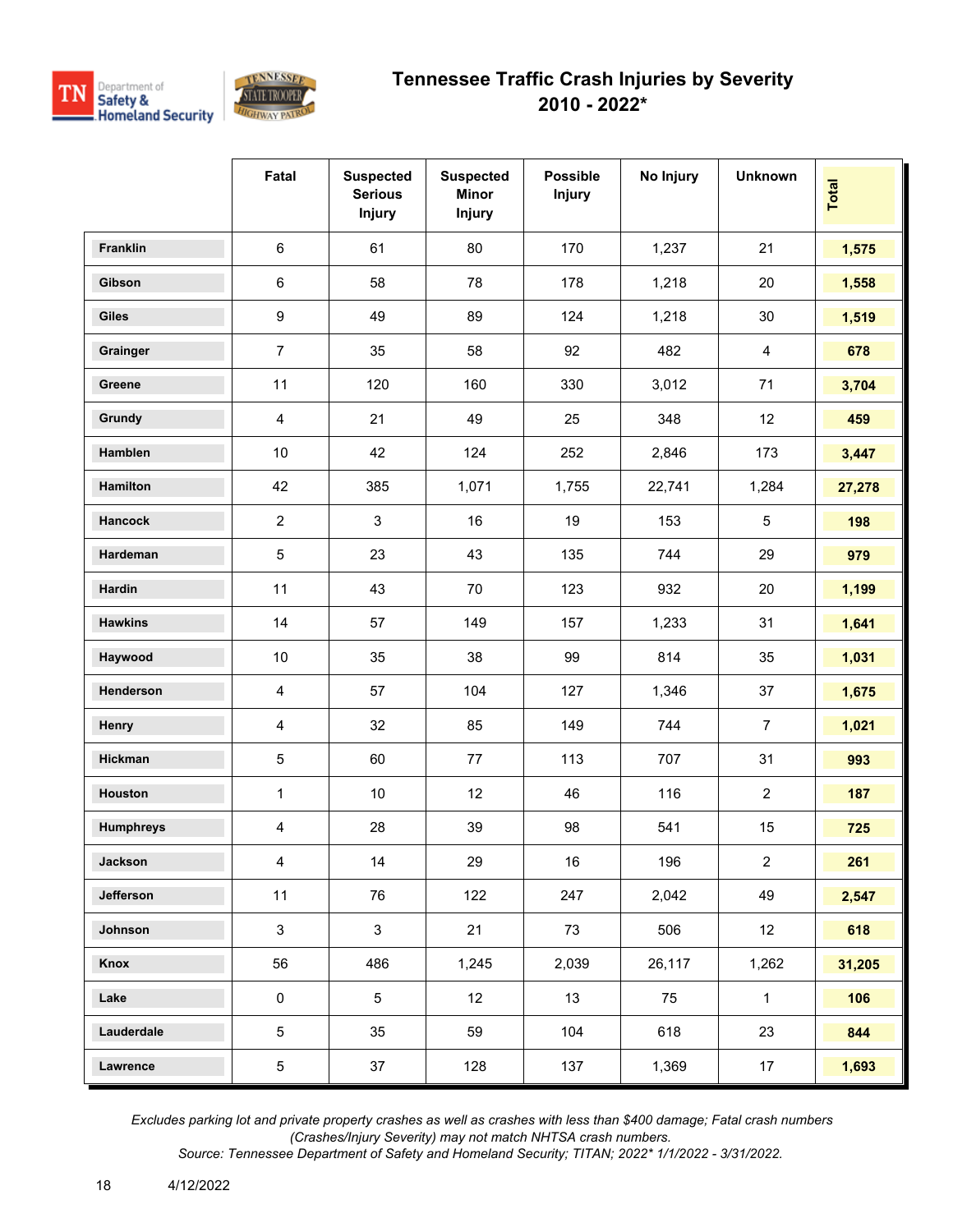

|                 | Fatal          | <b>Suspected</b><br><b>Serious</b><br><b>Injury</b> | <b>Suspected</b><br><b>Minor</b><br><b>Injury</b> | <b>Possible</b><br><b>Injury</b> | No Injury | <b>Unknown</b> | <b>Total</b> |
|-----------------|----------------|-----------------------------------------------------|---------------------------------------------------|----------------------------------|-----------|----------------|--------------|
| <b>Lewis</b>    | 1              | 20                                                  | 16                                                | 49                               | 338       | $\mathfrak{S}$ | 427          |
| Lincoln         | $\,6\,$        | 58                                                  | 103                                               | 109                              | 1,309     | 28             | 1,613        |
| Loudon          | 12             | 29                                                  | 177                                               | 211                              | 2,321     | 60             | 2,810        |
| <b>Macon</b>    | $\mathbf 5$    | 24                                                  | 55                                                | 90                               | 627       | 8              | 809          |
| <b>Madison</b>  | 16             | 125                                                 | 334                                               | 713                              | 6,816     | 250            | 8,254        |
| <b>Marion</b>   | 12             | 58                                                  | 108                                               | 136                              | 1,063     | 25             | 1,402        |
| <b>Marshall</b> | 1              | 45                                                  | 71                                                | 131                              | 1,181     | 28             | 1,457        |
| <b>Maury</b>    | 19             | 143                                                 | 195                                               | 465                              | 4,088     | 133            | 5,043        |
| <b>McMinn</b>   | 13             | 93                                                  | 124                                               | 280                              | 2,296     | 75             | 2,881        |
| <b>McNairy</b>  | $\overline{4}$ | 21                                                  | 85                                                | 86                               | 597       | 24             | 817          |
| <b>Meigs</b>    | 5              | 26                                                  | 26                                                | 32                               | 203       | $\overline{7}$ | 299          |
| <b>Monroe</b>   | 12             | 59                                                  | 97                                                | 171                              | 1,445     | 19             | 1,803        |
| Montgomery      | 28             | 274                                                 | 647                                               | 1,270                            | 11,161    | 111            | 13,491       |
| <b>Moore</b>    | $\overline{2}$ | 11                                                  | 17                                                | 19                               | 107       | $\mathbf 1$    | 157          |
| Morgan          | $\overline{2}$ | $\overline{4}$                                      | 80                                                | 30                               | 249       | 9              | 374          |
| Obion           | $\,6\,$        | 39                                                  | 83                                                | 98                               | 1,138     | 28             | 1,392        |
| Overton         | $\,6\,$        | 40                                                  | 45                                                | 92                               | 776       | 12             | 971          |
| Perry           | $\mathbf 5$    | 19                                                  | 28                                                | 20                               | 178       | $\mathbf{3}$   | 253          |
| <b>Pickett</b>  | $\overline{2}$ | 9                                                   | 8                                                 | 14                               | 87        | $\pmb{0}$      | 120          |
| Polk            | $\,6\,$        | 31                                                  | 64                                                | 43                               | 367       | $\mathbf{1}$   | 512          |
| Putnam          | $\overline{7}$ | 87                                                  | 282                                               | 552                              | 5,084     | 117            | 6,129        |
| Rhea            | $\mathbf{3}$   | 35                                                  | 56                                                | 97                               | 627       | $10\,$         | 828          |
| Roane           | 11             | 53                                                  | 181                                               | 216                              | 1,940     | 58             | 2,459        |
| Robertson       | 12             | 93                                                  | 203                                               | 340                              | 2,970     | 130            | 3,748        |
| Rutherford      | 36             | 374                                                 | 1,027                                             | 2,176                            | 18,758    | 490            | 22,861       |

 *Excludes parking lot and private property crashes as well as crashes with less than \$400 damage; Fatal crash numbers (Crashes/Injury Severity) may not match NHTSA crash numbers.*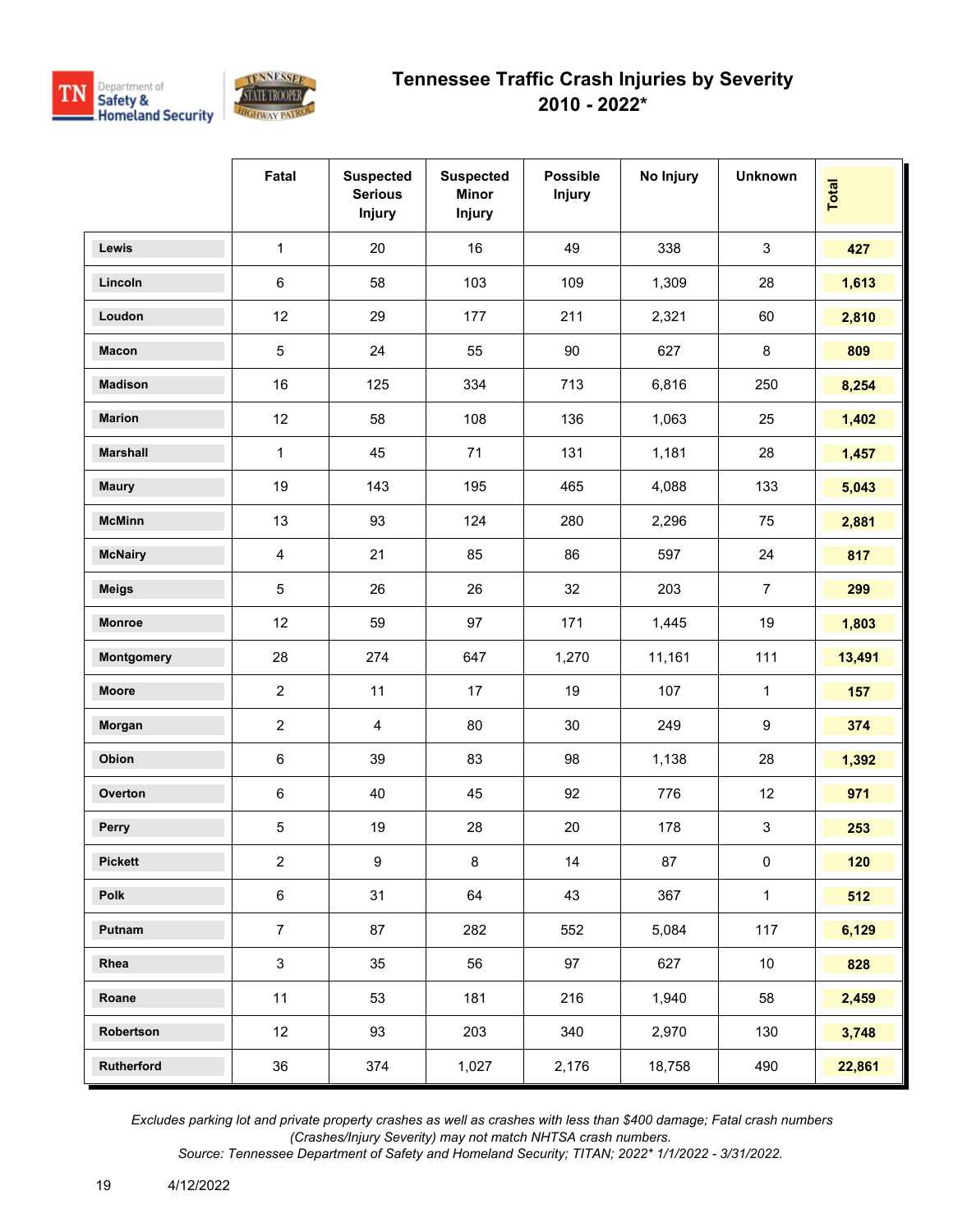



|                   | Fatal                   | <b>Suspected</b><br><b>Serious</b><br><b>Injury</b> | <b>Suspected</b><br><b>Minor</b><br><b>Injury</b> | <b>Possible</b><br><b>Injury</b> | No Injury | <b>Unknown</b> | <b>Total</b> |
|-------------------|-------------------------|-----------------------------------------------------|---------------------------------------------------|----------------------------------|-----------|----------------|--------------|
| <b>Scott</b>      | 3                       | 5                                                   | 48                                                | 93                               | 417       | $\overline{4}$ | 570          |
| Sequatchie        | $\overline{2}$          | 8                                                   | 17                                                | 69                               | 321       | $\overline{7}$ | 424          |
| <b>Sevier</b>     | 13                      | 131                                                 | 371                                               | 793                              | 7,869     | 149            | 9,326        |
| <b>Shelby</b>     | 114                     | 680                                                 | 2,251                                             | 8,245                            | 64,900    | 2,658          | 78,848       |
| Smith             | 9                       | 18                                                  | 74                                                | 101                              | 867       | 20             | 1,089        |
| <b>Stewart</b>    | $\overline{\mathbf{4}}$ | 26                                                  | 36                                                | 44                               | 241       | 11             | 362          |
| <b>Sullivan</b>   | 22                      | 105                                                 | 362                                               | 947                              | 7,495     | 209            | 9,140        |
| <b>Sumner</b>     | 15                      | 169                                                 | 388                                               | 858                              | 7,094     | 188            | 8,712        |
| <b>Tipton</b>     | 10                      | 52                                                  | 88                                                | 259                              | 1,817     | 39             | 2,265        |
| <b>Trousdale</b>  | $\overline{2}$          | $10$                                                | 29                                                | 40                               | 359       | $\bf 8$        | 448          |
| <b>Unicoi</b>     | 5                       | 22                                                  | 31                                                | 49                               | 591       | 13             | 711          |
| Union             | $\sqrt{5}$              | 28                                                  | 24                                                | 81                               | 318       | $\,6\,$        | 462          |
| VanBuren          | 3                       | $\bf 8$                                             | 11                                                | 20                               | 152       | $\pmb{0}$      | 194          |
| Warren            | $\,6\,$                 | 36                                                  | 122                                               | 134                              | 1,517     | 47             | 1,862        |
| Washington        | $\,8\,$                 | 80                                                  | 263                                               | 530                              | 7,591     | 188            | 8,660        |
| Wayne             | $\sqrt{5}$              | 21                                                  | 29                                                | 71                               | 371       | $\overline{4}$ | 501          |
| Weakley           | $\mathbf{3}$            | 35                                                  | 59                                                | 111                              | 890       | 16             | 1,114        |
| White             | 6                       | 21                                                  | 46                                                | 96                               | 779       | 30             | 978          |
| Williamson        | 16                      | 157                                                 | 437                                               | 796                              | 9,398     | 213            | 11,017       |
| Wilson            | 20                      | 120                                                 | 331                                               | 686                              | 5,148     | 113            | 6,418        |
| <b>Total 2014</b> | 971                     | 6,868                                               | 17,505                                            | 38,720                           | 339,628   | 12,665         | 416,357      |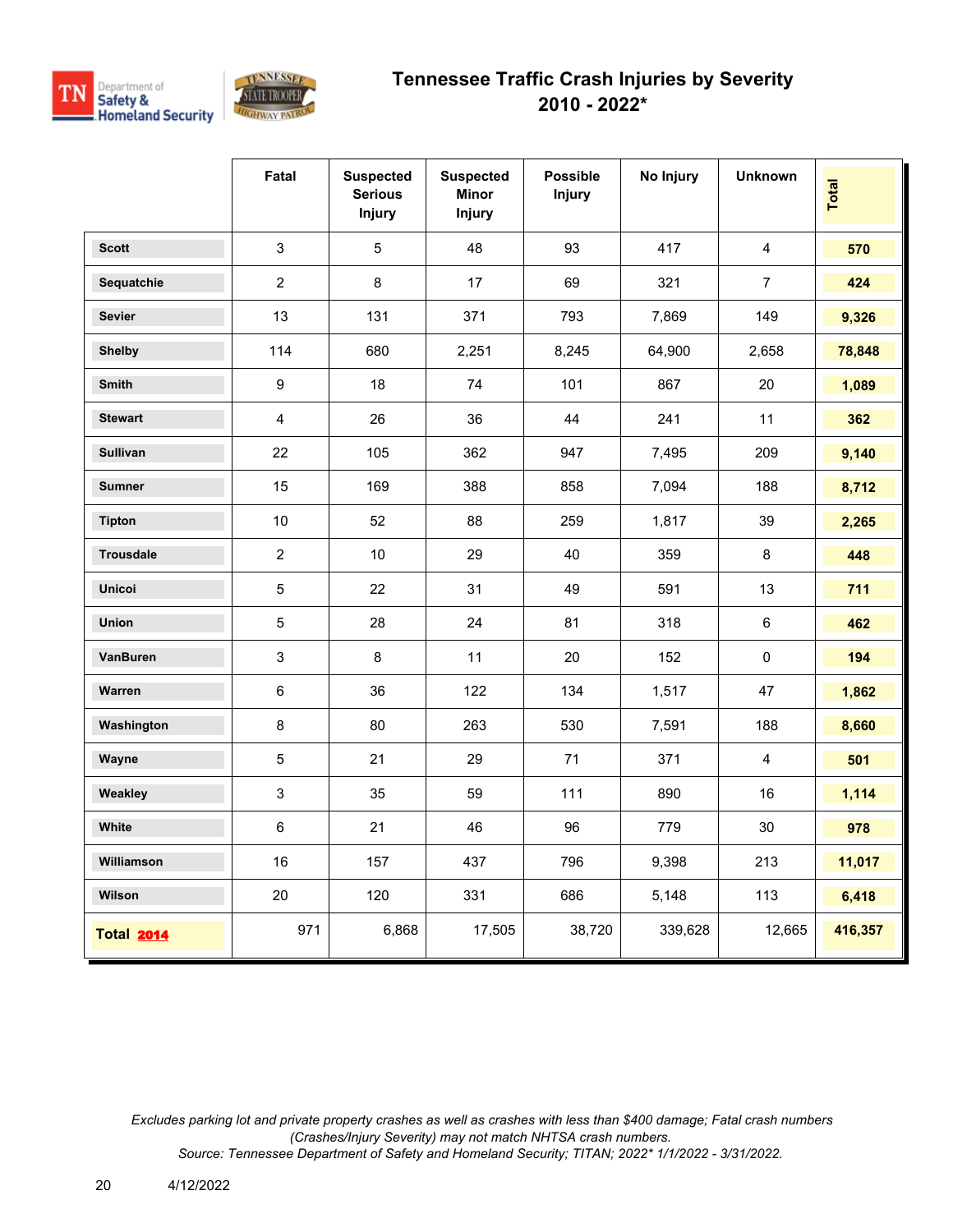



|                  | Fatal                     | <b>Suspected</b><br><b>Serious</b><br><b>Injury</b> | <b>Suspected</b><br><b>Minor</b><br><b>Injury</b> | <b>Possible</b><br><b>Injury</b> | No Injury | <b>Unknown</b>   | Total  |
|------------------|---------------------------|-----------------------------------------------------|---------------------------------------------------|----------------------------------|-----------|------------------|--------|
| 2015<br>Anderson | $\overline{7}$            | 108                                                 | 214                                               | 383                              | 3,665     | 152              | 4,529  |
| <b>Bedford</b>   | 12                        | 64                                                  | 145                                               | 180                              | 2,117     | 48               | 2,566  |
|                  |                           |                                                     |                                                   |                                  |           |                  |        |
| <b>Benton</b>    | $\,6\,$                   | 28                                                  | 68                                                | 60                               | 553       | $\overline{5}$   | 720    |
| <b>Bledsoe</b>   | 1                         | 25                                                  | 14                                                | 35                               | 115       | $\overline{4}$   | 194    |
| <b>Blount</b>    | 28                        | 166                                                 | 436                                               | 480                              | 6,601     | 147              | 7,858  |
| <b>Bradley</b>   | 21                        | 108                                                 | 307                                               | 607                              | 7,061     | 233              | 8,337  |
| Campbell         | 15                        | 77                                                  | 127                                               | 272                              | 2,002     | 51               | 2,544  |
| Cannon           | $\,6\,$                   | $10\,$                                              | 43                                                | 54                               | 407       | $\boldsymbol{9}$ | 529    |
| Carroll          | 4                         | 43                                                  | 73                                                | 89                               | 638       | 16               | 863    |
| Carter           | $\,6\,$                   | 59                                                  | 109                                               | 219                              | 2,496     | 79               | 2,968  |
| Cheatham         | $\overline{7}$            | 46                                                  | 87                                                | 152                              | 1,422     | 53               | 1,767  |
| Chester          | $\ensuremath{\mathsf{3}}$ | 18                                                  | 31                                                | 64                               | 573       | $10$             | 699    |
| Claiborne        | $\,$ 5 $\,$               | 38                                                  | 96                                                | 108                              | 841       | 23               | 1,111  |
| Clay             | 1                         | $\,6\,$                                             | 35                                                | 15                               | 172       | 8                | 237    |
| Cocke            | 8                         | 53                                                  | 160                                               | 265                              | 2,013     | 69               | 2,568  |
| Coffee           | 14                        | 94                                                  | 207                                               | 276                              | 3,019     | 68               | 3,678  |
| <b>Crockett</b>  | $\overline{2}$            | 32                                                  | 40                                                | 39                               | 416       | $\overline{5}$   | 534    |
| Cumberland       | 16                        | 83                                                  | 150                                               | 303                              | 2,753     | 54               | 3,359  |
| Davidson         | 76                        | 847                                                 | 3,693                                             | 7,414                            | 63,063    | 5,000            | 80,093 |
| <b>Decatur</b>   | $\mathbf 1$               | $10$                                                | 45                                                | 31                               | 319       | $10$             | 416    |
| <b>DeKalb</b>    | $\,$ 5 $\,$               | 23                                                  | 93                                                | 107                              | 646       | 17               | 891    |
| <b>Dickson</b>   | 16                        | 96                                                  | 163                                               | 343                              | 2,839     | 74               | 3,531  |
| <b>Dyer</b>      | $\,6\,$                   | 58                                                  | 112                                               | 158                              | 1,572     | 44               | 1,950  |
| Fayette          | $\mathfrak{S}$            | 48                                                  | 48                                                | 163                              | 909       | 39               | 1,210  |
| <b>Fentress</b>  | $\overline{5}$            | 10 <sub>1</sub>                                     | 35                                                | 99                               | 593       | $\overline{7}$   | 749    |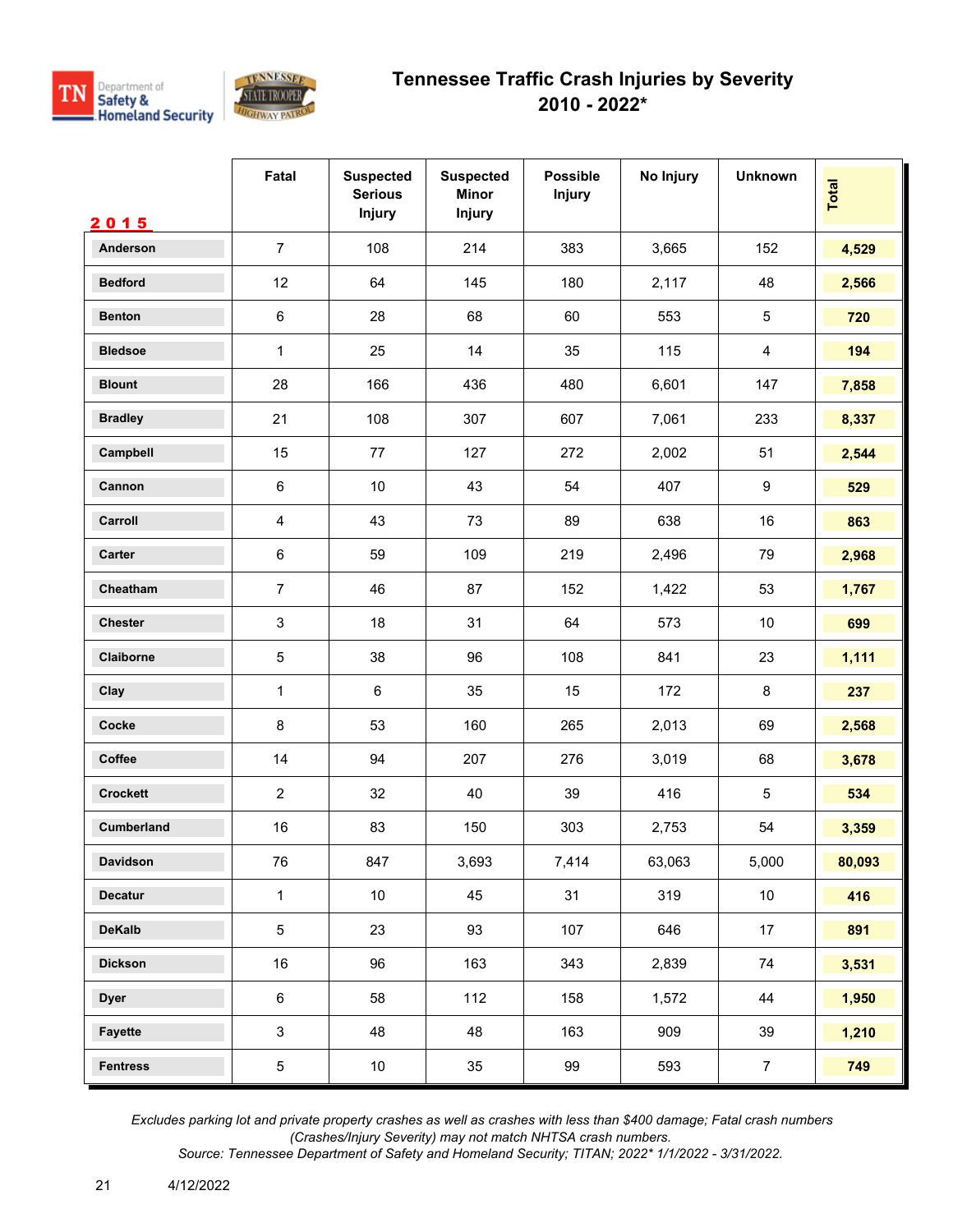



|                  | Fatal                   | <b>Suspected</b><br><b>Serious</b><br><b>Injury</b> | <b>Suspected</b><br><b>Minor</b><br><b>Injury</b> | <b>Possible</b><br><b>Injury</b> | No Injury | <b>Unknown</b> | Total  |
|------------------|-------------------------|-----------------------------------------------------|---------------------------------------------------|----------------------------------|-----------|----------------|--------|
| Franklin         | $\boldsymbol{9}$        | 63                                                  | 89                                                | 194                              | 1,534     | 34             | 1,923  |
| Gibson           | $5\,$                   | 40                                                  | 91                                                | 135                              | 1,157     | 27             | 1,455  |
| <b>Giles</b>     | 11                      | 54                                                  | 120                                               | 155                              | 1,410     | 33             | 1,783  |
| Grainger         | $\,6\,$                 | 32                                                  | 71                                                | 70                               | 495       | 13             | 687    |
| Greene           | 17                      | 131                                                 | 214                                               | 394                              | 3,405     | 92             | 4,253  |
| Grundy           | $\pmb{0}$               | 34                                                  | 57                                                | 39                               | 450       | 9              | 589    |
| Hamblen          | $\bf 8$                 | 56                                                  | 155                                               | 251                              | 2,968     | 113            | 3,551  |
| Hamilton         | 43                      | 460                                                 | 1,148                                             | 2,252                            | 25,530    | 1,451          | 30,884 |
| <b>Hancock</b>   | $\mathsf 0$             | 12                                                  | 16                                                | 23                               | 171       | 1              | 223    |
| Hardeman         | $\overline{2}$          | 41                                                  | 43                                                | 118                              | 737       | 15             | 956    |
| Hardin           | $\overline{\mathbf{4}}$ | 35                                                  | 84                                                | 123                              | 1,143     | 29             | 1,418  |
| <b>Hawkins</b>   | $\boldsymbol{9}$        | 39                                                  | 121                                               | 158                              | 1,432     | 40             | 1,799  |
| Haywood          | $\boldsymbol{9}$        | 40                                                  | 56                                                | 100                              | 800       | 27             | 1,032  |
| Henderson        | $\boldsymbol{9}$        | 38                                                  | 105                                               | 134                              | 1,509     | 36             | 1,831  |
| Henry            | $10$                    | 40                                                  | 74                                                | 127                              | 823       | $10$           | 1,084  |
| Hickman          | $\overline{4}$          | 41                                                  | 107                                               | 100                              | 830       | 33             | 1,115  |
| Houston          | $\mathbf 5$             | 10                                                  | 23                                                | 28                               | 103       | 4              | 173    |
| <b>Humphreys</b> | $\overline{7}$          | $30\,$                                              | 32                                                | 84                               | 606       | 18             | 777    |
| Jackson          | $\overline{4}$          | 8                                                   | 31                                                | 13                               | 251       | 5              | 312    |
| Jefferson        | 11                      | 87                                                  | 154                                               | 268                              | 2,181     | 40             | 2,741  |
| Johnson          | $\overline{4}$          | 10                                                  | 16                                                | 81                               | 471       | $10\,$         | 592    |
| Knox             | 58                      | 533                                                 | 1,174                                             | 2,248                            | 28,859    | 1,397          | 34,269 |
| Lake             | $\mathbf{1}$            | 10 <sup>°</sup>                                     | $5\phantom{.0}$                                   | 14                               | 108       | $\mathbf{1}$   | 139    |
| Lauderdale       | $\overline{4}$          | 41                                                  | 71                                                | 107                              | 674       | 22             | 919    |
| Lawrence         | $\overline{7}$          | 33                                                  | 147                                               | 136                              | 1,454     | 31             | 1,808  |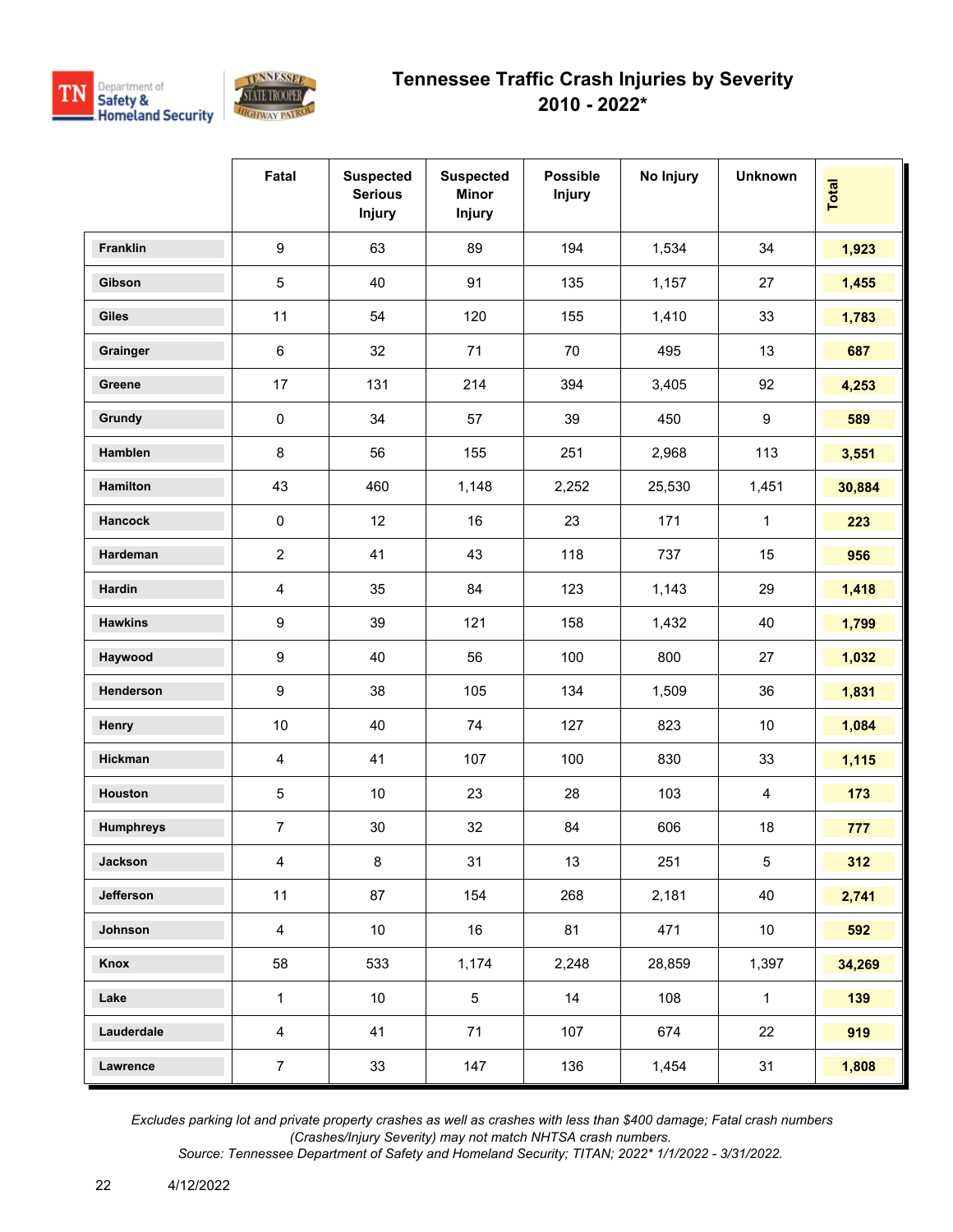

|                 | Fatal          | <b>Suspected</b><br><b>Serious</b><br><b>Injury</b> | <b>Suspected</b><br><b>Minor</b><br><b>Injury</b> | <b>Possible</b><br><b>Injury</b> | No Injury | <b>Unknown</b>   | Total  |
|-----------------|----------------|-----------------------------------------------------|---------------------------------------------------|----------------------------------|-----------|------------------|--------|
| Lewis           | $\overline{2}$ | 14                                                  | $10\,$                                            | 37                               | 329       | $\overline{4}$   | 396    |
| Lincoln         | $\overline{7}$ | 33                                                  | 91                                                | 86                               | 1,282     | 34               | 1,533  |
| Loudon          | $\overline{7}$ | 41                                                  | 136                                               | 203                              | 2,620     | 77               | 3,084  |
| <b>Macon</b>    | 4              | 24                                                  | 30                                                | 95                               | 678       | $\boldsymbol{9}$ | 840    |
| <b>Madison</b>  | 19             | 149                                                 | 350                                               | 785                              | 7,109     | 315              | 8,727  |
| <b>Marion</b>   | 5              | 60                                                  | 133                                               | 147                              | 1,307     | 36               | 1,688  |
| <b>Marshall</b> | 4              | 45                                                  | 84                                                | 150                              | 1,360     | 20               | 1,663  |
| <b>Maury</b>    | 10             | 153                                                 | 232                                               | 506                              | 4,430     | 141              | 5,472  |
| <b>McMinn</b>   | 11             | 117                                                 | 150                                               | 313                              | 2,510     | 95               | 3,196  |
| <b>McNairy</b>  | 10             | 16                                                  | 84                                                | 105                              | 829       | 19               | 1,063  |
| <b>Meigs</b>    | 4              | 35                                                  | 20                                                | 38                               | 277       | $\bf 8$          | 382    |
| Monroe          | 10             | 63                                                  | 106                                               | 207                              | 1,506     | 24               | 1,916  |
| Montgomery      | 29             | 307                                                 | 608                                               | 1,158                            | 12,392    | 396              | 14,890 |
| <b>Moore</b>    | 0              | 9                                                   | 24                                                | 26                               | 145       | $\sqrt{5}$       | 209    |
| Morgan          | 8              | 21                                                  | 72                                                | 30                               | 287       | $\boldsymbol{9}$ | 427    |
| Obion           | 2              | 42                                                  | 68                                                | 118                              | 1,152     | 38               | 1,420  |
| Overton         | 5              | 72                                                  | 54                                                | 84                               | 786       | 17               | 1,018  |
| Perry           | 0              | 12                                                  | 26                                                | 17                               | 130       | $\overline{2}$   | 187    |
| <b>Pickett</b>  | $\pmb{0}$      | $\mathbf{3}$                                        | 16                                                | 14                               | 84        | $\pmb{0}$        | 117    |
| Polk            | $\,6$          | 22                                                  | 64                                                | 77                               | 394       | 13               | 576    |
| Putnam          | $\,6\,$        | 71                                                  | 286                                               | 538                              | 5,530     | 126              | 6,557  |
| Rhea            | 9              | 33                                                  | 67                                                | 102                              | 690       | 9                | 910    |
| Roane           | 11             | 74                                                  | 183                                               | 248                              | 2,345     | 65               | 2,926  |
| Robertson       | 9              | 109                                                 | 279                                               | 355                              | 3,479     | 162              | 4,393  |
| Rutherford      | 25             | 315                                                 | 1,120                                             | 2,516                            | 21,221    | 644              | 25,841 |

 *Excludes parking lot and private property crashes as well as crashes with less than \$400 damage; Fatal crash numbers (Crashes/Injury Severity) may not match NHTSA crash numbers.*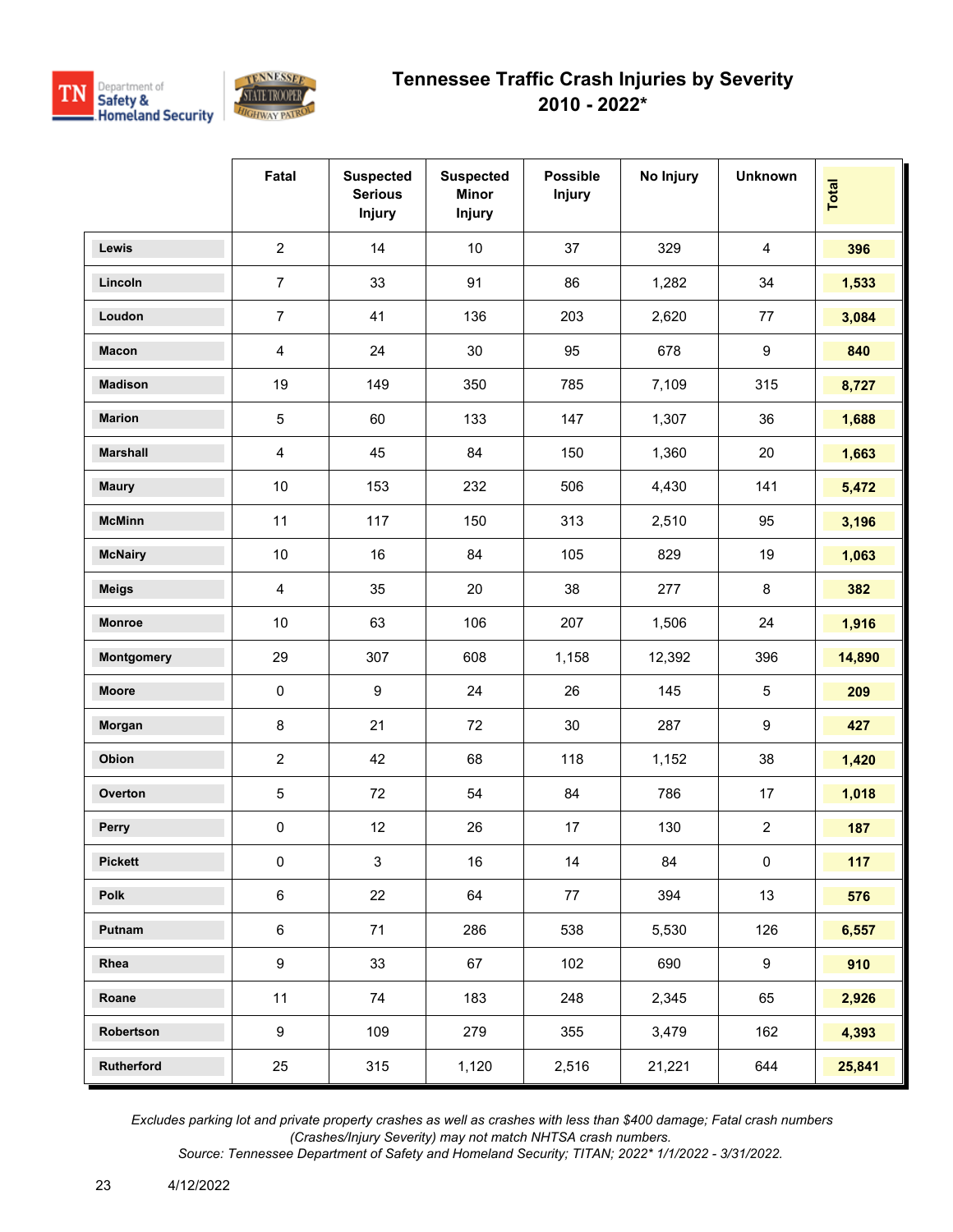



|                   | Fatal                   | <b>Suspected</b><br><b>Serious</b><br><b>Injury</b> | <b>Suspected</b><br><b>Minor</b><br><b>Injury</b> | <b>Possible</b><br><b>Injury</b> | No Injury    | <b>Unknown</b>   | Total        |
|-------------------|-------------------------|-----------------------------------------------------|---------------------------------------------------|----------------------------------|--------------|------------------|--------------|
| <b>Scott</b>      | 5                       | 21                                                  | 35                                                | 75                               | 413          | $\overline{4}$   | 553          |
| Sequatchie        | 5                       | 10                                                  | 24                                                | 63                               | 384          | $6\phantom{1}$   | 492          |
| <b>Sevier</b>     | 15                      | 139                                                 | 390                                               | 774                              | 9,147        | 221              | 10,686       |
| <b>Shelby</b>     | 129                     | 630                                                 | 2,350                                             | 9,406                            | 67,421       | 6,025            | 85,961       |
| Smith             | $\bf 8$                 | 26                                                  | 63                                                | 78                               | 1,060        | 30               | 1,265        |
| <b>Stewart</b>    | 6                       | 21                                                  | 50                                                | 47                               | 287          | $\boldsymbol{9}$ | 420          |
| <b>Sullivan</b>   | 15                      | 105                                                 | 411                                               | 951                              | 8,053        | 303              | 9,838        |
| <b>Sumner</b>     | 12                      | 196                                                 | 346                                               | 827                              | 7,821        | 185              | 9,387        |
| <b>Tipton</b>     | $\sqrt{5}$              | 44                                                  | 93                                                | 289                              | 1,925        | 52               | 2,408        |
| Trousdale         | $\pmb{0}$               | 10                                                  | 22                                                | 35                               | 342          | 8                | 417          |
| <b>Unicoi</b>     | $\overline{c}$          | 22                                                  | 47                                                | 52                               | 552          | 21               | 696          |
| Union             | $\overline{\mathbf{4}}$ | 14                                                  | 42                                                | 97                               | 391          | $\overline{7}$   | 555          |
| <b>Unknown</b>    | 0                       | $\pmb{0}$                                           | $\mathbf 0$                                       | $\pmb{0}$                        | $\mathbf{1}$ | $\pmb{0}$        | $\mathbf{1}$ |
| VanBuren          | 1                       | $\,6\,$                                             | 21                                                | 23                               | 252          | $\mathfrak{S}$   | 306          |
| Warren            | 4                       | 35                                                  | 103                                               | 161                              | 1,628        | 55               | 1,986        |
| Washington        | 18                      | 73                                                  | 282                                               | 565                              | 8,463        | 325              | 9,726        |
| Wayne             | $\mathbf{1}$            | 22                                                  | 23                                                | 50                               | 414          | $\sqrt{5}$       | 515          |
| Weakley           | 6                       | 34                                                  | 75                                                | 94                               | 800          | 18               | 1,027        |
| White             | 7                       | 23                                                  | 43                                                | 108                              | 804          | 28               | 1,013        |
| Williamson        | 12                      | 140                                                 | 451                                               | 893                              | 10,847       | 232              | 12,575       |
| Wilson            | 17                      | 128                                                 | 407                                               | 708                              | 6,157        | 216              | 7,633        |
| <b>Total 2015</b> | 996                     | 7,607                                               | 20,306                                            | 42,519                           | 385,940      | 19,737           | 477,105      |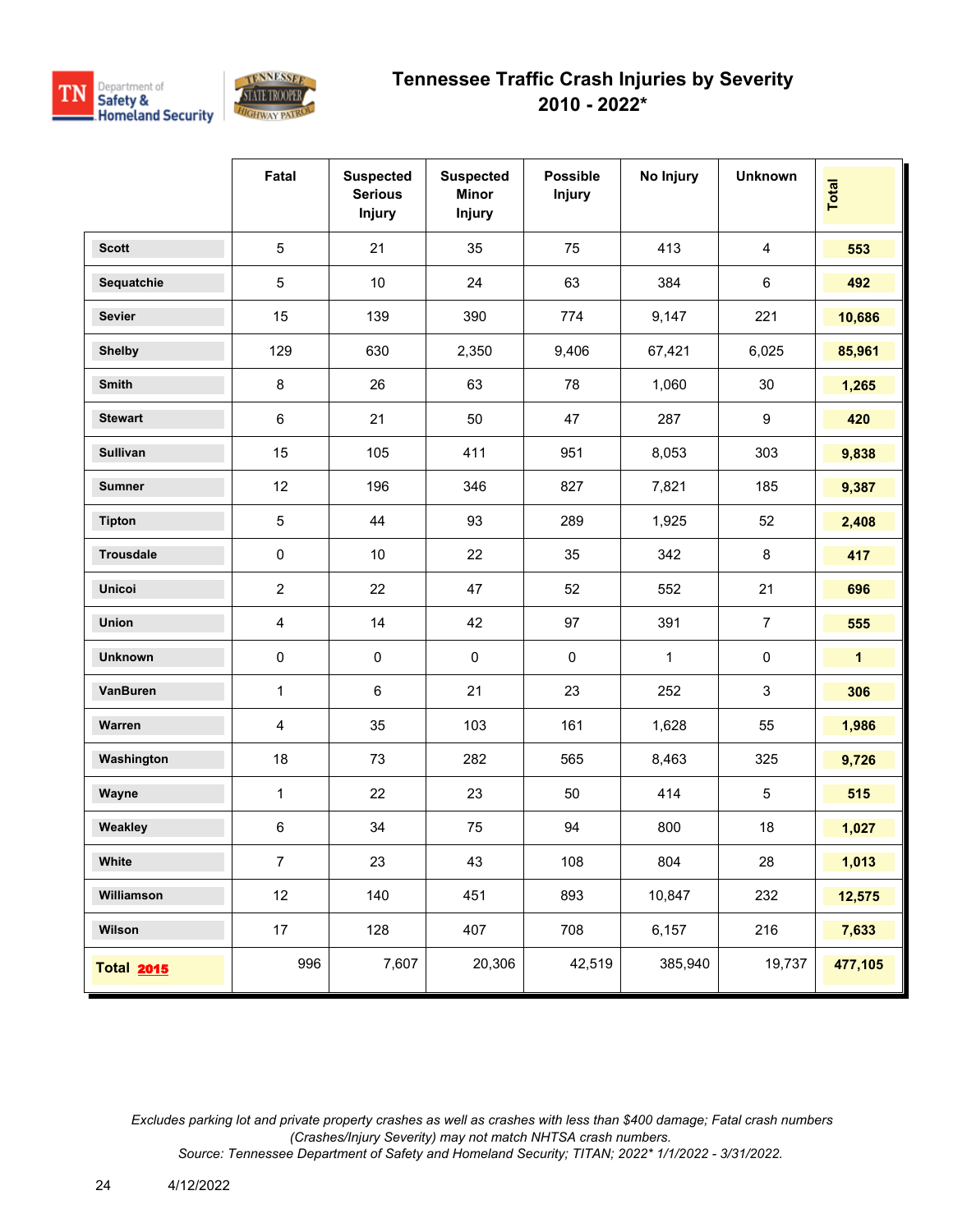



|                   | Fatal          | <b>Suspected</b><br><b>Serious</b><br>Injury | <b>Suspected</b><br><b>Minor</b><br><b>Injury</b> | <b>Possible</b><br><b>Injury</b> | No Injury | <b>Unknown</b> | Total  |
|-------------------|----------------|----------------------------------------------|---------------------------------------------------|----------------------------------|-----------|----------------|--------|
| 2016              |                |                                              |                                                   |                                  |           |                |        |
| Anderson          | 15             | 89                                           | 235                                               | 335                              | 3,832     | 168            | 4,674  |
| <b>Bedford</b>    | $\overline{7}$ | 59                                           | 184                                               | 152                              | 2,080     | 55             | 2,537  |
| <b>Benton</b>     | $\mathbf{3}$   | 49                                           | 66                                                | 47                               | 551       | 11             | 727    |
| <b>Bledsoe</b>    | $\pmb{0}$      | 11                                           | 37                                                | 40                               | 133       | $\overline{4}$ | 225    |
| <b>Blount</b>     | 15             | 174                                          | 387                                               | 571                              | 6,985     | 212            | 8,344  |
| <b>Bradley</b>    | 12             | 78                                           | 269                                               | 480                              | 6,659     | 220            | 7,718  |
| Campbell          | 11             | 50                                           | 109                                               | 213                              | 2,296     | 74             | 2,753  |
| Cannon            | $\overline{2}$ | $\,8\,$                                      | 46                                                | 72                               | 422       | 9              | 559    |
| Carroll           | $\,6\,$        | 46                                           | 78                                                | 84                               | 755       | 27             | 996    |
| <b>Carter</b>     | $\overline{7}$ | 62                                           | 114                                               | 202                              | 2,326     | 45             | 2,756  |
| Cheatham          | 5              | 58                                           | 119                                               | 168                              | 1,512     | 63             | 1,925  |
| <b>Chester</b>    | $\mathbf{1}$   | 14                                           | 39                                                | 66                               | 510       | 14             | 644    |
| Claiborne         | 11             | 46                                           | 83                                                | 102                              | 899       | 21             | 1,162  |
| Clay              | $\overline{2}$ | $\overline{2}$                               | 20                                                | 12                               | 144       | $\mathbf{3}$   | 183    |
| Cocke             | 11             | 70                                           | 148                                               | 299                              | 2,066     | 64             | 2,658  |
| Coffee            | 13             | 83                                           | 172                                               | 284                              | 3,092     | 90             | 3,734  |
| <b>Crockett</b>   | $\overline{2}$ | 21                                           | 51                                                | 25                               | 440       | 13             | 552    |
| <b>Cumberland</b> | 18             | 86                                           | 135                                               | 316                              | 2,702     | 58             | 3,315  |
| Davidson          | 69             | 759                                          | 4,357                                             | 7,929                            | 66,399    | 5,596          | 85,109 |
| <b>Decatur</b>    | $\mathsf 3$    | 11                                           | 36                                                | 36                               | 380       | 12             | 478    |
| <b>DeKalb</b>     | $\mathbf{1}$   | 16                                           | 117                                               | 87                               | 409       | 17             | 647    |
| <b>Dickson</b>    | 16             | 88                                           | 195                                               | 350                              | 2,968     | 95             | 3,712  |
| <b>Dyer</b>       | 11             | 78                                           | 113                                               | 166                              | 1,561     | 53             | 1,982  |
| Fayette           | 12             | 69                                           | 93                                                | 160                              | 1,028     | 43             | 1,405  |
| <b>Fentress</b>   | $\mathbf 1$    | 13                                           | 39                                                | 65                               | 588       | $6\phantom{.}$ | 712    |

 *Excludes parking lot and private property crashes as well as crashes with less than \$400 damage; Fatal crash numbers (Crashes/Injury Severity) may not match NHTSA crash numbers.*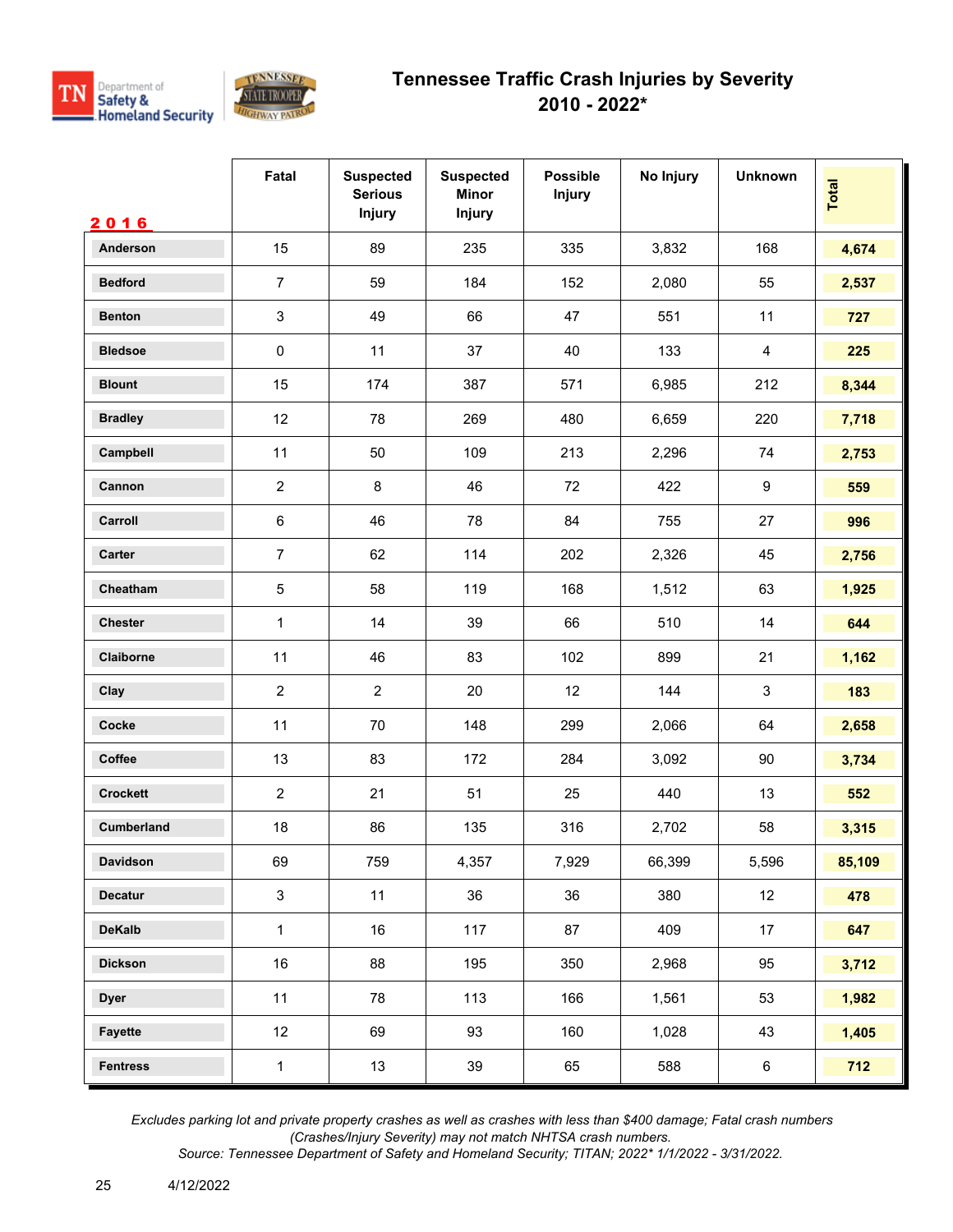



|                  | Fatal            | <b>Suspected</b><br><b>Serious</b><br><b>Injury</b> | <b>Suspected</b><br><b>Minor</b><br>Injury | <b>Possible</b><br>Injury | No Injury | <b>Unknown</b> | Total  |
|------------------|------------------|-----------------------------------------------------|--------------------------------------------|---------------------------|-----------|----------------|--------|
| Franklin         | $\,6\,$          | 50                                                  | 63                                         | 193                       | 1,557     | 33             | 1,902  |
| Gibson           | 8                | 63                                                  | 73                                         | 201                       | 1,253     | 32             | 1,630  |
| <b>Giles</b>     | $10$             | 61                                                  | 123                                        | 193                       | 1,441     | 23             | 1,851  |
| Grainger         | 6                | 25                                                  | 81                                         | 84                        | 533       | 11             | 740    |
| Greene           | 22               | 105                                                 | 212                                        | 413                       | 3,457     | 91             | 4,300  |
| Grundy           | $\overline{2}$   | 32                                                  | 47                                         | 46                        | 430       | 18             | 575    |
| Hamblen          | 12               | 55                                                  | 155                                        | 251                       | 3,435     | 167            | 4,075  |
| Hamilton         | 42               | 524                                                 | 1,268                                      | 2,017                     | 24,579    | 1,548          | 29,978 |
| <b>Hancock</b>   | $\overline{2}$   | $\overline{4}$                                      | 13                                         | 20                        | 121       | $\overline{2}$ | 162    |
| Hardeman         | $5\phantom{.0}$  | 35                                                  | 49                                         | 110                       | 765       | 27             | 991    |
| Hardin           | $\boldsymbol{9}$ | 27                                                  | 94                                         | 110                       | 1,226     | 39             | 1,505  |
| <b>Hawkins</b>   | 11               | 51                                                  | 157                                        | 165                       | 1,400     | 51             | 1,835  |
| Haywood          | 3                | 73                                                  | 47                                         | 119                       | 930       | 42             | 1,214  |
| Henderson        | 15               | 31                                                  | 93                                         | 162                       | 1,487     | 45             | 1,833  |
| Henry            | $\mathfrak{S}$   | 64                                                  | 86                                         | 159                       | 850       | 14             | 1,176  |
| Hickman          | 5                | 55                                                  | 97                                         | 109                       | 841       | 26             | 1,133  |
| Houston          | $\mathbf{1}$     | 23                                                  | 21                                         | 19                        | 107       | $\overline{2}$ | 173    |
| <b>Humphreys</b> | $\overline{7}$   | 75                                                  | 51                                         | 96                        | 695       | 20             | 944    |
| Jackson          | $\overline{2}$   | $10$                                                | 35                                         | 23                        | 171       | 0              | 241    |
| Jefferson        | $\bf 8$          | 56                                                  | 93                                         | 256                       | 1,876     | 39             | 2,328  |
| Johnson          | $\pmb{0}$        | 19                                                  | 16                                         | 87                        | 519       | 11             | 652    |
| Knox             | 72               | 572                                                 | 1,209                                      | 2,324                     | 30,202    | 1,596          | 35,975 |
| Lake             | $\mathbf{1}$     | 11                                                  | 6                                          | $\overline{7}$            | 88        | $\mathbf{1}$   | 114    |
| Lauderdale       | $\,6\,$          | 42                                                  | 67                                         | 131                       | 778       | $30\,$         | 1,054  |
| Lawrence         | $\,6\,$          | 35                                                  | 165                                        | 132                       | 1,475     | 19             | 1,832  |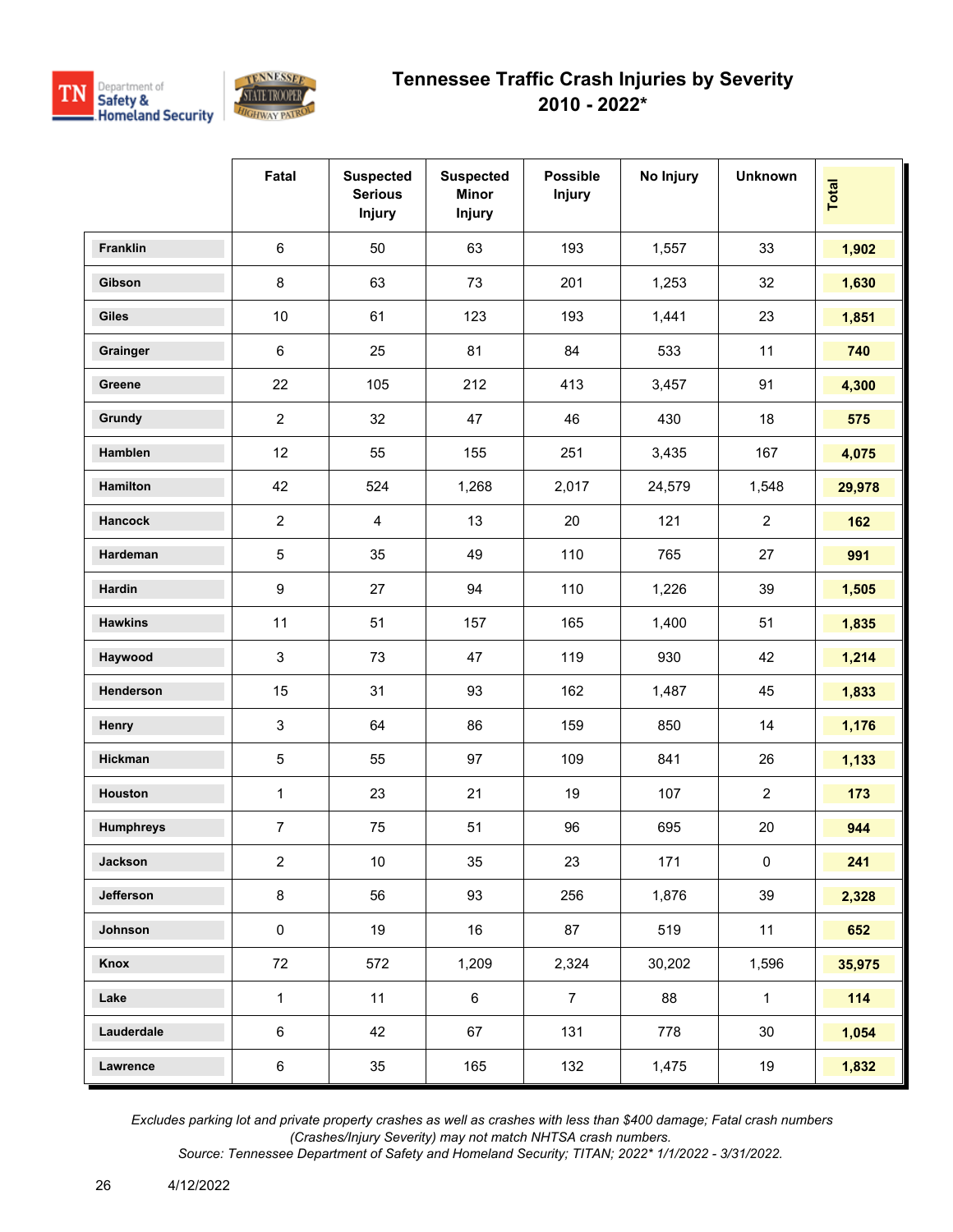

|                 | Fatal            | <b>Suspected</b><br><b>Serious</b><br><b>Injury</b> | <b>Suspected</b><br><b>Minor</b><br><b>Injury</b> | <b>Possible</b><br><b>Injury</b> | No Injury | <b>Unknown</b> | Total  |
|-----------------|------------------|-----------------------------------------------------|---------------------------------------------------|----------------------------------|-----------|----------------|--------|
| <b>Lewis</b>    | $\mathbf{1}$     | 18                                                  | 23                                                | 32                               | 263       | $\mathfrak{S}$ | 340    |
| Lincoln         | $\boldsymbol{9}$ | 34                                                  | 144                                               | 107                              | 1,512     | 44             | 1,850  |
| Loudon          | $\boldsymbol{9}$ | 51                                                  | 147                                               | 178                              | 2,633     | 61             | 3,079  |
| <b>Macon</b>    | $\bf 8$          | 12                                                  | 37                                                | 93                               | 631       | 11             | 792    |
| <b>Madison</b>  | 14               | 146                                                 | 362                                               | 844                              | 7,796     | 403            | 9,565  |
| <b>Marion</b>   | $\boldsymbol{9}$ | 79                                                  | 135                                               | 156                              | 1,235     | 33             | 1,647  |
| <b>Marshall</b> | $\overline{2}$   | 40                                                  | 108                                               | 97                               | 1,268     | 39             | 1,554  |
| <b>Maury</b>    | 18               | 202                                                 | 283                                               | 524                              | 5,136     | 187            | 6,350  |
| <b>McMinn</b>   | 16               | 87                                                  | 109                                               | 280                              | 2,435     | 74             | 3,001  |
| <b>McNairy</b>  | $\boldsymbol{9}$ | 26                                                  | 72                                                | 109                              | 783       | 27             | 1,026  |
| <b>Meigs</b>    | $\overline{7}$   | 15                                                  | 28                                                | 37                               | 242       | 14             | 343    |
| <b>Monroe</b>   | $\boldsymbol{9}$ | 56                                                  | 123                                               | 196                              | 1,561     | 34             | 1,979  |
| Montgomery      | 31               | 229                                                 | 740                                               | 1,401                            | 12,778    | 506            | 15,685 |
| <b>Moore</b>    | $\pmb{0}$        | 1                                                   | 11                                                | 32                               | 196       | 4              | 244    |
| Morgan          | 3                | 15                                                  | 59                                                | 37                               | 257       | 5              | 376    |
| Obion           | $\overline{2}$   | 31                                                  | 59                                                | 138                              | 1,280     | 38             | 1,548  |
| Overton         | 3                | 65                                                  | 58                                                | 79                               | 843       | 16             | 1,064  |
| Perry           | 5                | 16                                                  | 19                                                | 12                               | 104       | $\overline{2}$ | 158    |
| <b>Pickett</b>  | $\pmb{0}$        | 5                                                   | 5                                                 | 12                               | 66        | 1              | 89     |
| Polk            | $\overline{2}$   | 27                                                  | 46                                                | 98                               | 436       | 11             | 620    |
| Putnam          | 17               | 80                                                  | 284                                               | 514                              | 5,602     | 159            | 6,656  |
| Rhea            | $\overline{c}$   | 41                                                  | 59                                                | 106                              | 855       | 28             | 1,091  |
| Roane           | 13               | 54                                                  | 231                                               | 211                              | 2,598     | 67             | 3,174  |
| Robertson       | 18               | 85                                                  | 304                                               | 415                              | 3,906     | 179            | 4,907  |
| Rutherford      | 44               | 416                                                 | 1,271                                             | 2,713                            | 22,186    | 696            | 27,326 |

 *Excludes parking lot and private property crashes as well as crashes with less than \$400 damage; Fatal crash numbers (Crashes/Injury Severity) may not match NHTSA crash numbers.*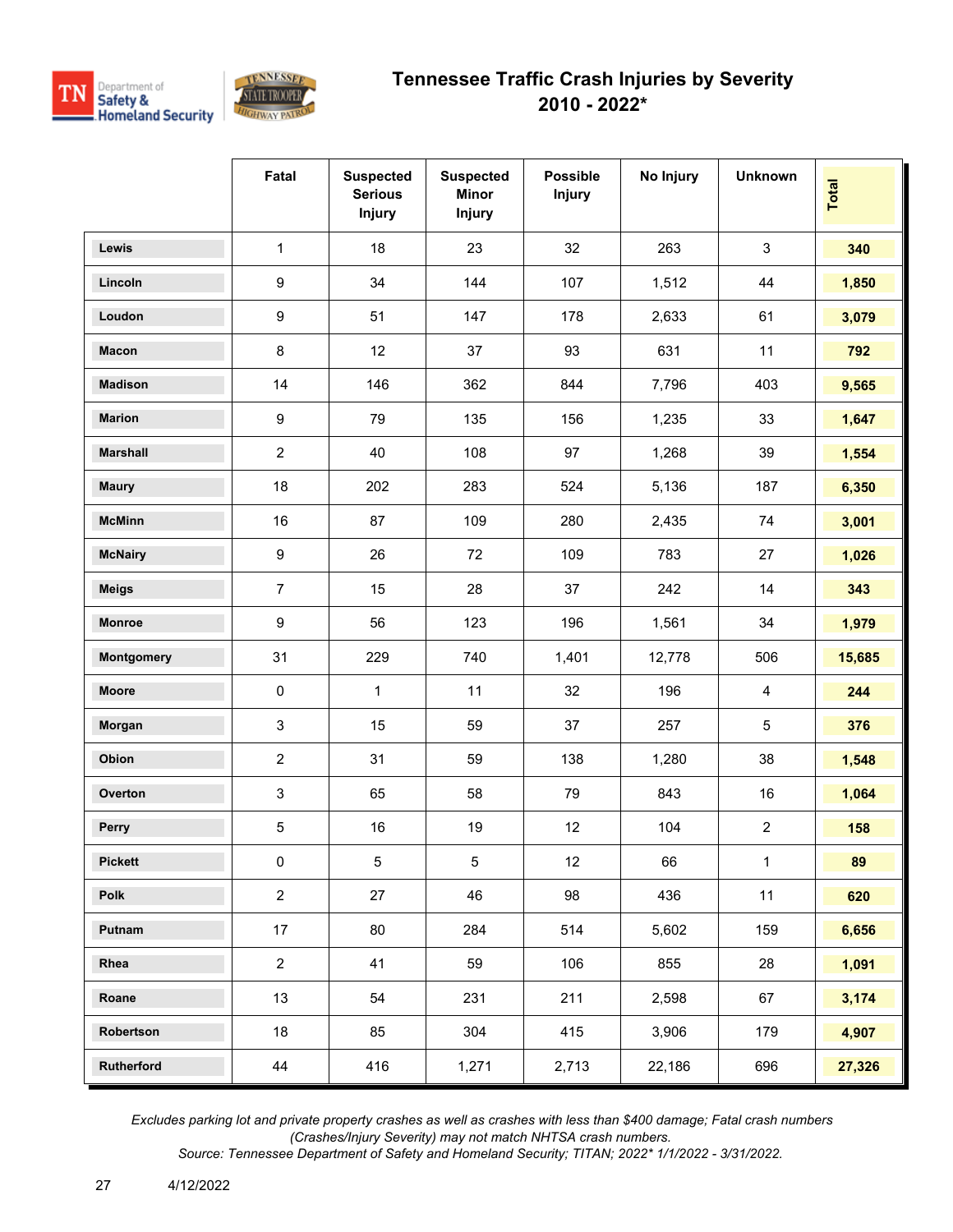



|                   | Fatal                   | <b>Suspected</b><br><b>Serious</b><br><b>Injury</b> | <b>Suspected</b><br><b>Minor</b><br><b>Injury</b> | <b>Possible</b><br><b>Injury</b> | No Injury | <b>Unknown</b> | <b>Total</b> |
|-------------------|-------------------------|-----------------------------------------------------|---------------------------------------------------|----------------------------------|-----------|----------------|--------------|
| <b>Scott</b>      | 5                       | 13                                                  | 47                                                | 71                               | 427       | $\overline{5}$ | 568          |
| Sequatchie        | 3                       | 15                                                  | 27                                                | 56                               | 371       | 12             | 484          |
| <b>Sevier</b>     | 15                      | 126                                                 | 373                                               | 768                              | 9,529     | 213            | 11,024       |
| <b>Shelby</b>     | 140                     | 654                                                 | 2,407                                             | 10,518                           | 73,476    | 8,122          | 95,317       |
| <b>Smith</b>      | $\overline{2}$          | 12                                                  | 100                                               | 60                               | 921       | 27             | 1,122        |
| <b>Stewart</b>    | $\overline{7}$          | 34                                                  | 42                                                | 39                               | 306       | 3              | 431          |
| <b>Sullivan</b>   | 16                      | 112                                                 | 362                                               | 1,037                            | 8,127     | 383            | 10,037       |
| <b>Sumner</b>     | 24                      | 180                                                 | 371                                               | 857                              | 7,782     | 207            | 9,421        |
| <b>Tipton</b>     | $\,6\,$                 | 57                                                  | 106                                               | 287                              | 1,953     | 70             | 2,479        |
| <b>Trousdale</b>  | $\mathfrak{S}$          | $10\,$                                              | 21                                                | 45                               | 382       | $\mathfrak{S}$ | 464          |
| <b>Unicoi</b>     | $\pmb{0}$               | 22                                                  | 41                                                | 46                               | 504       | 12             | 625          |
| Union             | $\overline{\mathbf{4}}$ | 10                                                  | 33                                                | 87                               | 508       | 10             | 652          |
| VanBuren          | $\overline{2}$          | 6                                                   | 18                                                | $20\,$                           | 193       | $\mathbf{3}$   | 242          |
| Warren            | $\bf 8$                 | 26                                                  | 156                                               | 173                              | 1,703     | 58             | 2,124        |
| Washington        | 10                      | 54                                                  | 278                                               | 521                              | 8,023     | 386            | 9,272        |
| Wayne             | $\overline{2}$          | 17                                                  | 29                                                | 60                               | 373       | 8              | 489          |
| Weakley           | $\bf 8$                 | 39                                                  | 71                                                | 105                              | 844       | 21             | 1,088        |
| White             | $\,6\,$                 | 23                                                  | 83                                                | 80                               | 768       | 22             | 982          |
| Williamson        | 12                      | 108                                                 | 524                                               | 850                              | 11,377    | 256            | 13,127       |
| Wilson            | 24                      | 108                                                 | 482                                               | 831                              | 6,252     | 192            | 7,889        |
| <b>Total 2016</b> | 1,066                   | 7,595                                               | 21,851                                            | 44,620                           | 401,374   | 23,515         | 500,021      |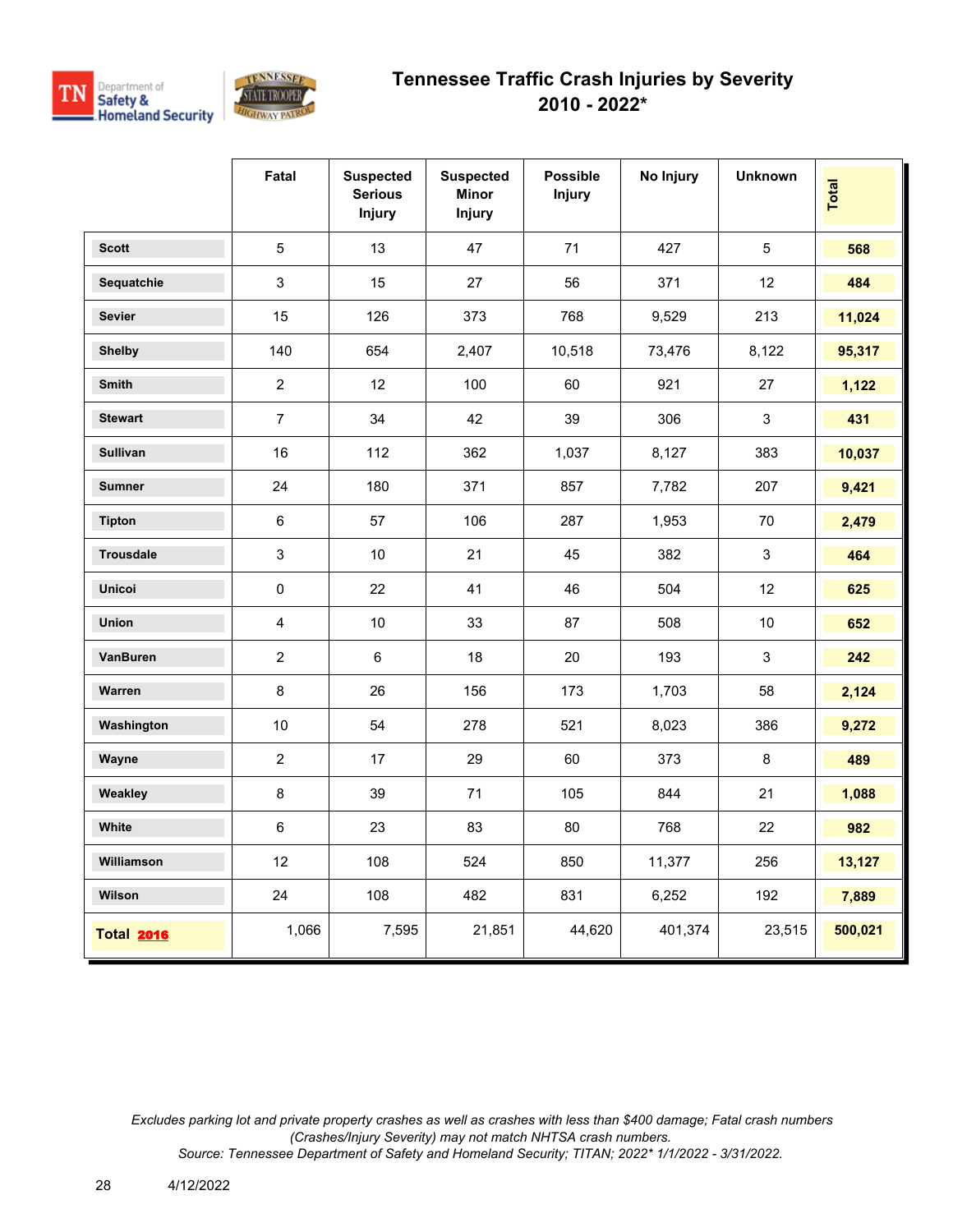



|                   | Fatal                     | <b>Suspected</b><br><b>Serious</b><br><b>Injury</b> | <b>Suspected</b><br><b>Minor</b><br><b>Injury</b> | <b>Possible</b><br><b>Injury</b> | No Injury | <b>Unknown</b> | Total  |
|-------------------|---------------------------|-----------------------------------------------------|---------------------------------------------------|----------------------------------|-----------|----------------|--------|
| 2017              |                           |                                                     |                                                   |                                  |           |                |        |
| Anderson          | 11                        | 87                                                  | 228                                               | 288                              | 3,781     | 149            | 4,544  |
| <b>Bedford</b>    | 4                         | 58                                                  | 189                                               | 111                              | 2,193     | 80             | 2,635  |
| <b>Benton</b>     | $\sqrt{2}$                | 42                                                  | 42                                                | 46                               | 598       | 20             | 750    |
| <b>Bledsoe</b>    | $\overline{7}$            | 12                                                  | 24                                                | 40                               | 135       | $\overline{4}$ | 222    |
| <b>Blount</b>     | 16                        | 168                                                 | 382                                               | 480                              | 6,654     | 189            | 7,889  |
| <b>Bradley</b>    | 15                        | 74                                                  | 291                                               | 429                              | 6,508     | 225            | 7,542  |
| Campbell          | 1                         | 50                                                  | 122                                               | 232                              | 2,539     | 83             | 3,027  |
| Cannon            | 3                         | $\,6\,$                                             | 31                                                | 86                               | 458       | 15             | 599    |
| Carroll           | $\sqrt{5}$                | 44                                                  | 46                                                | 87                               | 866       | 21             | 1,069  |
| Carter            | $\sqrt{5}$                | 47                                                  | 94                                                | 224                              | 2,346     | 79             | 2,795  |
| Cheatham          | $\overline{7}$            | 58                                                  | 127                                               | 147                              | 1,457     | 65             | 1,861  |
| Chester           | $\sqrt{2}$                | 15                                                  | 36                                                | 65                               | 557       | 22             | 697    |
| Claiborne         | $\sqrt{5}$                | 41                                                  | 113                                               | 78                               | 756       | $10$           | 1,003  |
| Clay              | 3                         | 3                                                   | 19                                                | 16                               | 164       | $\overline{2}$ | 207    |
| Cocke             | $\ensuremath{\mathsf{3}}$ | 35                                                  | 123                                               | 247                              | 1,986     | 85             | 2,479  |
| Coffee            | 19                        | 84                                                  | 207                                               | 285                              | 3,081     | 71             | 3,747  |
| <b>Crockett</b>   | $\ensuremath{\mathsf{3}}$ | 29                                                  | 28                                                | 15                               | 306       | 11             | 392    |
| <b>Cumberland</b> | $\overline{7}$            | 65                                                  | 165                                               | 285                              | 2,583     | 62             | 3,167  |
| Davidson          | 74                        | 777                                                 | 4,701                                             | 7,686                            | 66,331    | 5,930          | 85,499 |
| Decatur           | $\bf 8$                   | 19                                                  | 49                                                | 34                               | 358       | $\bf 8$        | 476    |
| <b>DeKalb</b>     | $\,$ 5 $\,$               | 26                                                  | 83                                                | 79                               | 442       | 14             | 649    |
| <b>Dickson</b>    | $16\,$                    | 110                                                 | 236                                               | 387                              | 2,931     | 96             | 3,776  |
| <b>Dyer</b>       | $\boldsymbol{9}$          | 68                                                  | 121                                               | 107                              | 1,504     | 58             | 1,867  |
| Fayette           | 9                         | 56                                                  | 70                                                | 148                              | 994       | 35             | 1,312  |
| <b>Fentress</b>   | $\bf 8$                   | 5                                                   | 49                                                | 70                               | 638       | 11             | 781    |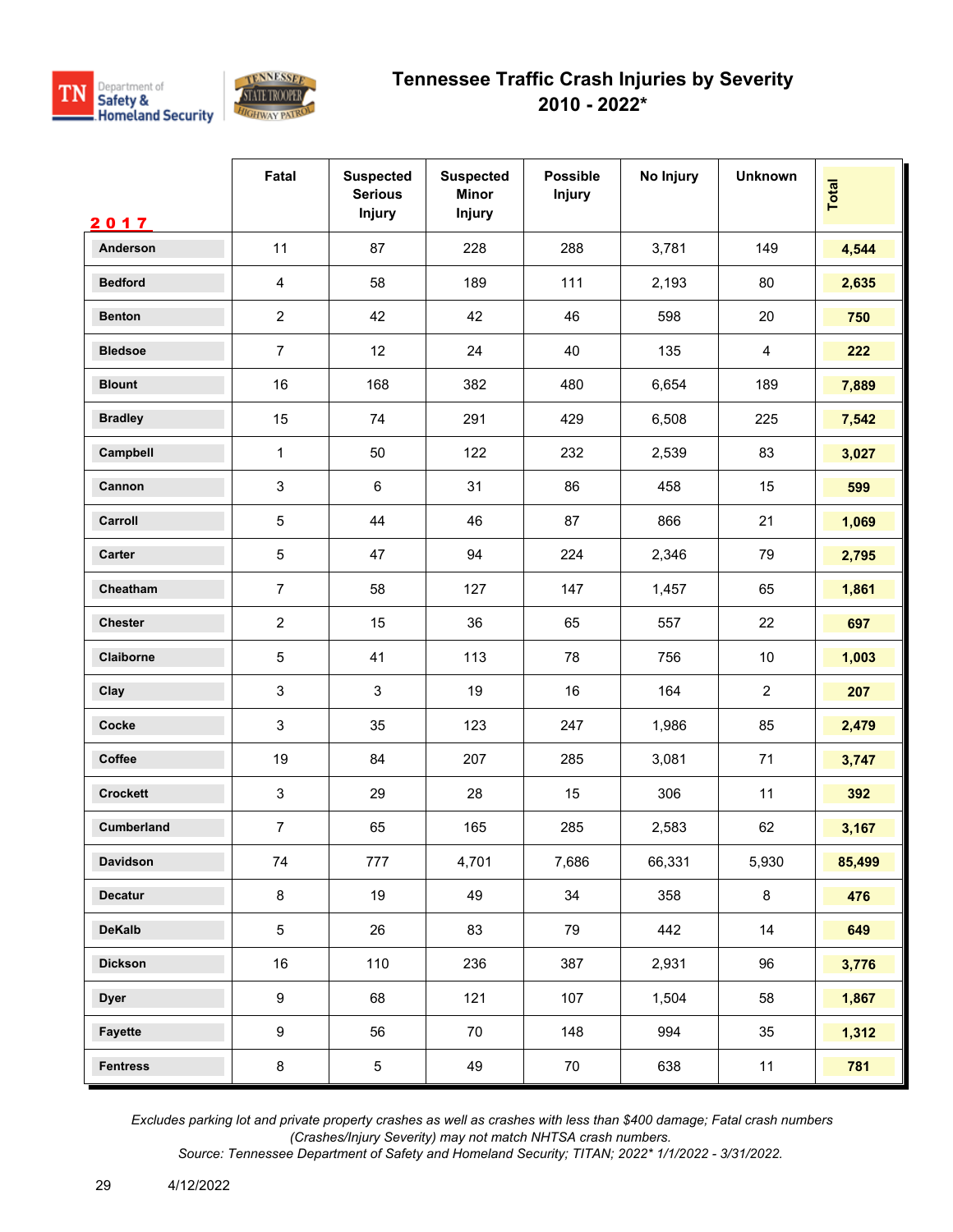



|                  | Fatal            | <b>Suspected</b><br><b>Serious</b><br><b>Injury</b> | <b>Suspected</b><br><b>Minor</b><br><b>Injury</b> | <b>Possible</b><br><b>Injury</b> | No Injury | <b>Unknown</b> | Total  |
|------------------|------------------|-----------------------------------------------------|---------------------------------------------------|----------------------------------|-----------|----------------|--------|
| Franklin         | $\overline{5}$   | 43                                                  | 104                                               | 208                              | 1,540     | 24             | 1,924  |
| Gibson           | $5\,$            | 57                                                  | 95                                                | 173                              | 1,343     | 33             | 1,706  |
| <b>Giles</b>     | 8                | 62                                                  | 101                                               | 136                              | 1,250     | 25             | 1,582  |
| Grainger         | $\overline{5}$   | 29                                                  | 85                                                | 69                               | 427       | 21             | 636    |
| Greene           | 18               | 97                                                  | 237                                               | 363                              | 3,381     | 111            | 4,207  |
| Grundy           | $\mathbf{1}$     | 15                                                  | 44                                                | 64                               | 573       | 16             | 713    |
| Hamblen          | 12               | 55                                                  | 127                                               | 227                              | 3,241     | 157            | 3,819  |
| <b>Hamilton</b>  | 31               | 469                                                 | 1,107                                             | 2,404                            | 26,958    | 1,810          | 32,779 |
| <b>Hancock</b>   | $\boldsymbol{9}$ | 10                                                  | $\overline{7}$                                    | 12                               | 103       | $\overline{2}$ | 143    |
| Hardeman         | $\,6\,$          | 21                                                  | 45                                                | 129                              | 727       | 28             | 956    |
| Hardin           | 8                | 25                                                  | 99                                                | 151                              | 1,107     | 37             | 1,427  |
| <b>Hawkins</b>   | 15               | 53                                                  | 107                                               | 197                              | 1,432     | 69             | 1,873  |
| Haywood          | $\bf 8$          | 58                                                  | 55                                                | 130                              | 837       | 56             | 1,144  |
| Henderson        | $\boldsymbol{9}$ | 49                                                  | 109                                               | 132                              | 1,529     | 33             | 1,861  |
| Henry            | 13               | 59                                                  | 41                                                | 163                              | 822       | 11             | 1,109  |
| Hickman          | 13               | 53                                                  | 82                                                | 88                               | 814       | 48             | 1,098  |
| Houston          | $\mathbf{1}$     | 20                                                  | 45                                                | 12                               | 234       | 9              | 321    |
| <b>Humphreys</b> | $\bf 8$          | 39                                                  | 56                                                | 68                               | 549       | 16             | 736    |
| Jackson          | $\,6\,$          | 11                                                  | 19                                                | 28                               | 163       | 1              | 228    |
| Jefferson        | $\bf 8$          | 69                                                  | 130                                               | 212                              | 2,189     | 61             | 2,669  |
| Johnson          | 6                | 19                                                  | 25                                                | 94                               | 556       | $\overline{7}$ | 707    |
| Knox             | 55               | 449                                                 | 1,182                                             | 2,454                            | 29,885    | 1,676          | 35,701 |
| Lake             | $\mathbf{1}$     | $\bf 8$                                             | 14                                                | 14                               | 87        | $\mathbf{3}$   | 127    |
| Lauderdale       | $\overline{7}$   | 21                                                  | 83                                                | 97                               | 649       | 26             | 883    |
| Lawrence         | $\,6\,$          | 45                                                  | 145                                               | 177                              | 1,524     | 33             | 1,930  |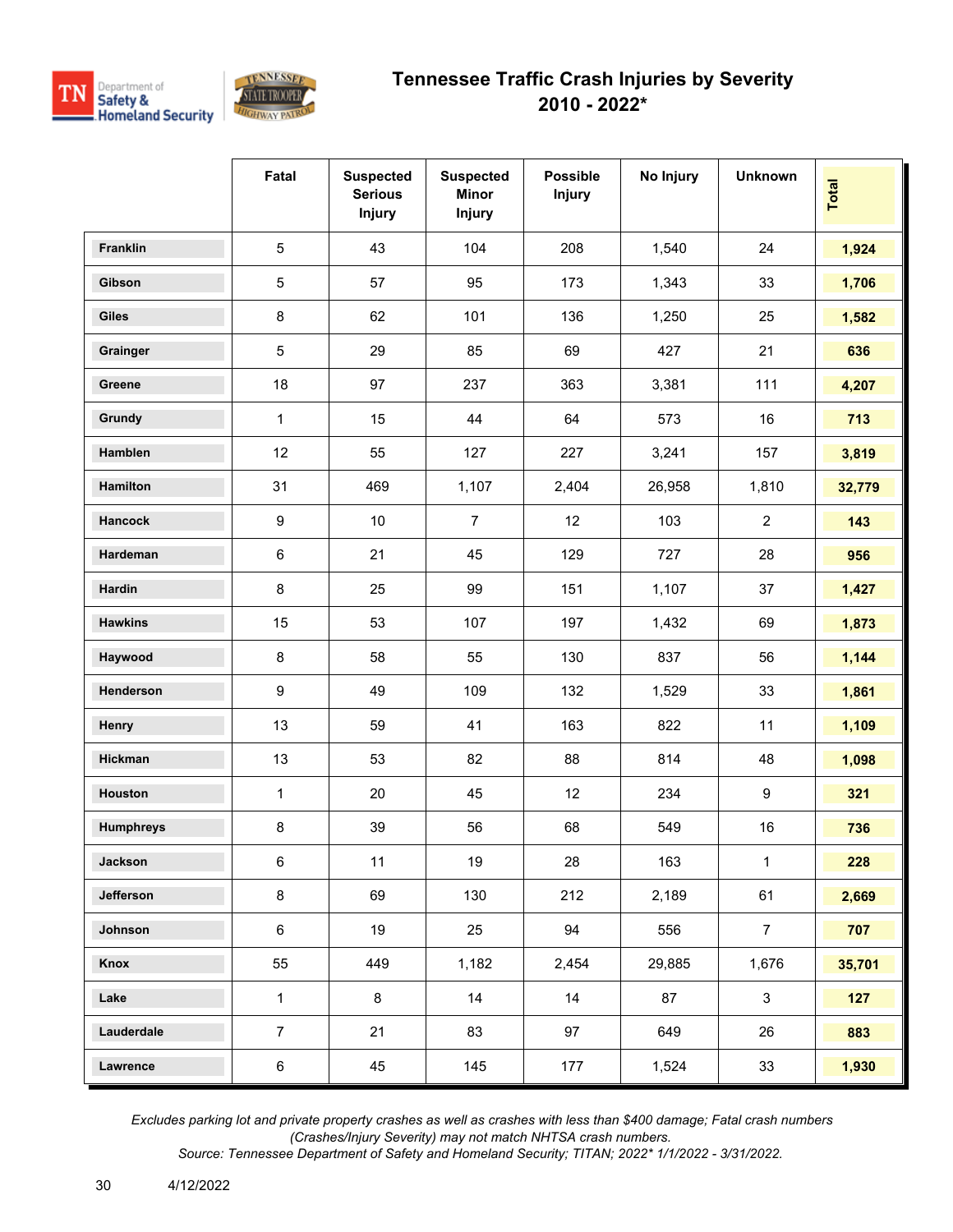

|                 | Fatal          | <b>Suspected</b><br><b>Serious</b><br><b>Injury</b> | <b>Suspected</b><br><b>Minor</b><br><b>Injury</b> | <b>Possible</b><br><b>Injury</b> | No Injury | <b>Unknown</b>            | Total  |
|-----------------|----------------|-----------------------------------------------------|---------------------------------------------------|----------------------------------|-----------|---------------------------|--------|
| <b>Lewis</b>    | 3              | 10                                                  | 13                                                | 39                               | 222       | $\sqrt{5}$                | 292    |
| Lincoln         | 6              | 29                                                  | 114                                               | 118                              | 1,301     | 50                        | 1,618  |
| Loudon          | 14             | 59                                                  | 139                                               | 195                              | 2,628     | 66                        | 3,101  |
| <b>Macon</b>    | $\,6\,$        | 18                                                  | 31                                                | 78                               | 601       | $\boldsymbol{9}$          | 743    |
| <b>Madison</b>  | 13             | 151                                                 | 356                                               | 825                              | 8,024     | 414                       | 9,783  |
| <b>Marion</b>   | 9              | 48                                                  | 112                                               | 119                              | 1,187     | 56                        | 1,531  |
| <b>Marshall</b> | $\mathbf{1}$   | 63                                                  | 91                                                | 111                              | 1,440     | 34                        | 1,740  |
| <b>Maury</b>    | 19             | 206                                                 | 289                                               | 537                              | 5,119     | 195                       | 6,365  |
| <b>McMinn</b>   | 12             | 63                                                  | 138                                               | 285                              | 2,531     | 119                       | 3,148  |
| <b>McNairy</b>  | 5              | 32                                                  | 65                                                | 68                               | 746       | 20                        | 936    |
| <b>Meigs</b>    | 4              | 23                                                  | 36                                                | 41                               | 226       | $\,6\,$                   | 336    |
| <b>Monroe</b>   | 13             | 71                                                  | 120                                               | 155                              | 1,717     | 45                        | 2,121  |
| Montgomery      | 30             | 218                                                 | 662                                               | 1,376                            | 13,714    | 493                       | 16,493 |
| <b>Moore</b>    | $\overline{2}$ | 6                                                   | 20                                                | 18                               | 177       | $\sqrt{5}$                | 228    |
| Morgan          | 6              | 13                                                  | 61                                                | 42                               | 258       | 8                         | 388    |
| Obion           | 4              | 42                                                  | 78                                                | 129                              | 1,091     | 36                        | 1,380  |
| Overton         | 4              | 71                                                  | 46                                                | 60                               | 783       | 6                         | 970    |
| Perry           | 4              | 19                                                  | 20                                                | 15                               | 61        | $\ensuremath{\mathsf{3}}$ | 122    |
| <b>Pickett</b>  | $\overline{c}$ | $\mathbf{3}$                                        | 13                                                | 11                               | 85        | 1                         | 115    |
| Polk            | $\overline{7}$ | 19                                                  | 46                                                | 78                               | 458       | $20\,$                    | 628    |
| Putnam          | 10             | 81                                                  | 262                                               | 399                              | 5,656     | 170                       | 6,578  |
| Rhea            | 6              | 43                                                  | 62                                                | 104                              | 1,153     | 25                        | 1,393  |
| Roane           | 16             | 42                                                  | 185                                               | 217                              | 2,230     | 65                        | 2,755  |
| Robertson       | 12             | 106                                                 | 267                                               | 320                              | 3,243     | 118                       | 4,066  |
| Rutherford      | 38             | 387                                                 | 1,226                                             | 2,750                            | 22,698    | 711                       | 27,810 |

 *Excludes parking lot and private property crashes as well as crashes with less than \$400 damage; Fatal crash numbers (Crashes/Injury Severity) may not match NHTSA crash numbers.*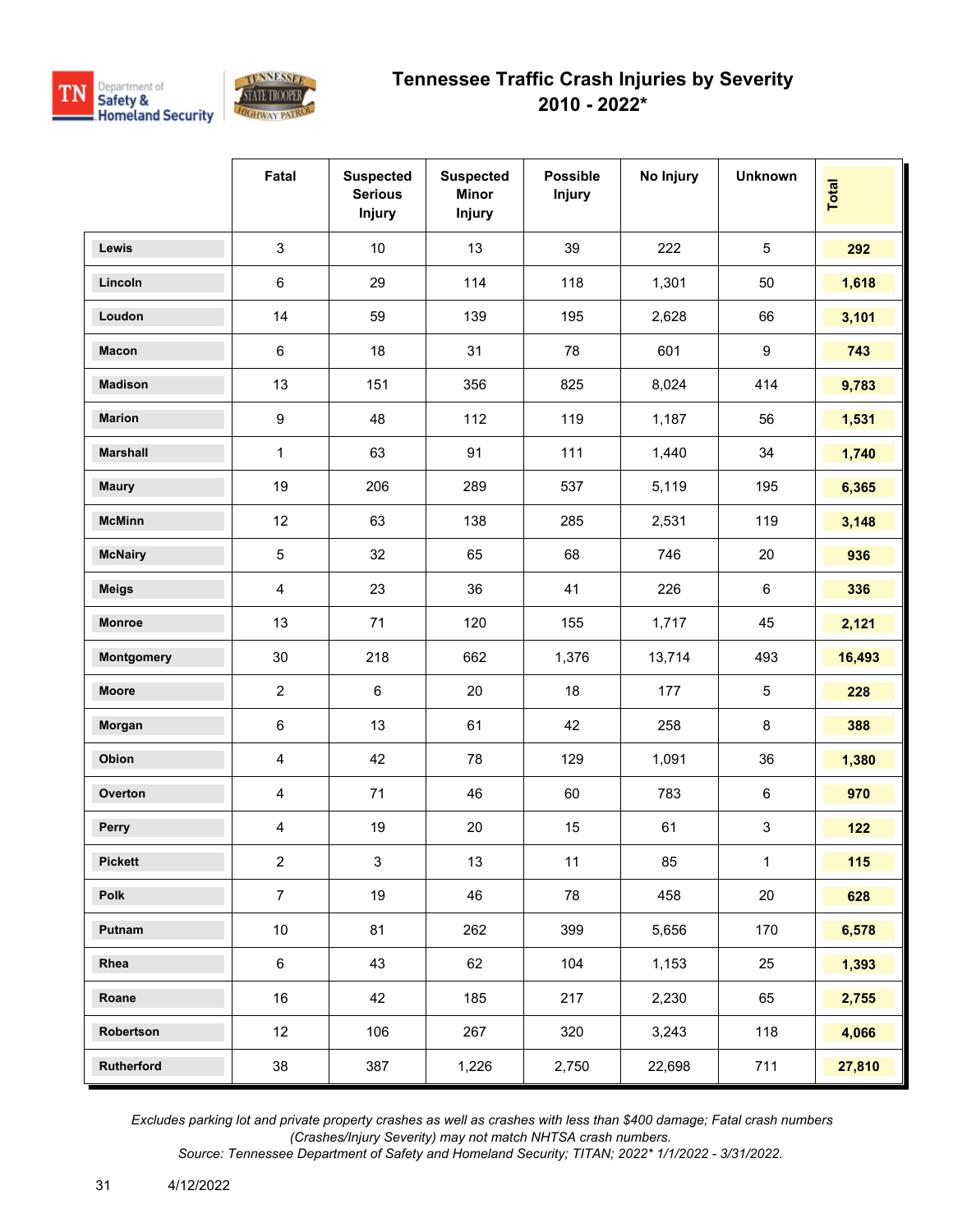

|                   | Fatal          | <b>Suspected</b><br><b>Serious</b><br><b>Injury</b> | <b>Suspected</b><br><b>Minor</b><br><b>Injury</b> | <b>Possible</b><br><b>Injury</b> | No Injury | <b>Unknown</b> | Total   |
|-------------------|----------------|-----------------------------------------------------|---------------------------------------------------|----------------------------------|-----------|----------------|---------|
| <b>Scott</b>      | 10             | $\boldsymbol{9}$                                    | 47                                                | 43                               | 308       | $\overline{4}$ | 421     |
| Sequatchie        | $\mathsf 3$    | $\overline{7}$                                      | 34                                                | 51                               | 392       | $10$           | 497     |
| <b>Sevier</b>     | 17             | 113                                                 | 371                                               | 774                              | 9,318     | 219            | 10,812  |
| <b>Shelby</b>     | 125            | 590                                                 | 2,611                                             | 9,862                            | 73,133    | 8,807          | 95,128  |
| <b>Smith</b>      | $\overline{7}$ | 31                                                  | 83                                                | 83                               | 1,112     | 25             | 1,341   |
| <b>Stewart</b>    | $\mathbf{1}$   | 27                                                  | 42                                                | 44                               | 223       | $\overline{5}$ | 342     |
| <b>Sullivan</b>   | 18             | 106                                                 | 349                                               | 1,157                            | 7,697     | 387            | 9,714   |
| <b>Sumner</b>     | 10             | 128                                                 | 347                                               | 837                              | 7,485     | 229            | 9,036   |
| <b>Tipton</b>     | $\overline{5}$ | 61                                                  | 140                                               | 268                              | 1,990     | 77             | 2,541   |
| <b>Trousdale</b>  | $\mathbf{1}$   | 5                                                   | 11                                                | 46                               | 363       | 12             | 438     |
| <b>Unicoi</b>     | $\overline{2}$ | 14                                                  | 40                                                | 50                               | 554       | 15             | 675     |
| Union             | $\overline{4}$ | 8                                                   | 27                                                | 67                               | 366       | $\overline{7}$ | 479     |
| VanBuren          | $\overline{4}$ | $\boldsymbol{9}$                                    | 25                                                | 18                               | 183       | $\overline{4}$ | 243     |
| Warren            | 17             | 31                                                  | 119                                               | 175                              | 1,890     | 39             | 2,271   |
| Washington        | 10             | 67                                                  | 231                                               | 580                              | 8,073     | 337            | 9,298   |
| Wayne             | $\sqrt{5}$     | 14                                                  | 26                                                | 60                               | 374       | 14             | 493     |
| Weakley           | $\overline{2}$ | 29                                                  | 82                                                | 100                              | 835       | 32             | 1,080   |
| White             | $\,6\,$        | 21                                                  | 58                                                | 96                               | 851       | 16             | 1,048   |
| Williamson        | 25             | 103                                                 | 480                                               | 933                              | 11,279    | 299            | 13,119  |
| Wilson            | 20             | 115                                                 | 498                                               | 908                              | 6,501     | 235            | 8,277   |
| <b>Total 2017</b> | 1,049          | 7,126                                               | 21,793                                            | 43,716                           | 402,362   | 25,111         | 501,157 |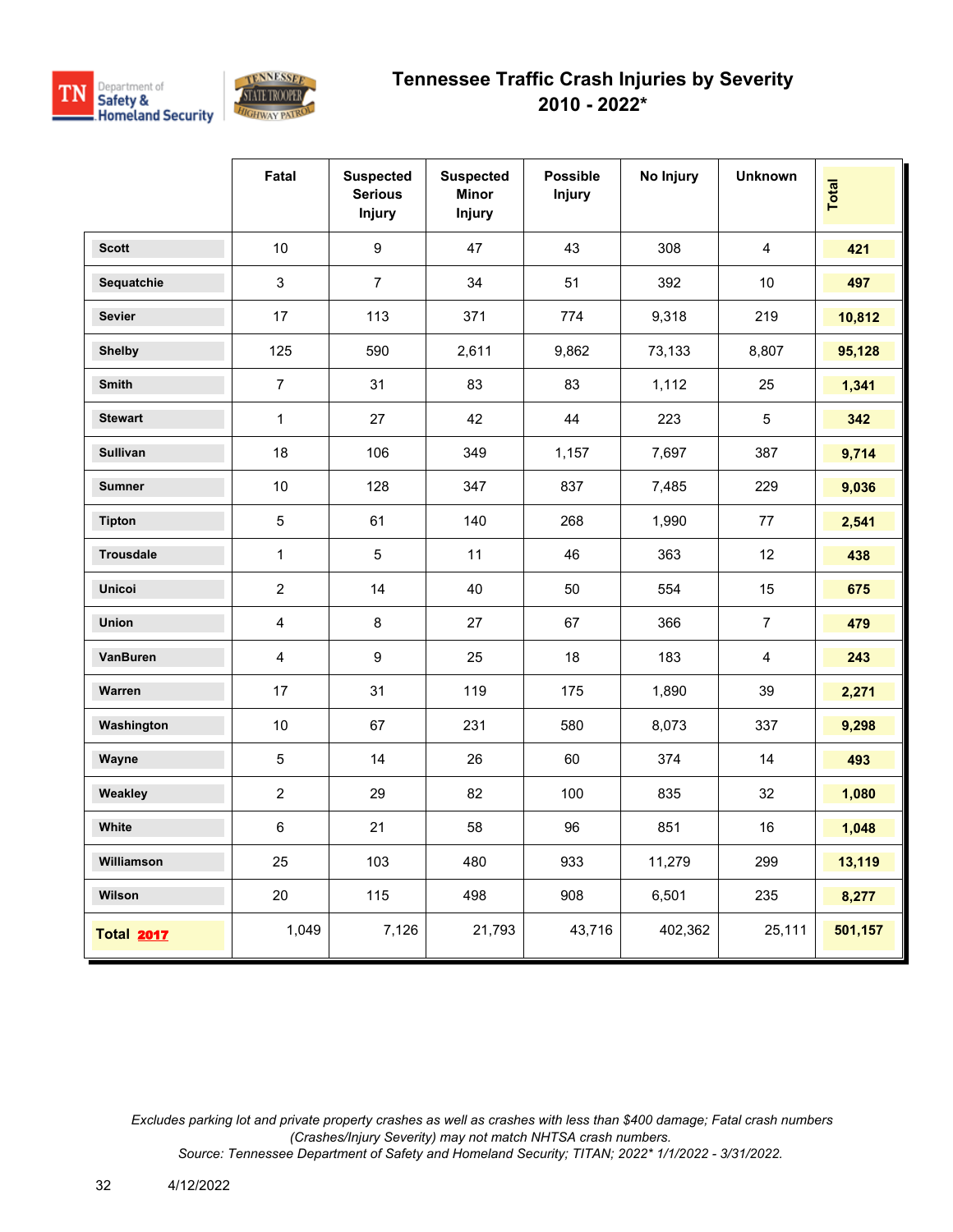



|                  | Fatal            | <b>Suspected</b><br><b>Serious</b><br><b>Injury</b> | <b>Suspected</b><br><b>Minor</b><br><b>Injury</b> | <b>Possible</b><br><b>Injury</b> | No Injury | <b>Unknown</b>   | Total  |
|------------------|------------------|-----------------------------------------------------|---------------------------------------------------|----------------------------------|-----------|------------------|--------|
| 2018<br>Anderson | $\overline{7}$   | 75                                                  | 261                                               | 268                              | 3,629     | 149              | 4,389  |
| <b>Bedford</b>   | $10$             | 88                                                  | 218                                               | 118                              | 2,130     | 63               | 2,627  |
| <b>Benton</b>    | $\bf 8$          | 36                                                  | 75                                                | 29                               | 623       | 24               | 795    |
| <b>Bledsoe</b>   | $\overline{c}$   | 10                                                  | 35                                                | 24                               | 139       | 4                | 214    |
| <b>Blount</b>    | 26               | 112                                                 | 449                                               | 395                              | 6,938     | 207              | 8,127  |
| <b>Bradley</b>   | $10$             | 89                                                  | 250                                               | 437                              | 6,306     | 257              | 7,349  |
| Campbell         | 12               | 37                                                  | 132                                               | 139                              | 2,030     | 53               | 2,403  |
| Cannon           | $\,6\,$          | $\,6\,$                                             | 52                                                | 54                               | 394       | 13               | 525    |
| Carroll          | 4                | 34                                                  | 71                                                | 62                               | 694       | 12               | 877    |
| Carter           | 8                | 46                                                  | 157                                               | 213                              | 2,226     | 82               | 2,732  |
| Cheatham         | 11               | 51                                                  | 149                                               | 126                              | 1,397     | 60               | 1,794  |
| Chester          | $\overline{2}$   | 17                                                  | 41                                                | 41                               | 514       | 23               | 638    |
| Claiborne        | $\sqrt{5}$       | 34                                                  | 111                                               | 54                               | 877       | 18               | 1,099  |
| Clay             | $\overline{2}$   | 11                                                  | 19                                                | 19                               | 92        | $\mathbf{1}$     | 144    |
| Cocke            | 17               | 46                                                  | 140                                               | 154                              | 2,148     | 84               | 2,589  |
| Coffee           | 11               | 52                                                  | 240                                               | 258                              | 2,954     | 83               | 3,598  |
| <b>Crockett</b>  | $\,6\,$          | 16                                                  | 44                                                | 19                               | 437       | 11               | 533    |
| Cumberland       | 13               | 60                                                  | 198                                               | 259                              | 2,551     | 59               | 3,140  |
| Davidson         | 80               | 468                                                 | 6,035                                             | 6,309                            | 64,429    | 6,641            | 83,962 |
| <b>Decatur</b>   | $\mathfrak{S}$   | 12                                                  | 44                                                | 35                               | 391       | 15               | 500    |
| <b>DeKalb</b>    | $\bf 8$          | 27                                                  | 88                                                | 50                               | 406       | $\boldsymbol{9}$ | 588    |
| <b>Dickson</b>   | $\boldsymbol{9}$ | 71                                                  | 230                                               | 275                              | 2,744     | 83               | 3,412  |
| <b>Dyer</b>      | $\sqrt{5}$       | 31                                                  | 141                                               | 137                              | 1,446     | 49               | 1,809  |
| Fayette          | $\,6\,$          | 34                                                  | 100                                               | 107                              | 957       | 60               | 1,264  |
| <b>Fentress</b>  | $\mathbf 1$      | 12                                                  | 28                                                | 54                               | 482       | 8                | 585    |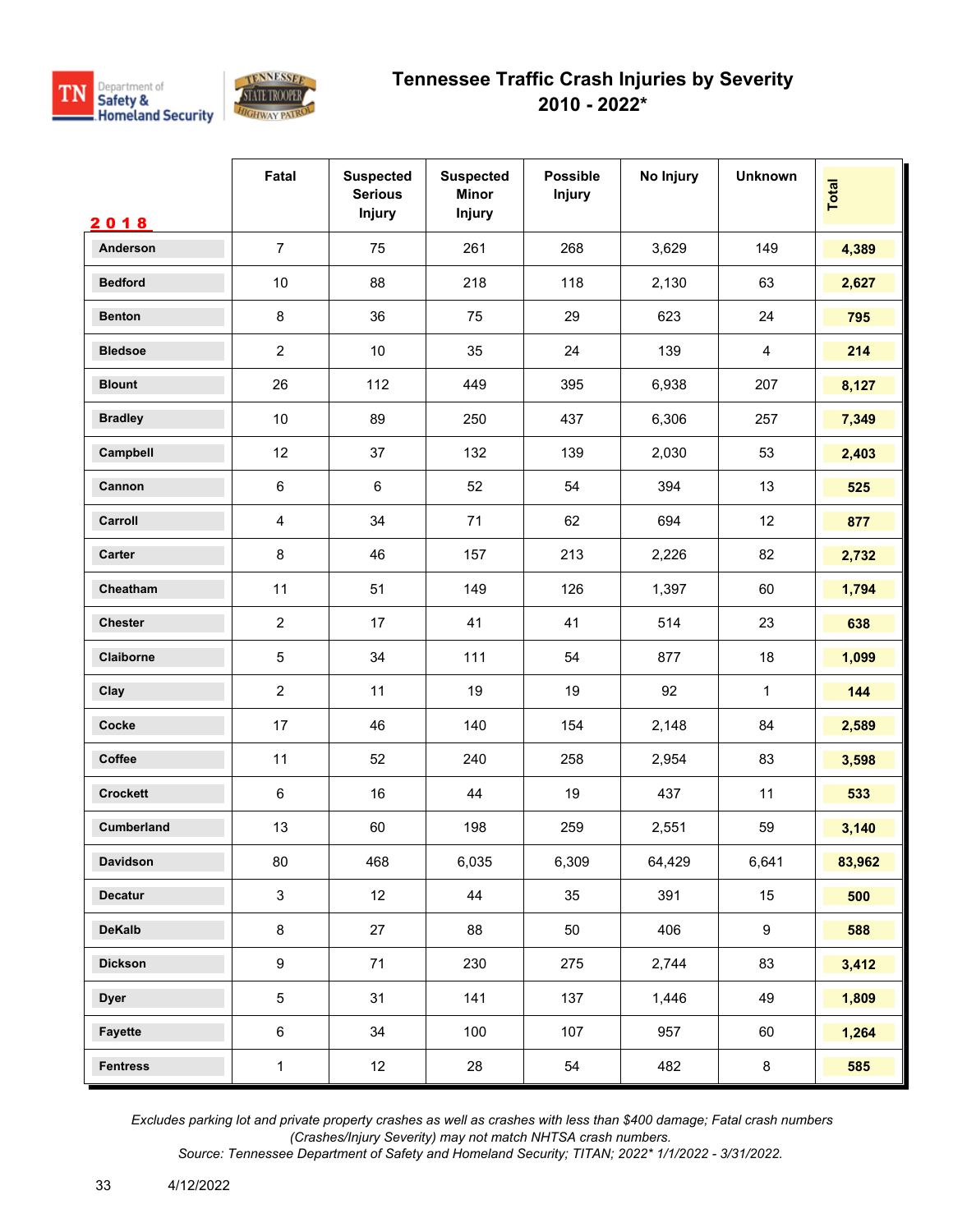



|                  | Fatal                     | <b>Suspected</b><br><b>Serious</b><br><b>Injury</b> | <b>Suspected</b><br><b>Minor</b><br><b>Injury</b> | <b>Possible</b><br><b>Injury</b> | No Injury | <b>Unknown</b> | Total      |
|------------------|---------------------------|-----------------------------------------------------|---------------------------------------------------|----------------------------------|-----------|----------------|------------|
| Franklin         | 9                         | 38                                                  | 75                                                | 160                              | 1,266     | 21             | 1,569      |
| Gibson           | $10$                      | 38                                                  | 106                                               | 121                              | 1,120     | 32             | 1,427      |
| <b>Giles</b>     | $\overline{4}$            | 47                                                  | 120                                               | 105                              | 1,223     | 31             | 1,530      |
| Grainger         | 8                         | 27                                                  | 56                                                | 51                               | 478       | 15             | 635        |
| Greene           | 19                        | 98                                                  | 180                                               | 419                              | 3,089     | 120            | 3,925      |
| Grundy           | $\mathbf 1$               | 12                                                  | 29                                                | 39                               | 427       | 19             | 527        |
| Hamblen          | $\,$ 5 $\,$               | 48                                                  | 193                                               | 197                              | 3,354     | 177            | 3,974      |
| Hamilton         | 45                        | 248                                                 | 1,051                                             | 2,746                            | 27,155    | 1,918          | 33,163     |
| Hancock          | $\overline{2}$            | 11                                                  | 24                                                | 10                               | 124       | $\mathbf{3}$   | 174        |
| Hardeman         | $\,6\,$                   | 22                                                  | 59                                                | 88                               | 765       | 28             | 968        |
| Hardin           | 13                        | 28                                                  | 72                                                | 86                               | 1,210     | 38             | 1,447      |
| <b>Hawkins</b>   | $\boldsymbol{9}$          | 63                                                  | 148                                               | 154                              | 1,194     | 46             | 1,614      |
| Haywood          | $\bf 8$                   | 27                                                  | 91                                                | 72                               | 929       | 38             | 1,165      |
| Henderson        | $10$                      | 40                                                  | 155                                               | 104                              | 1,557     | 59             | 1,925      |
| Henry            | $\bf 8$                   | 31                                                  | 84                                                | 118                              | 821       | 16             | 1,078      |
| Hickman          | $10$                      | 35                                                  | 101                                               | 58                               | 868       | 47             | 1,119      |
| Houston          | $\ensuremath{\mathsf{3}}$ | 14                                                  | 25                                                | 25                               | 190       | $\sqrt{3}$     | 260        |
| <b>Humphreys</b> | $\,$ 5 $\,$               | 19                                                  | 80                                                | 44                               | 573       | 29             | 750        |
| Jackson          | $\mathbf{1}$              | $\overline{4}$                                      | 28                                                | 21                               | 154       | $\overline{c}$ | <b>210</b> |
| Jefferson        | $\,6\,$                   | 57                                                  | 166                                               | 184                              | 2,193     | 55             | 2,661      |
| Johnson          | $\overline{a}$            | 19                                                  | 44                                                | 46                               | 592       | 17             | 720        |
| Knox             | 64                        | 421                                                 | 1,201                                             | 2,529                            | 30,824    | 1,636          | 36,675     |
| Lake             | 0                         | $9\,$                                               | 18                                                | 4                                | 60        | $\pmb{0}$      | 91         |
| Lauderdale       | 6                         | 35                                                  | 70                                                | 85                               | 621       | 39             | 856        |
| Lawrence         | $\overline{4}$            | 37                                                  | 143                                               | 96                               | 1,473     | $30\,$         | 1,783      |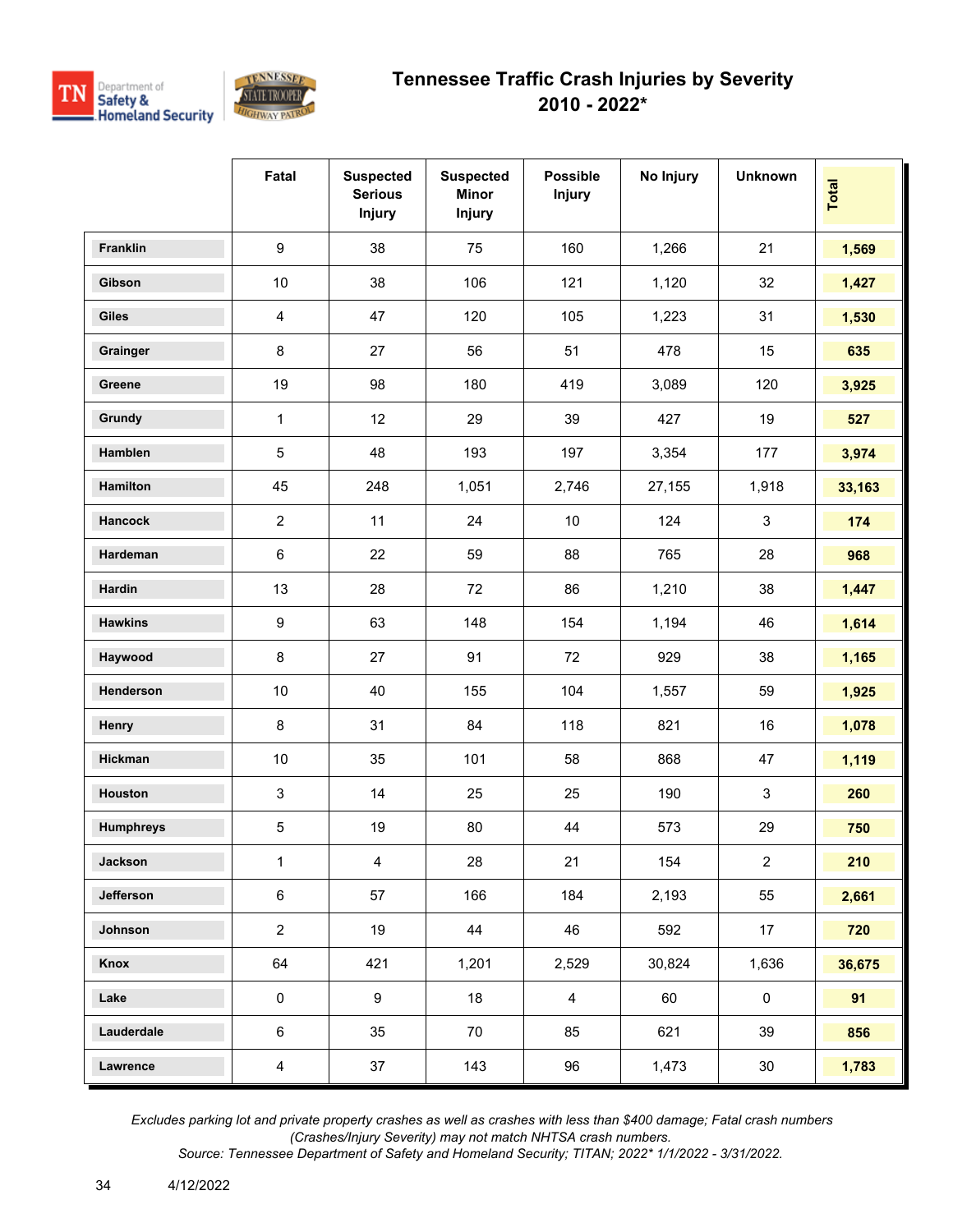



|                   | Fatal                   | <b>Suspected</b><br><b>Serious</b><br><b>Injury</b> | <b>Suspected</b><br><b>Minor</b><br><b>Injury</b> | <b>Possible</b><br><b>Injury</b> | No Injury | <b>Unknown</b> | Total  |
|-------------------|-------------------------|-----------------------------------------------------|---------------------------------------------------|----------------------------------|-----------|----------------|--------|
| Lewis             | $\overline{2}$          | 15                                                  | 28                                                | 22                               | 290       | $6\phantom{1}$ | 363    |
| Lincoln           | $\mathsf 3$             | 43                                                  | 133                                               | 91                               | 1,197     | 47             | 1,514  |
| Loudon            | 14                      | 52                                                  | 169                                               | 158                              | 2,969     | 104            | 3,466  |
| <b>Macon</b>      | $\overline{\mathbf{4}}$ | 12                                                  | 63                                                | 41                               | 539       | $\,6\,$        | 665    |
| <b>Madison</b>    | 12                      | 131                                                 | 533                                               | 782                              | 8,017     | 443            | 9,918  |
| <b>Marion</b>     | 13                      | 39                                                  | 135                                               | 77                               | 1,249     | 44             | 1,557  |
| <b>Marshall</b>   | $\,6\,$                 | 54                                                  | 117                                               | 91                               | 1,272     | 40             | 1,580  |
| <b>Maury</b>      | 16                      | 120                                                 | 387                                               | 421                              | 4,901     | 197            | 6,042  |
| <b>McMinn</b>     | 14                      | 76                                                  | 190                                               | 290                              | 2,671     | 92             | 3,333  |
| <b>McNairy</b>    | 11                      | 39                                                  | 94                                                | 94                               | 737       | 27             | 1,002  |
| <b>Meigs</b>      | $\mathsf 3$             | 12                                                  | 36                                                | 21                               | 203       | $\overline{4}$ | 279    |
| Monroe            | 11                      | 60                                                  | 154                                               | 128                              | 1,663     | 43             | 2,059  |
| <b>Montgomery</b> | 25                      | 172                                                 | 595                                               | 1,285                            | 13,026    | 580            | 15,683 |
| Moore             | $\overline{2}$          | 13                                                  | 16                                                | 16                               | 191       | $\mathbf{3}$   | 241    |
| Morgan            | $\,$ 5 $\,$             | 22                                                  | 55                                                | 23                               | 235       | 12             | 352    |
| Obion             | 3                       | 27                                                  | 119                                               | 101                              | 1,061     | 28             | 1,339  |
| Overton           | $\overline{4}$          | 32                                                  | 61                                                | 59                               | 789       | 16             | 961    |
| Perry             | $\mathbf{1}$            | 12                                                  | 23                                                | 12                               | 84        | $\overline{2}$ | 134    |
| <b>Pickett</b>    | $\overline{2}$          | 5                                                   | 24                                                | $\boldsymbol{9}$                 | 101       | $\mathbf{1}$   | 142    |
| Polk              | $\mathbf 1$             | 25                                                  | 70                                                | 40                               | 480       | $10\,$         | 626    |
| Putnam            | 14                      | 66                                                  | 271                                               | 320                              | 5,631     | 150            | 6,452  |
| Rhea              | $\,$ 5 $\,$             | 27                                                  | 74                                                | 86                               | 1,207     | 25             | 1,424  |
| Roane             | 11                      | 57                                                  | 216                                               | 190                              | 2,395     | 73             | 2,942  |
| Robertson         | 21                      | 93                                                  | 324                                               | 241                              | 3,120     | 135            | 3,934  |
| Rutherford        | 39                      | 244                                                 | 1,745                                             | 2,097                            | 22,110    | 754            | 26,989 |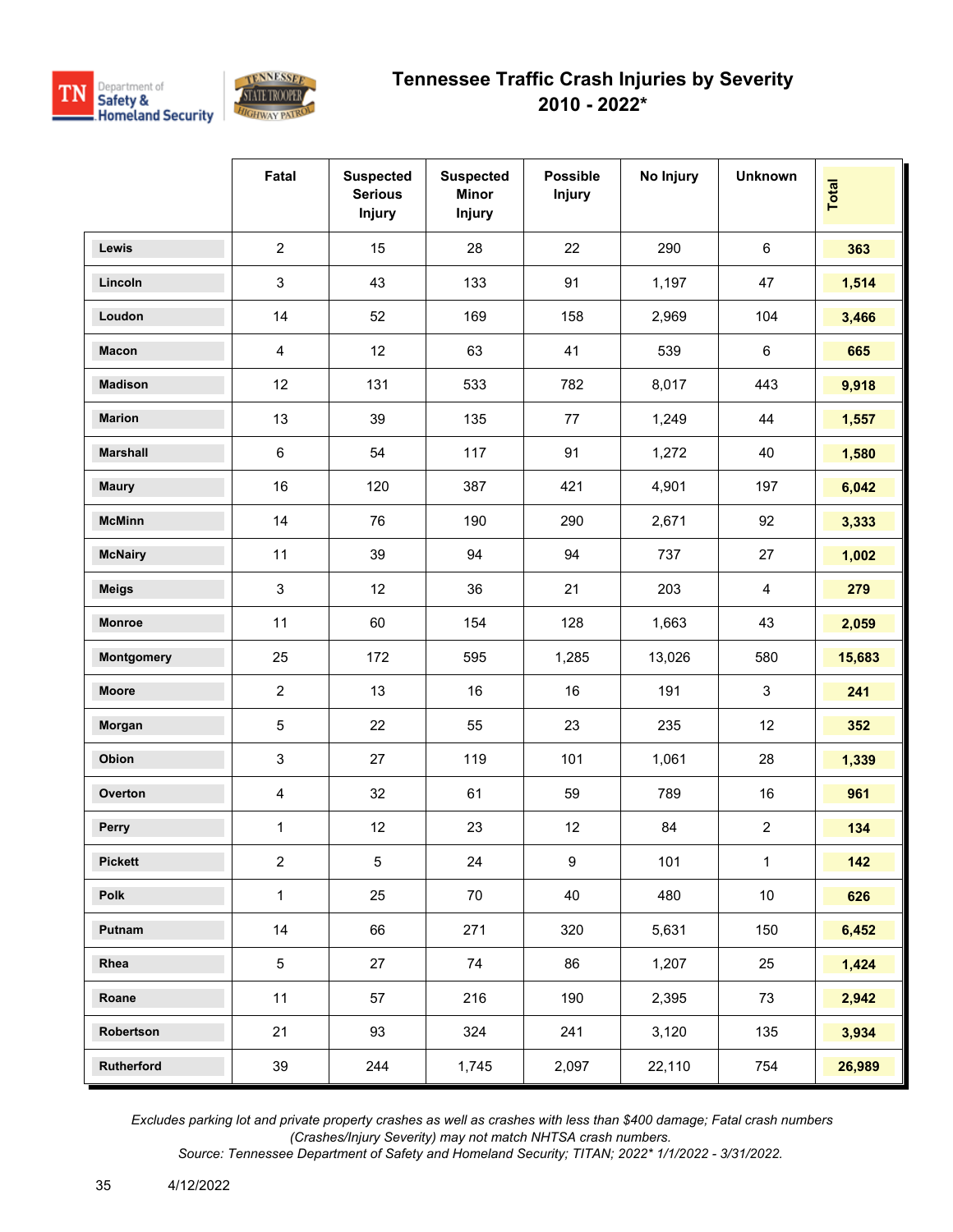



|                   | Fatal                   | <b>Suspected</b><br><b>Serious</b><br><b>Injury</b> | <b>Suspected</b><br>Minor<br>Injury | <b>Possible</b><br><b>Injury</b> | No Injury | <b>Unknown</b> | Total   |
|-------------------|-------------------------|-----------------------------------------------------|-------------------------------------|----------------------------------|-----------|----------------|---------|
| <b>Scott</b>      | 3                       | 10 <sup>°</sup>                                     | 49                                  | 26                               | 319       | $\overline{5}$ | 412     |
| Sequatchie        | $\bf 8$                 | 15                                                  | 46                                  | 42                               | 390       | 10             | 511     |
| <b>Sevier</b>     | $\boldsymbol{9}$        | 87                                                  | 445                                 | 729                              | 8,836     | 240            | 10,346  |
| <b>Shelby</b>     | 166                     | 621                                                 | 4,088                               | 7,126                            | 76,161    | 9,665          | 97,827  |
| <b>Smith</b>      | $\mathbf{1}$            | 30                                                  | 86                                  | 59                               | 1,110     | 31             | 1,317   |
| <b>Stewart</b>    | 5                       | 15                                                  | 43                                  | 28                               | 329       | $\overline{5}$ | 425     |
| <b>Sullivan</b>   | 24                      | 104                                                 | 349                                 | 857                              | 8,005     | 388            | 9,727   |
| <b>Sumner</b>     | 12                      | 94                                                  | 459                                 | 702                              | 7,447     | 239            | 8,953   |
| <b>Tipton</b>     | 12                      | 41                                                  | 169                                 | 220                              | 1,815     | 62             | 2,319   |
| <b>Trousdale</b>  | $\mathbf{1}$            | 6                                                   | 27                                  | 39                               | 401       | 16             | 490     |
| <b>Unicoi</b>     | $\pmb{0}$               | 16                                                  | 59                                  | 37                               | 523       | 12             | 647     |
| Union             | $\overline{\mathbf{4}}$ | 12                                                  | 34                                  | 67                               | 351       | $\overline{5}$ | 473     |
| VanBuren          | $\mathbf{1}$            | 12                                                  | $\bf 8$                             | $10$                             | 159       | $\overline{2}$ | 192     |
| Warren            | $\overline{7}$          | 36                                                  | 97                                  | 137                              | 1,602     | 44             | 1,923   |
| Washington        | 11                      | 49                                                  | 326                                 | 542                              | 8,180     | 331            | 9,439   |
| Wayne             | $\mathbf 0$             | 19                                                  | 18                                  | 43                               | 332       | $\overline{7}$ | 419     |
| Weakley           | $\mathfrak{S}$          | 19                                                  | 92                                  | 60                               | 875       | 23             | 1,072   |
| White             | $\mathbf{1}$            | 15                                                  | 76                                  | 54                               | 726       | 18             | 890     |
| Williamson        | 12                      | 103                                                 | 573                                 | 674                              | 11,460    | 305            | 13,127  |
| Wilson            | 13                      | 88                                                  | 523                                 | 647                              | 6,375     | 264            | 7,910   |
| <b>Total 2018</b> | 1,065                   | 5,743                                               | 26,826                              | 35,992                           | 400,728   | 27,001         | 497,355 |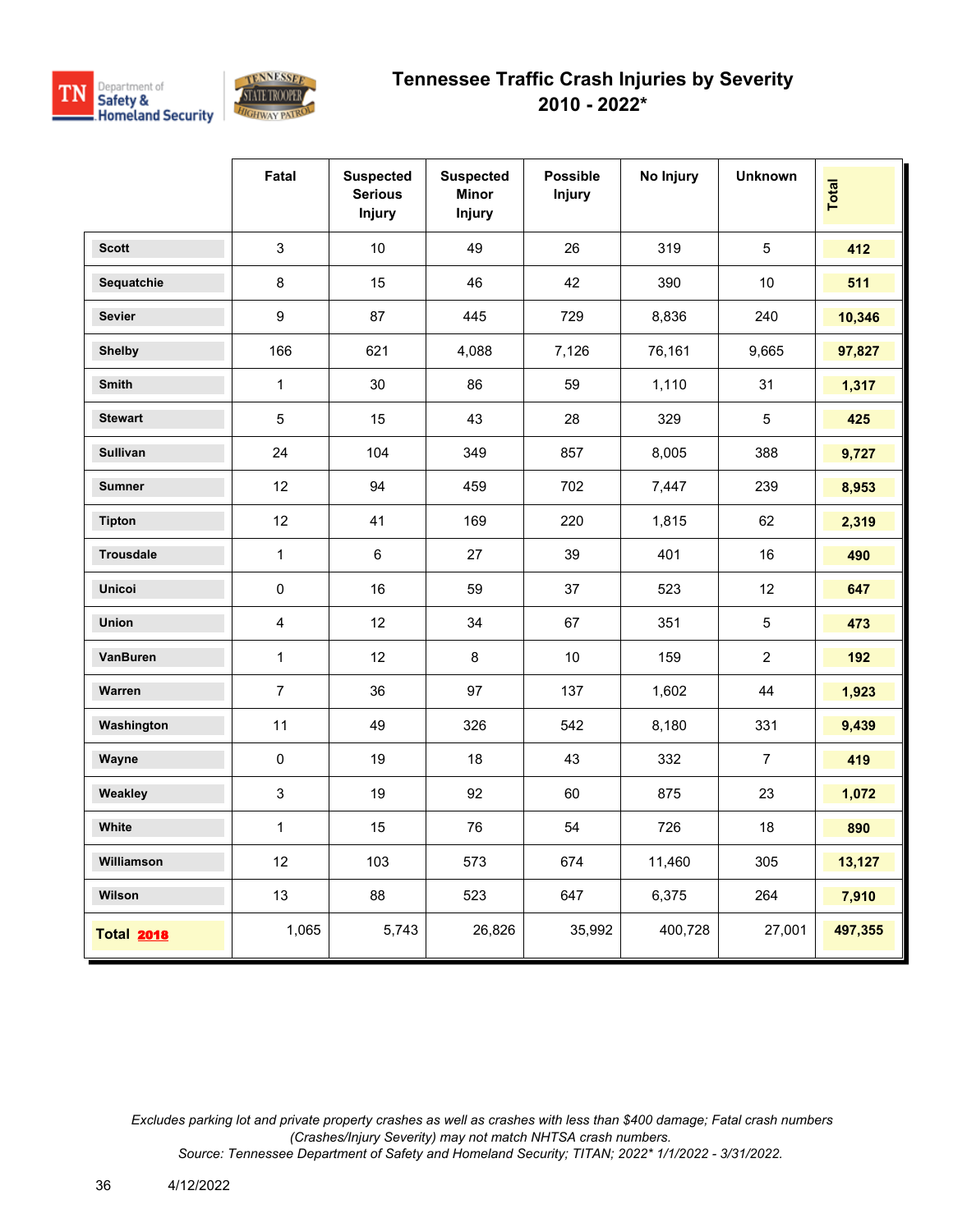



|                   | Fatal            | <b>Suspected</b><br><b>Serious</b><br>Injury | <b>Suspected</b><br><b>Minor</b><br><b>Injury</b> | <b>Possible</b><br><b>Injury</b> | No Injury | <b>Unknown</b> | Total  |
|-------------------|------------------|----------------------------------------------|---------------------------------------------------|----------------------------------|-----------|----------------|--------|
| 2019              |                  |                                              |                                                   |                                  |           |                |        |
| Anderson          | 10               | 100                                          | 300                                               | 236                              | 3,553     | 142            | 4,341  |
| <b>Bedford</b>    | 11               | 64                                           | 208                                               | 146                              | 2,259     | 80             | 2,768  |
| <b>Benton</b>     | $\overline{2}$   | 27                                           | 66                                                | 25                               | 577       | 30             | 727    |
| <b>Bledsoe</b>    | 4                | 18                                           | 15                                                | 9                                | 123       | $\overline{4}$ | 173    |
| <b>Blount</b>     | 20               | 112                                          | 416                                               | 384                              | 6,575     | 227            | 7,734  |
| <b>Bradley</b>    | $\boldsymbol{9}$ | 86                                           | 284                                               | 584                              | 6,289     | 213            | 7,465  |
| Campbell          | $\,6\,$          | 46                                           | 161                                               | 134                              | 1,959     | 47             | 2,353  |
| Cannon            | $\overline{7}$   | 14                                           | 55                                                | 49                               | 380       | 16             | 521    |
| Carroll           | 1                | 51                                           | 87                                                | 51                               | 623       | 19             | 832    |
| <b>Carter</b>     | 12               | 58                                           | 125                                               | 155                              | 2,001     | 67             | 2,418  |
| Cheatham          | $\overline{7}$   | 46                                           | 150                                               | 100                              | 1,421     | 57             | 1,781  |
| <b>Chester</b>    | 5                | 12                                           | 35                                                | 53                               | 550       | 22             | 677    |
| Claiborne         | $\mathfrak{S}$   | 26                                           | 105                                               | 78                               | 939       | 17             | 1,168  |
| Clay              | $\overline{2}$   | $\overline{5}$                               | 18                                                | 8                                | 107       | $\mathbf{1}$   | 141    |
| Cocke             | $\overline{7}$   | 60                                           | 147                                               | 169                              | 1,823     | 65             | 2,271  |
| Coffee            | $\boldsymbol{9}$ | 74                                           | 209                                               | 233                              | 2,987     | 83             | 3,595  |
| <b>Crockett</b>   | $\sqrt{3}$       | $10\,$                                       | 54                                                | 15                               | 314       | 11             | 407    |
| <b>Cumberland</b> | 19               | 63                                           | 208                                               | 192                              | 2,563     | 42             | 3,087  |
| Davidson          | 105              | 436                                          | 6,483                                             | 6,865                            | 62,287    | 6,639          | 82,815 |
| Decatur           | $\overline{4}$   | 15                                           | 53                                                | 27                               | 355       | 13             | 467    |
| <b>DeKalb</b>     | $\overline{a}$   | 31                                           | 68                                                | 30                               | 466       | 11             | 608    |
| <b>Dickson</b>    | 15               | 63                                           | 253                                               | 220                              | 2,442     | 86             | 3,079  |
| <b>Dyer</b>       | $\boldsymbol{9}$ | 53                                           | 143                                               | 103                              | 1,244     | 43             | 1,595  |
| Fayette           | 9                | 52                                           | 99                                                | 132                              | 1,061     | 53             | 1,406  |
| <b>Fentress</b>   | $\overline{4}$   | 23                                           | 49                                                | 52                               | 499       | 9              | 636    |

 *Excludes parking lot and private property crashes as well as crashes with less than \$400 damage; Fatal crash numbers (Crashes/Injury Severity) may not match NHTSA crash numbers.*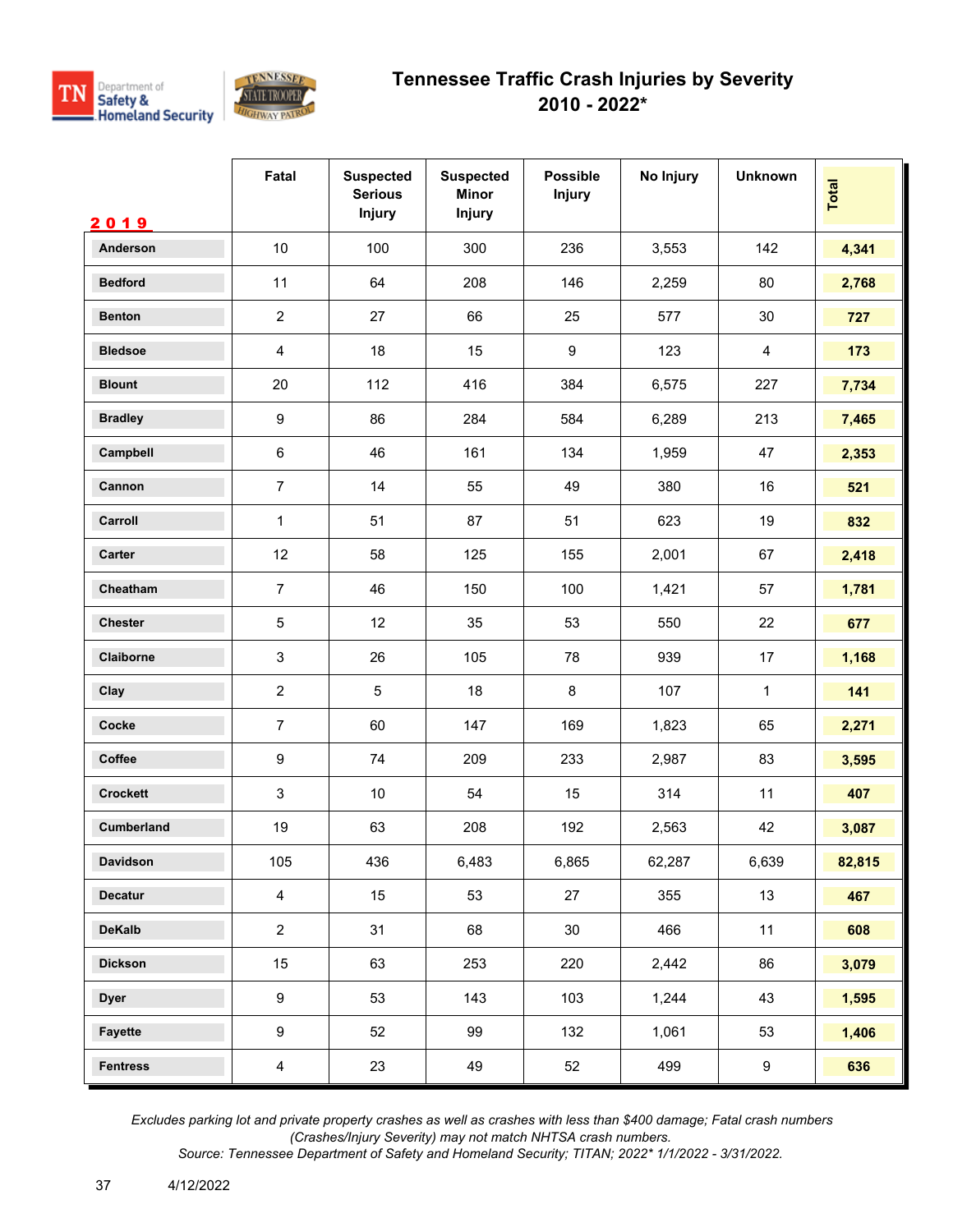



|                  | Fatal                   | <b>Suspected</b><br><b>Serious</b><br><b>Injury</b> | <b>Suspected</b><br><b>Minor</b><br><b>Injury</b> | <b>Possible</b><br><b>Injury</b> | No Injury | <b>Unknown</b> | Total  |
|------------------|-------------------------|-----------------------------------------------------|---------------------------------------------------|----------------------------------|-----------|----------------|--------|
| Franklin         | 5                       | 49                                                  | 91                                                | 115                              | 1,052     | 28             | 1,340  |
| Gibson           | $\overline{7}$          | 49                                                  | 128                                               | 104                              | 1,255     | 57             | 1,600  |
| <b>Giles</b>     | 10                      | 37                                                  | 140                                               | 92                               | 1,434     | 26             | 1,739  |
| Grainger         | $\overline{c}$          | 26                                                  | 69                                                | 41                               | 380       | 12             | 530    |
| Greene           | $\,8\,$                 | 85                                                  | 176                                               | 396                              | 3,112     | 121            | 3,898  |
| Grundy           | $\mathsf 3$             | 18                                                  | 56                                                | 77                               | 491       | 17             | 662    |
| Hamblen          | $\overline{\mathbf{4}}$ | 48                                                  | 168                                               | 216                              | 3,341     | 176            | 3,953  |
| Hamilton         | 59                      | 242                                                 | 885                                               | 2,837                            | 26,736    | 1,918          | 32,677 |
| <b>Hancock</b>   | 1                       | 5                                                   | 26                                                | 17                               | 162       | $\overline{2}$ | 213    |
| Hardeman         | $\overline{7}$          | 22                                                  | 55                                                | 90                               | 670       | 23             | 867    |
| Hardin           | $\overline{7}$          | 38                                                  | 93                                                | 94                               | 1,143     | 34             | 1,409  |
| <b>Hawkins</b>   | 21                      | 49                                                  | 132                                               | 114                              | 1,118     | 50             | 1,484  |
| Haywood          | $\overline{\mathbf{4}}$ | 32                                                  | 76                                                | 54                               | 872       | 31             | 1,069  |
| Henderson        | 11                      | 35                                                  | 121                                               | 107                              | 1,367     | 46             | 1,687  |
| Henry            | $\overline{7}$          | 31                                                  | 91                                                | 110                              | 817       | 11             | 1,067  |
| Hickman          | 10                      | 42                                                  | 76                                                | 60                               | 718       | 34             | 940    |
| Houston          | 3                       | 22                                                  | 24                                                | 11                               | 167       | 11             | 238    |
| <b>Humphreys</b> | 11                      | 36                                                  | 70                                                | 67                               | 553       | 23             | 760    |
| Jackson          | 0                       | 2                                                   | 17                                                | 6                                | 130       | 0              | 155    |
| Jefferson        | $\overline{7}$          | 70                                                  | 155                                               | 220                              | 2,061     | 57             | 2,570  |
| Johnson          | $\overline{\mathbf{4}}$ | 26                                                  | 44                                                | 42                               | 462       | 12             | 590    |
| Knox             | 70                      | 363                                                 | 1,299                                             | 2,322                            | 30,231    | 1,759          | 36,044 |
| Lake             | $\mathbf 1$             | $\overline{2}$                                      | 17                                                | $\overline{7}$                   | 75        | $\mathbf{1}$   | 103    |
| Lauderdale       | $\bf 8$                 | 16                                                  | 101                                               | 101                              | 669       | 41             | 936    |
| Lawrence         | $\overline{7}$          | 31                                                  | 139                                               | 114                              | 1,494     | 26             | 1,811  |

 *Excludes parking lot and private property crashes as well as crashes with less than \$400 damage; Fatal crash numbers (Crashes/Injury Severity) may not match NHTSA crash numbers.*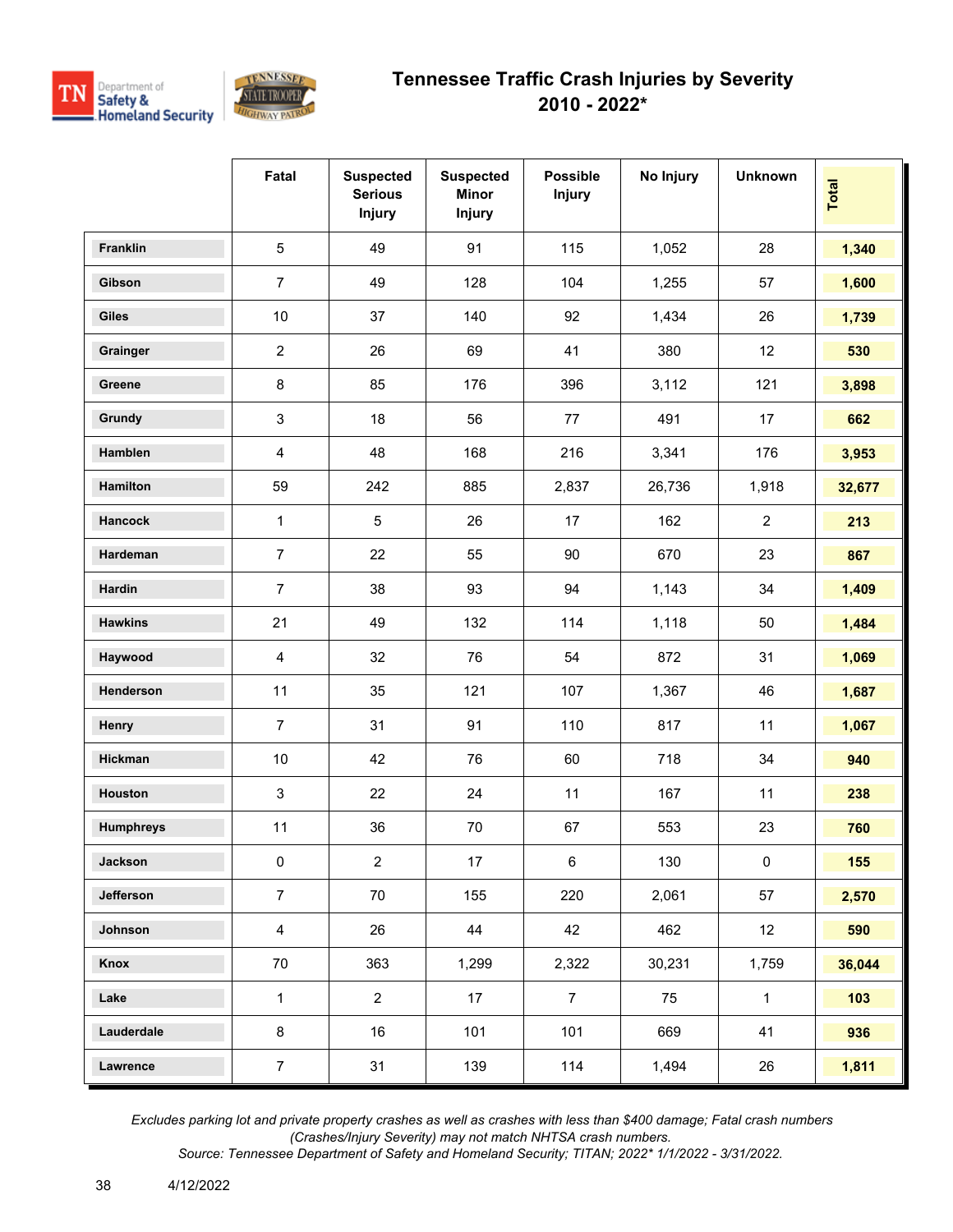

|                 | Fatal                   | <b>Suspected</b><br><b>Serious</b><br>Injury | <b>Suspected</b><br><b>Minor</b><br><b>Injury</b> | <b>Possible</b><br><b>Injury</b> | No Injury | <b>Unknown</b>            | <b>Total</b> |
|-----------------|-------------------------|----------------------------------------------|---------------------------------------------------|----------------------------------|-----------|---------------------------|--------------|
| Lewis           | $\overline{2}$          | 12                                           | 36                                                | 31                               | 254       | $\boldsymbol{9}$          | 344          |
| Lincoln         | $\overline{7}$          | 29                                           | 127                                               | 89                               | 1,176     | 43                        | 1,471        |
| Loudon          | $\boldsymbol{9}$        | 37                                           | 171                                               | 120                              | 2,541     | 81                        | 2,959        |
| <b>Macon</b>    | $\mathbf{1}$            | 15                                           | 54                                                | 61                               | 631       | 18                        | 780          |
| <b>Madison</b>  | 24                      | 95                                           | 518                                               | 711                              | 7,766     | 393                       | 9,507        |
| <b>Marion</b>   | $\overline{7}$          | 46                                           | 128                                               | 71                               | 1,220     | 41                        | 1,513        |
| <b>Marshall</b> | 9                       | 43                                           | 106                                               | 76                               | 1,292     | 31                        | 1,557        |
| <b>Maury</b>    | 19                      | 98                                           | 420                                               | 329                              | 4,533     | 181                       | 5,580        |
| <b>McMinn</b>   | 12                      | 67                                           | 200                                               | 188                              | 2,575     | 87                        | 3,129        |
| <b>McNairy</b>  | $\bf 8$                 | 36                                           | 78                                                | 65                               | 728       | 24                        | 939          |
| <b>Meigs</b>    | $\overline{2}$          | 19                                           | 41                                                | 18                               | 208       | $\bf 8$                   | 296          |
| <b>Monroe</b>   | 9                       | 64                                           | 178                                               | 133                              | 1,651     | 22                        | 2,057        |
| Montgomery      | 30                      | 135                                          | 575                                               | 1,264                            | 13,214    | 584                       | 15,802       |
| <b>Moore</b>    | $\mathbf{1}$            | 10                                           | 29                                                | 17                               | 111       | $\mathbf{3}$              | 171          |
| Morgan          | $\overline{\mathbf{4}}$ | 12                                           | 61                                                | 24                               | 244       | $\boldsymbol{9}$          | 354          |
| Obion           | 8                       | 38                                           | 114                                               | 103                              | 1,137     | 46                        | 1,446        |
| Overton         | $\mathbf{1}$            | 33                                           | 57                                                | 54                               | 685       | $\bf 8$                   | 838          |
| Perry           | $\overline{\mathbf{4}}$ | 14                                           | 17                                                | $\sqrt{5}$                       | 80        | $\ensuremath{\mathsf{3}}$ | 123          |
| <b>Pickett</b>  | 1                       | 6                                            | 15                                                | 13                               | 82        | $\pmb{0}$                 | 117          |
| Polk            | 6                       | 33                                           | 67                                                | 43                               | 401       | 13                        | 563          |
| Putnam          | 14                      | 47                                           | 205                                               | 332                              | 4,979     | 121                       | 5,698        |
| Rhea            | $\,6\,$                 | 20                                           | 103                                               | 107                              | 1,209     | $20\,$                    | 1,465        |
| Roane           | 12                      | 48                                           | 207                                               | 133                              | 2,248     | 88                        | 2,736        |
| Robertson       | 15                      | 60                                           | 269                                               | 243                              | 3,590     | 147                       | 4,324        |
| Rutherford      | $30\,$                  | 216                                          | 1,558                                             | 2,534                            | 21,398    | 758                       | 26,494       |

 *Excludes parking lot and private property crashes as well as crashes with less than \$400 damage; Fatal crash numbers (Crashes/Injury Severity) may not match NHTSA crash numbers.*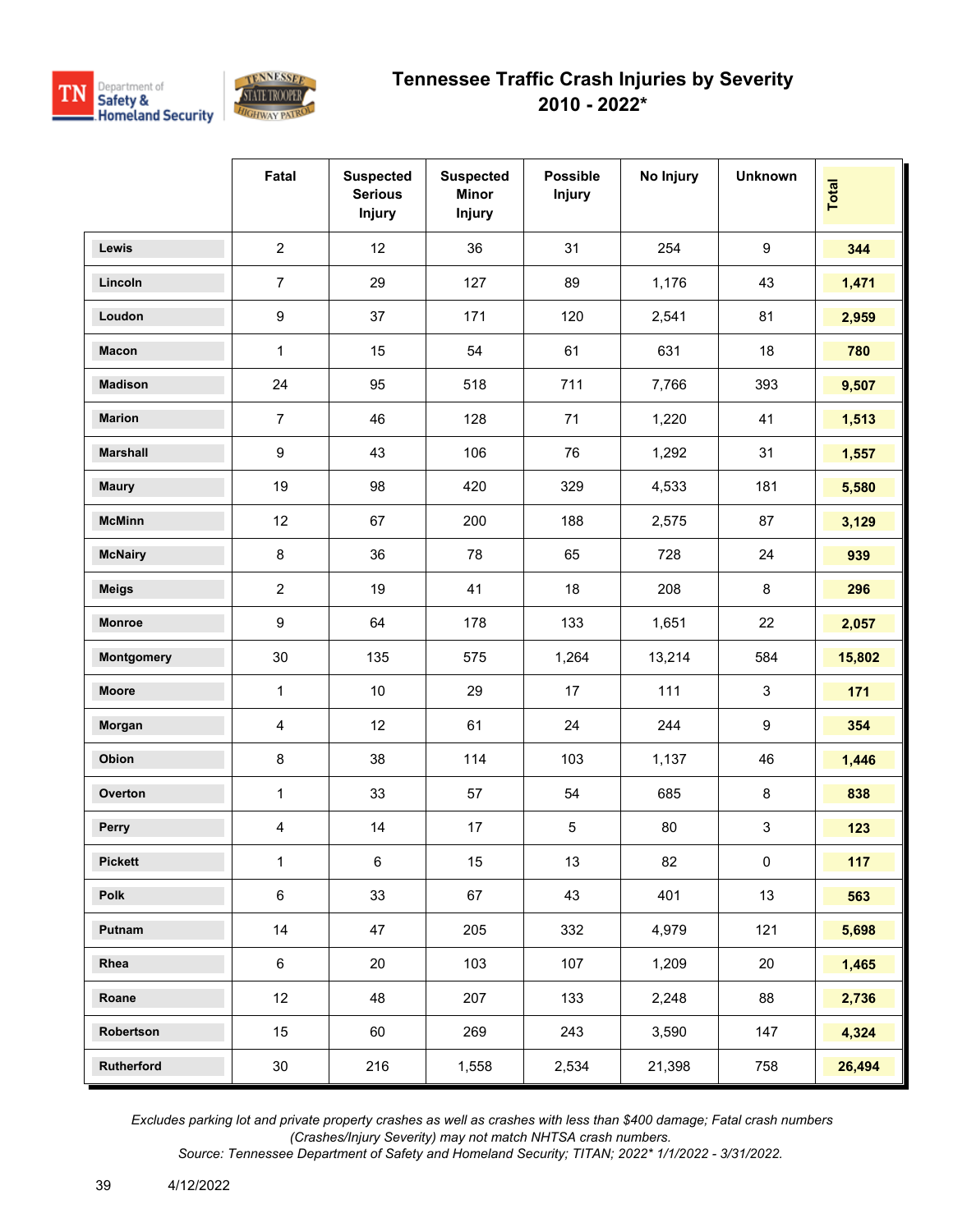



|                   | Fatal                   | <b>Suspected</b><br><b>Serious</b><br><b>Injury</b> | <b>Suspected</b><br><b>Minor</b><br>Injury | <b>Possible</b><br><b>Injury</b> | No Injury      | <b>Unknown</b> | Total        |
|-------------------|-------------------------|-----------------------------------------------------|--------------------------------------------|----------------------------------|----------------|----------------|--------------|
| <b>Scott</b>      | 9                       | 19                                                  | 53                                         | 31                               | 296            | $\mathbf{1}$   | 409          |
| Sequatchie        | $\overline{7}$          | 22                                                  | 62                                         | 42                               | 373            | 13             | 519          |
| <b>Sevier</b>     | 20                      | 92                                                  | 529                                        | 594                              | 9,030          | 241            | 10,506       |
| <b>Shelby</b>     | 162                     | 631                                                 | 2,317                                      | 9,647                            | 76,632         | 9,618          | 99,007       |
| <b>Smith</b>      | 6                       | 15                                                  | 81                                         | 26                               | 907            | 28             | 1,063        |
| <b>Stewart</b>    | $\overline{\mathbf{4}}$ | 25                                                  | 40                                         | 20                               | 343            | $6\phantom{1}$ | 438          |
| <b>Sullivan</b>   | 25                      | 94                                                  | 303                                        | 858                              | 7,507          | 443            | 9,230        |
| <b>Sumner</b>     | 13                      | 83                                                  | 504                                        | 695                              | 6,799          | 202            | 8,296        |
| <b>Tipton</b>     | $\overline{7}$          | 32                                                  | 172                                        | 188                              | 1,772          | 54             | 2,225        |
| <b>Trousdale</b>  | 3                       | $\,6\,$                                             | 36                                         | 21                               | 414            | $6\phantom{1}$ | 486          |
| <b>Unicoi</b>     | 6                       | 23                                                  | 48                                         | 44                               | 491            | 8              | 620          |
| Union             | $\overline{4}$          | 19                                                  | 32                                         | 48                               | 280            | $\,6\,$        | 389          |
| <b>Unknown</b>    | $\pmb{0}$               | $\pmb{0}$                                           | $\pmb{0}$                                  | $\pmb{0}$                        | $\overline{2}$ | 1              | $\mathbf{3}$ |
| VanBuren          | $\pmb{0}$               | 3                                                   | 11                                         | 5                                | 153            | $\sqrt{5}$     | 177          |
| Warren            | 8                       | 21                                                  | 125                                        | 99                               | 1,402          | 30             | 1,685        |
| Washington        | 19                      | 59                                                  | 260                                        | 604                              | 8,069          | 363            | 9,374        |
| Wayne             | $\boldsymbol{9}$        | 26                                                  | 37                                         | 44                               | 328            | 12             | 456          |
| Weakley           | $\bf 8$                 | 22                                                  | 92                                         | 58                               | 869            | 23             | 1,072        |
| White             | $\overline{\mathbf{4}}$ | 18                                                  | 75                                         | 56                               | 756            | 8              | 917          |
| Williamson        | 18                      | 106                                                 | 576                                        | 736                              | 11,228         | 285            | 12,949       |
| Wilson            | 29                      | 85                                                  | 696                                        | 627                              | 6,761          | 242            | 8,440        |
| <b>Total 2019</b> | 1,164                   | 5,555                                               | 25,423                                     | 38,671                           | 392,272        | 26,846         | 489,931      |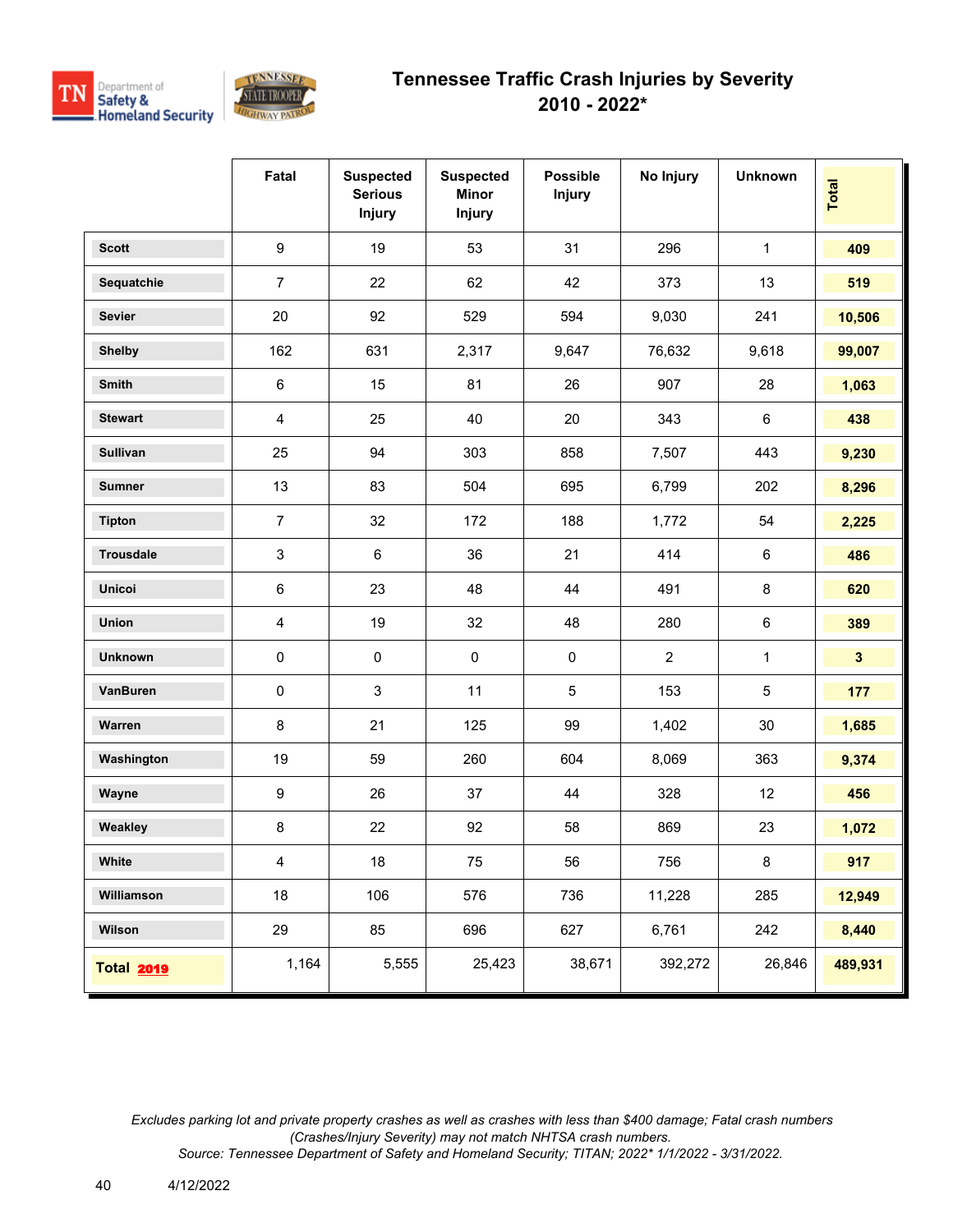



|                 | Fatal                     | <b>Suspected</b><br><b>Serious</b><br><b>Injury</b> | <b>Suspected</b><br><b>Minor</b><br>Injury | <b>Possible</b><br><b>Injury</b> | No Injury | <b>Unknown</b>  | <b>Total</b> |
|-----------------|---------------------------|-----------------------------------------------------|--------------------------------------------|----------------------------------|-----------|-----------------|--------------|
| 2020            |                           |                                                     |                                            |                                  |           |                 |              |
| Anderson        | 12                        | 86                                                  | 254                                        | 185                              | 3,150     | 125             | 3,812        |
| <b>Bedford</b>  | 5                         | 43                                                  | 215                                        | 184                              | 1,896     | 74              | 2,417        |
| <b>Benton</b>   | 1                         | 20                                                  | 54                                         | 32                               | 539       | 20              | 666          |
| <b>Bledsoe</b>  | 5                         | 21                                                  | 25                                         | 6                                | 111       | $\overline{2}$  | 170          |
| <b>Blount</b>   | 14                        | 103                                                 | 400                                        | 265                              | 5,589     | 159             | 6,530        |
| <b>Bradley</b>  | 12                        | 82                                                  | 257                                        | 485                              | 5,580     | 270             | 6,686        |
| Campbell        | 1                         | 55                                                  | 160                                        | 108                              | 1,819     | 46              | 2,189        |
| Cannon          | $\ensuremath{\mathsf{3}}$ | 15                                                  | 57                                         | 18                               | 343       | 11              | 447          |
| Carroll         | $\boldsymbol{9}$          | 39                                                  | 69                                         | 55                               | 660       | 20              | 852          |
| Carter          | $\,6\,$                   | 47                                                  | 156                                        | 151                              | 2,003     | 64              | 2,427        |
| Cheatham        | $\bf 8$                   | 43                                                  | 160                                        | 81                               | 1,204     | 48              | 1,544        |
| <b>Chester</b>  | $\boldsymbol{9}$          | 18                                                  | 34                                         | 39                               | 501       | 12              | 613          |
| Claiborne       | $\overline{\mathbf{4}}$   | 30                                                  | 82                                         | 61                               | 864       | 17              | 1,058        |
| Clay            | $\pmb{0}$                 | 6                                                   | 22                                         | 9                                | 93        | $\overline{2}$  | 132          |
| Cocke           | 12                        | 42                                                  | 138                                        | 145                              | 1,853     | 73              | 2,263        |
| Coffee          | $\overline{7}$            | 61                                                  | 236                                        | 192                              | 2,794     | 94              | 3,384        |
| <b>Crockett</b> | 3                         | 13                                                  | 47                                         | 10                               | 342       | $\overline{7}$  | 422          |
| Cumberland      | 20                        | 81                                                  | 182                                        | 197                              | 2,169     | 39              | 2,688        |
| <b>Davidson</b> | 115                       | 481                                                 | 5,483                                      | 4,329                            | 41,130    | 5,469           | 57,007       |
| Decatur         | $\overline{5}$            | 8                                                   | 39                                         | $30\,$                           | 285       | 10 <sub>1</sub> | 377          |
| <b>DeKalb</b>   | $\,6\,$                   | 26                                                  | 66                                         | 31                               | 393       | 14              | 536          |
| <b>Dickson</b>  | 14                        | 63                                                  | 241                                        | 149                              | 2,128     | 80              | 2,675        |
| <b>Dyer</b>     | 13                        | 35                                                  | 144                                        | 120                              | 1,092     | 52              | 1,456        |
| Fayette         | 10 <sup>°</sup>           | 53                                                  | 135                                        | 112                              | 1,026     | 47              | 1,383        |
| <b>Fentress</b> | $\mathbf{1}$              | 17                                                  | 37                                         | 28                               | 487       | 11              | 581          |

 *Excludes parking lot and private property crashes as well as crashes with less than \$400 damage; Fatal crash numbers (Crashes/Injury Severity) may not match NHTSA crash numbers.*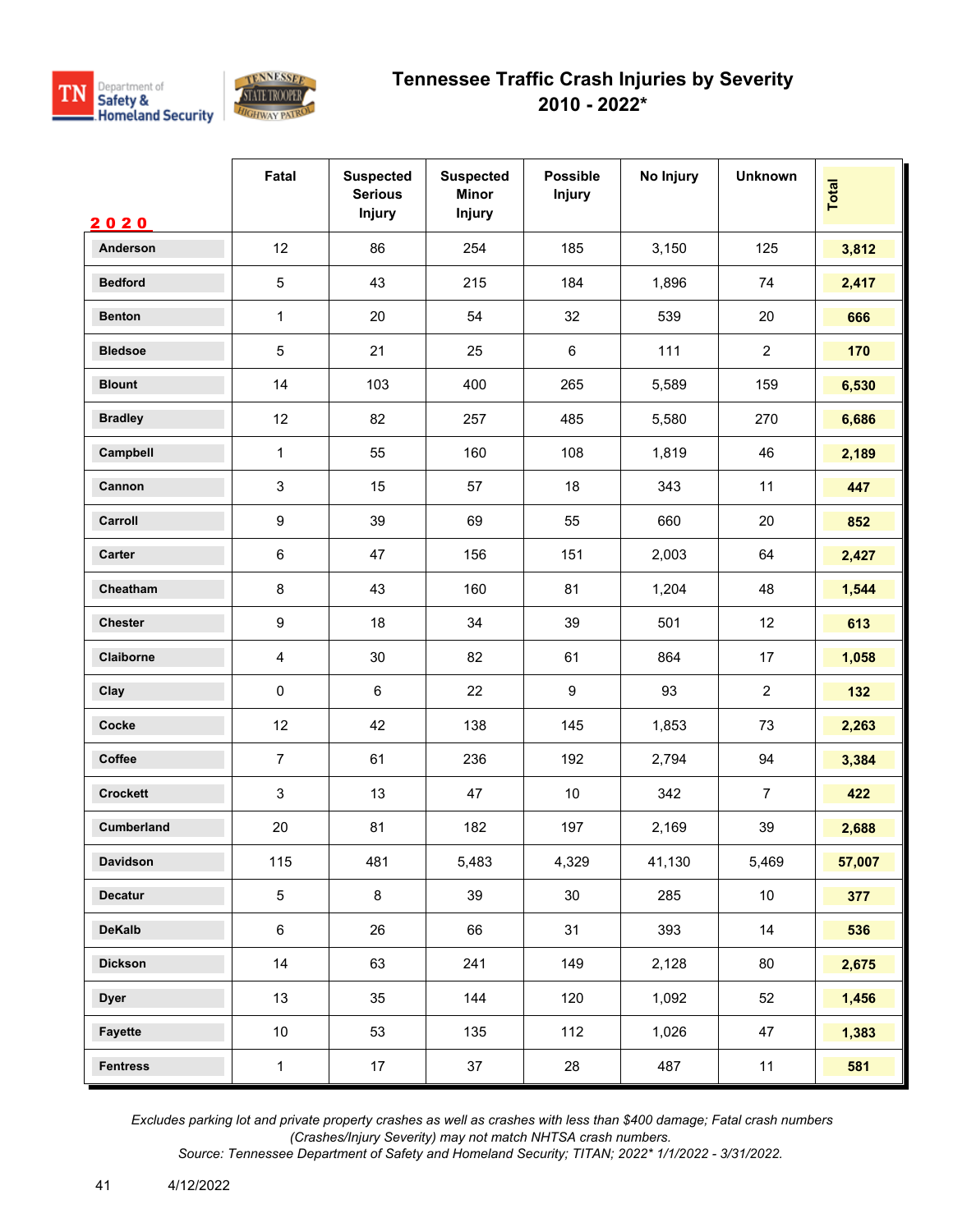



|                  | Fatal            | <b>Suspected</b><br><b>Serious</b><br><b>Injury</b> | <b>Suspected</b><br><b>Minor</b><br><b>Injury</b> | <b>Possible</b><br><b>Injury</b> | No Injury | <b>Unknown</b> | Total  |
|------------------|------------------|-----------------------------------------------------|---------------------------------------------------|----------------------------------|-----------|----------------|--------|
| Franklin         | 8                | 38                                                  | 79                                                | 116                              | 916       | 23             | 1,180  |
| Gibson           | 13               | 22                                                  | 147                                               | 121                              | 1,072     | 47             | 1,422  |
| <b>Giles</b>     | 10               | 51                                                  | 100                                               | 58                               | 1,217     | 21             | 1,457  |
| Grainger         | 13               | 28                                                  | 79                                                | 36                               | 493       | 14             | 663    |
| Greene           | 18               | 83                                                  | 193                                               | 325                              | 2,539     | 136            | 3,294  |
| Grundy           | $\overline{2}$   | 12                                                  | 38                                                | 34                               | 322       | 12             | 420    |
| Hamblen          | $\overline{7}$   | 44                                                  | 161                                               | 179                              | 2,923     | 133            | 3,447  |
| <b>Hamilton</b>  | 46               | 239                                                 | 747                                               | 2,418                            | 21,474    | 1,947          | 26,871 |
| <b>Hancock</b>   | $\mathsf 0$      | 8                                                   | 23                                                | 10                               | 114       | 5              | 160    |
| Hardeman         | $\boldsymbol{9}$ | 24                                                  | 61                                                | 67                               | 587       | 26             | 774    |
| Hardin           | $\overline{7}$   | 39                                                  | 107                                               | 67                               | 1,048     | 40             | 1,308  |
| <b>Hawkins</b>   | 8                | 47                                                  | 139                                               | 118                              | 1,329     | 57             | 1,698  |
| Haywood          | 10               | 24                                                  | 73                                                | 53                               | 823       | 43             | 1,026  |
| Henderson        | $\overline{7}$   | 30                                                  | 114                                               | 65                               | 1,343     | 50             | 1,609  |
| Henry            | $\bf 8$          | 38                                                  | 65                                                | 88                               | 675       | 12             | 886    |
| Hickman          | 14               | 59                                                  | 100                                               | 61                               | 730       | 50             | 1,014  |
| Houston          | $\overline{2}$   | 11                                                  | 30                                                | 15                               | 109       | $10$           | 177    |
| <b>Humphreys</b> | $\overline{7}$   | 29                                                  | 83                                                | 62                               | 543       | 17             | 741    |
| Jackson          | $\mathbf{3}$     | 9                                                   | 23                                                | $\boldsymbol{9}$                 | 93        | $\mathbf{1}$   | 138    |
| Jefferson        | $10\,$           | 57                                                  | 196                                               | 189                              | 2,045     | 58             | 2,555  |
| Johnson          | $\overline{2}$   | 18                                                  | 50                                                | 36                               | 452       | 6              | 564    |
| Knox             | 57               | 352                                                 | 1,262                                             | 1,982                            | 22,293    | 1,631          | 27,577 |
| Lake             | $\mathbf{1}$     | $\mathbf{3}$                                        | $6\phantom{.}6$                                   | $\overline{\mathbf{4}}$          | 75        | $\mathbf{1}$   | 90     |
| Lauderdale       | $5\,$            | 27                                                  | 69                                                | 52                               | 640       | 32             | 825    |
| Lawrence         | $\overline{7}$   | 49                                                  | 126                                               | 82                               | 1,263     | 21             | 1,548  |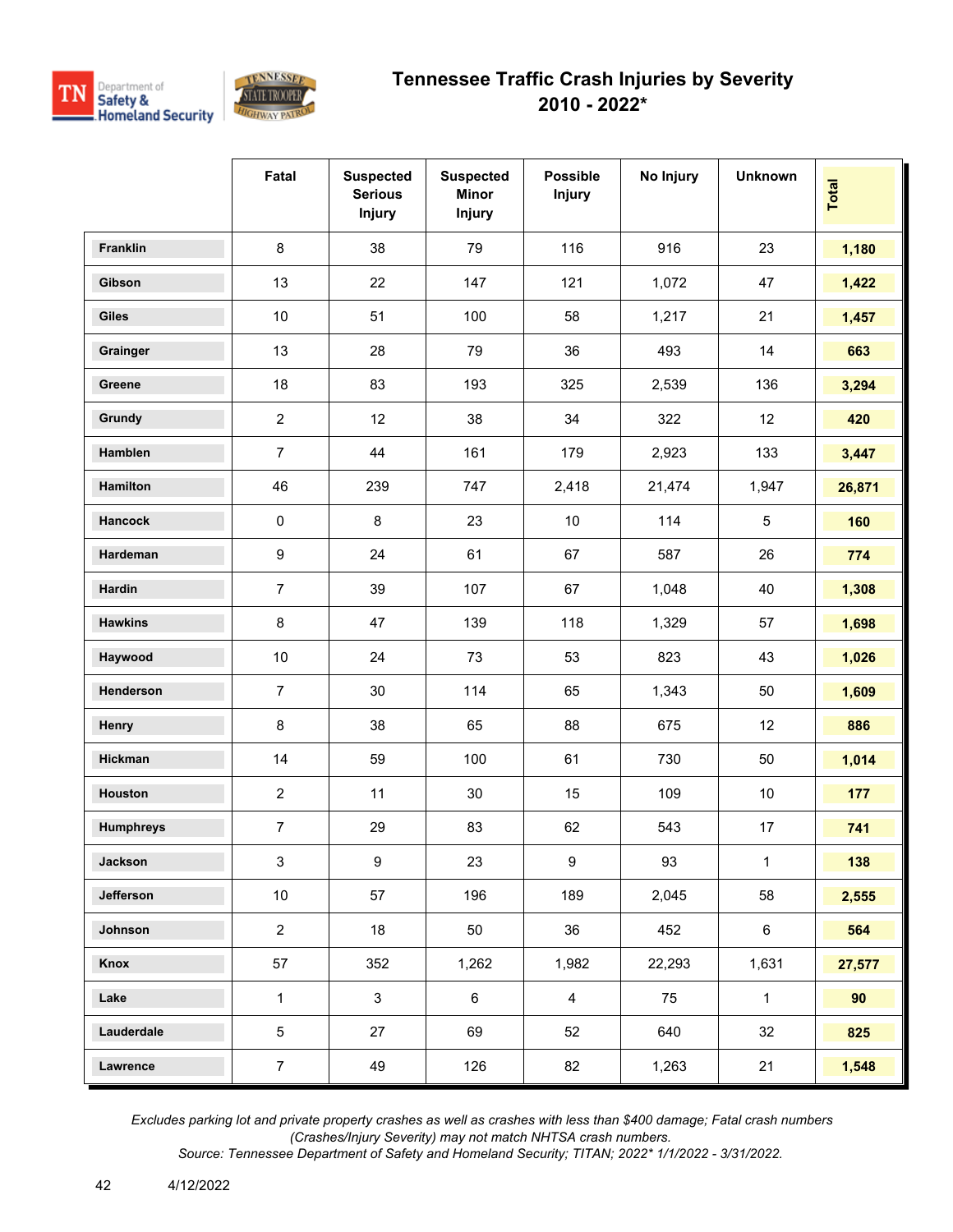

|                 | Fatal          | <b>Suspected</b><br><b>Serious</b><br><b>Injury</b> | <b>Suspected</b><br><b>Minor</b><br><b>Injury</b> | <b>Possible</b><br><b>Injury</b> | No Injury | <b>Unknown</b>            | Total  |
|-----------------|----------------|-----------------------------------------------------|---------------------------------------------------|----------------------------------|-----------|---------------------------|--------|
| <b>Lewis</b>    | 3              | $\,6\,$                                             | 26                                                | 21                               | 259       | 10                        | 325    |
| Lincoln         | 5              | 38                                                  | 115                                               | 66                               | 1,198     | 32                        | 1,454  |
| Loudon          | 8              | 37                                                  | 170                                               | 143                              | 2,145     | 60                        | 2,563  |
| <b>Macon</b>    | $\overline{7}$ | 10                                                  | 38                                                | 40                               | 490       | $\sqrt{5}$                | 590    |
| <b>Madison</b>  | 20             | 76                                                  | 509                                               | 521                              | 6,368     | 385                       | 7,879  |
| <b>Marion</b>   | 12             | 48                                                  | 123                                               | 56                               | 1,014     | 40                        | 1,293  |
| <b>Marshall</b> | $\,6$          | 40                                                  | 82                                                | 81                               | 1,013     | 42                        | 1,264  |
| <b>Maury</b>    | 14             | 104                                                 | 369                                               | 300                              | 4,122     | 182                       | 5,091  |
| <b>McMinn</b>   | 15             | 80                                                  | 198                                               | 167                              | 2,179     | 85                        | 2,724  |
| <b>McNairy</b>  | $\overline{7}$ | 24                                                  | 71                                                | 72                               | 660       | 21                        | 855    |
| <b>Meigs</b>    | 4              | 21                                                  | 53                                                | 29                               | 228       | $\boldsymbol{9}$          | 344    |
| Monroe          | 24             | 84                                                  | 197                                               | 94                               | 1,364     | 36                        | 1,799  |
| Montgomery      | 24             | 150                                                 | 489                                               | 980                              | 11,560    | 514                       | 13,717 |
| <b>Moore</b>    | $\overline{2}$ | 11                                                  | 16                                                | 20                               | 134       | $\sqrt{5}$                | 188    |
| Morgan          | 3              | 10                                                  | 49                                                | 22                               | 224       | $\overline{4}$            | 312    |
| Obion           | $\overline{7}$ | 25                                                  | 105                                               | 95                               | 1,013     | 33                        | 1,278  |
| Overton         | 4              | 41                                                  | 67                                                | 33                               | 541       | 11                        | 697    |
| Perry           | 4              | 15                                                  | 30                                                | $\bf 8$                          | 66        | $\ensuremath{\mathsf{3}}$ | 126    |
| <b>Pickett</b>  | $\pmb{0}$      | $\overline{\mathbf{4}}$                             | 5                                                 | 8                                | 70        | 1                         | 88     |
| Polk            | 5              | 21                                                  | 54                                                | 48                               | 480       | 15                        | 623    |
| Putnam          | 11             | 78                                                  | 237                                               | 242                              | 4,244     | 106                       | 4,918  |
| Rhea            | $\mathbf{3}$   | 26                                                  | 71                                                | 80                               | 1,148     | 36                        | 1,364  |
| Roane           | 9              | 54                                                  | 190                                               | 118                              | 2,046     | 63                        | 2,480  |
| Robertson       | 19             | 61                                                  | 249                                               | 226                              | 2,951     | 138                       | 3,644  |
| Rutherford      | 47             | 193                                                 | 1,317                                             | 1,850                            | 17,580    | 628                       | 21,615 |

 *Excludes parking lot and private property crashes as well as crashes with less than \$400 damage; Fatal crash numbers (Crashes/Injury Severity) may not match NHTSA crash numbers.*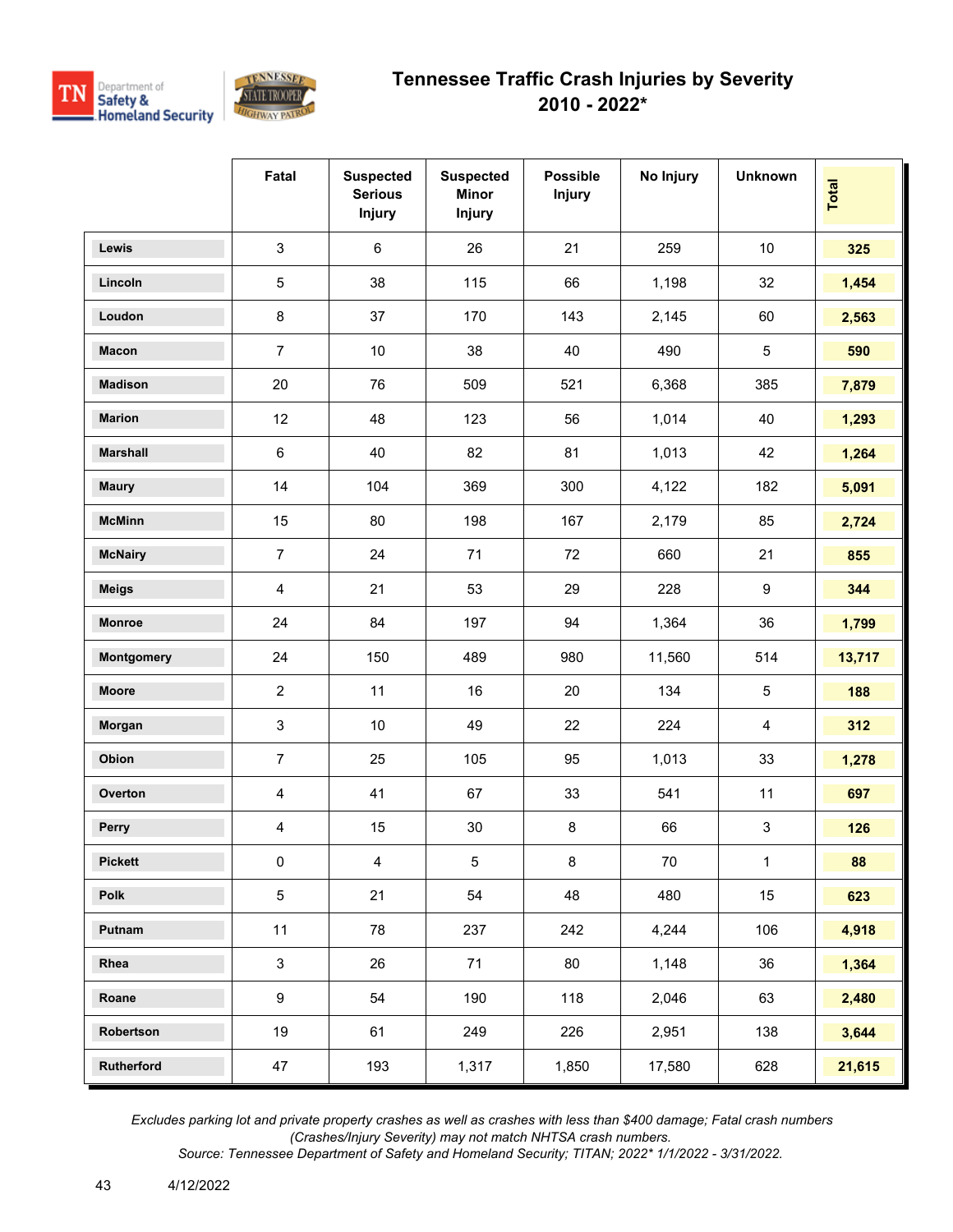



|                   | Fatal                   | <b>Suspected</b><br><b>Serious</b><br><b>Injury</b> | <b>Suspected</b><br><b>Minor</b><br><b>Injury</b> | <b>Possible</b><br><b>Injury</b> | No Injury | <b>Unknown</b>   | Total   |
|-------------------|-------------------------|-----------------------------------------------------|---------------------------------------------------|----------------------------------|-----------|------------------|---------|
| <b>Scott</b>      | $\overline{4}$          | 12                                                  | 76                                                | 16                               | 120       | $\mathbf 0$      | 228     |
| Sequatchie        | 5                       | 22                                                  | 39                                                | 61                               | 390       | 10               | 527     |
| <b>Sevier</b>     | 19                      | 82                                                  | 450                                               | 466                              | 7,848     | 147              | 9,012   |
| <b>Shelby</b>     | 257                     | 730                                                 | 1,909                                             | 9,837                            | 61,935    | 9,994            | 84,662  |
| Smith             | $\mathfrak{S}$          | 17                                                  | 83                                                | 28                               | 730       | 20               | 881     |
| <b>Stewart</b>    | 3                       | 23                                                  | 35                                                | 24                               | 227       | 9                | 321     |
| <b>Sullivan</b>   | 22                      | 84                                                  | 266                                               | 701                              | 6,599     | 423              | 8,095   |
| <b>Sumner</b>     | 15                      | 80                                                  | 422                                               | 522                              | 5,338     | 140              | 6,517   |
| <b>Tipton</b>     | 5                       | 40                                                  | 125                                               | 203                              | 1,695     | 74               | 2,142   |
| <b>Trousdale</b>  | $\overline{\mathbf{4}}$ | $\overline{4}$                                      | 27                                                | 22                               | 384       | $\boldsymbol{9}$ | 450     |
| <b>Unicoi</b>     | 3                       | 18                                                  | 48                                                | 42                               | 457       | 15               | 583     |
| Union             | $\boldsymbol{9}$        | 18                                                  | 37                                                | 42                               | 310       | $\overline{4}$   | 420     |
| VanBuren          | 0                       | 5                                                   | $\boldsymbol{9}$                                  | 9                                | 118       | $\overline{4}$   | 145     |
| Warren            | $\bf 8$                 | 31                                                  | 116                                               | 92                               | 1,352     | 37               | 1,636   |
| Washington        | $\bf 8$                 | 34                                                  | 193                                               | 516                              | 6,502     | 393              | 7,646   |
| Wayne             | $\overline{2}$          | 18                                                  | 31                                                | 21                               | 305       | 15               | 392     |
| Weakley           | 10                      | 22                                                  | 65                                                | 61                               | 776       | 20               | 954     |
| White             | $\overline{\mathbf{4}}$ | 28                                                  | 61                                                | 49                               | 610       | 13               | 765     |
| Williamson        | 18                      | 93                                                  | 438                                               | 441                              | 7,430     | 217              | 8,637   |
| Wilson            | 17                      | 89                                                  | 603                                               | 426                              | 5,777     | 223              | 7,135   |
| <b>Total 2020</b> | 1,248                   | 5,536                                               | 22,627                                            | 32,168                           | 315,169   | 25,390           | 402,138 |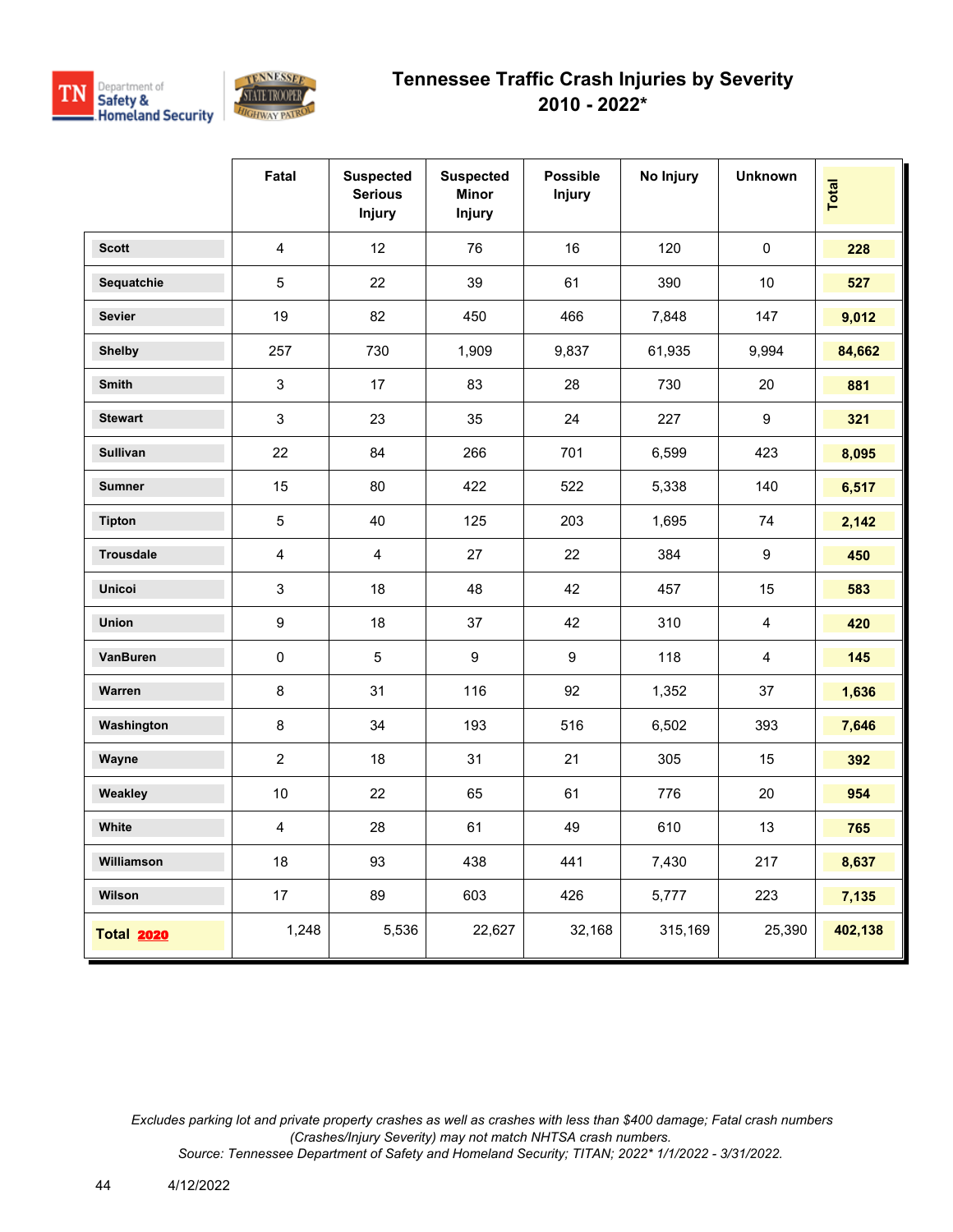



|                 | Fatal                     | <b>Suspected</b><br><b>Serious</b><br><b>Injury</b> | <b>Suspected</b><br><b>Minor</b><br>Injury | <b>Possible</b><br><b>Injury</b> | No Injury | <b>Unknown</b> | <b>Total</b> |
|-----------------|---------------------------|-----------------------------------------------------|--------------------------------------------|----------------------------------|-----------|----------------|--------------|
| 2021            |                           |                                                     |                                            |                                  |           |                |              |
| Anderson        | 16                        | 84                                                  | 356                                        | 183                              | 3,492     | 87             | 4,218        |
| <b>Bedford</b>  | $\overline{\mathbf{4}}$   | 58                                                  | 167                                        | 157                              | 2,248     | 63             | 2,697        |
| <b>Benton</b>   | $\ensuremath{\mathsf{3}}$ | 27                                                  | 72                                         | 35                               | 578       | 13             | 728          |
| <b>Bledsoe</b>  | 5                         | 26                                                  | 23                                         | 4                                | 128       | $\overline{2}$ | 188          |
| <b>Blount</b>   | 27                        | 111                                                 | 407                                        | 232                              | 6,675     | 84             | 7,536        |
| <b>Bradley</b>  | 20                        | 103                                                 | 315                                        | 533                              | 6,493     | 251            | 7,715        |
| Campbell        | 17                        | 51                                                  | 145                                        | 72                               | 2,201     | 25             | 2,511        |
| Cannon          | $\ensuremath{\mathsf{3}}$ | 14                                                  | 63                                         | 35                               | 359       | $\overline{7}$ | 481          |
| Carroll         | $\,6\,$                   | 27                                                  | 98                                         | 42                               | 627       | 28             | 828          |
| Carter          | $\bf 8$                   | 43                                                  | 146                                        | 125                              | 2,197     | 69             | 2,588        |
| Cheatham        | 15                        | 36                                                  | 207                                        | 89                               | 1,386     | 51             | 1,784        |
| <b>Chester</b>  | $\overline{4}$            | 10                                                  | 37                                         | 63                               | 553       | 15             | 682          |
| Claiborne       | 5                         | 26                                                  | 95                                         | 74                               | 882       | 13             | 1,095        |
| Clay            | $\overline{2}$            | $\overline{7}$                                      | 16                                         | $\overline{\mathbf{4}}$          | 70        | $\overline{2}$ | 101          |
| Cocke           | 12                        | 41                                                  | 136                                        | 130                              | 1,825     | 49             | 2,193        |
| Coffee          | 15                        | 78                                                  | 217                                        | 213                              | 3,103     | 48             | 3,674        |
| <b>Crockett</b> | $\mathbf 5$               | 17                                                  | 61                                         | 16                               | 357       | 9              | 465          |
| Cumberland      | $\overline{7}$            | 73                                                  | 172                                        | 128                              | 2,538     | 39             | 2,957        |
| <b>Davidson</b> | 130                       | 610                                                 | 7,076                                      | 4,733                            | 43,572    | 5,622          | 61,743       |
| Decatur         | $\overline{2}$            | 16                                                  | 39                                         | 31                               | 387       | 13             | 488          |
| <b>DeKalb</b>   | $\mathbf{3}$              | 37                                                  | 63                                         | 26                               | 502       | 14             | 645          |
| <b>Dickson</b>  | 11                        | 40                                                  | 248                                        | 200                              | 2,565     | 60             | 3,124        |
| <b>Dyer</b>     | $\bf 8$                   | 53                                                  | 160                                        | 126                              | 1,308     | 55             | 1,710        |
| Fayette         | $\,6\,$                   | 36                                                  | 166                                        | 141                              | 1,113     | 39             | 1,501        |
| <b>Fentress</b> | $5\,$                     | 15                                                  | 45                                         | 38                               | 543       | 9              | 655          |

 *Excludes parking lot and private property crashes as well as crashes with less than \$400 damage; Fatal crash numbers (Crashes/Injury Severity) may not match NHTSA crash numbers.*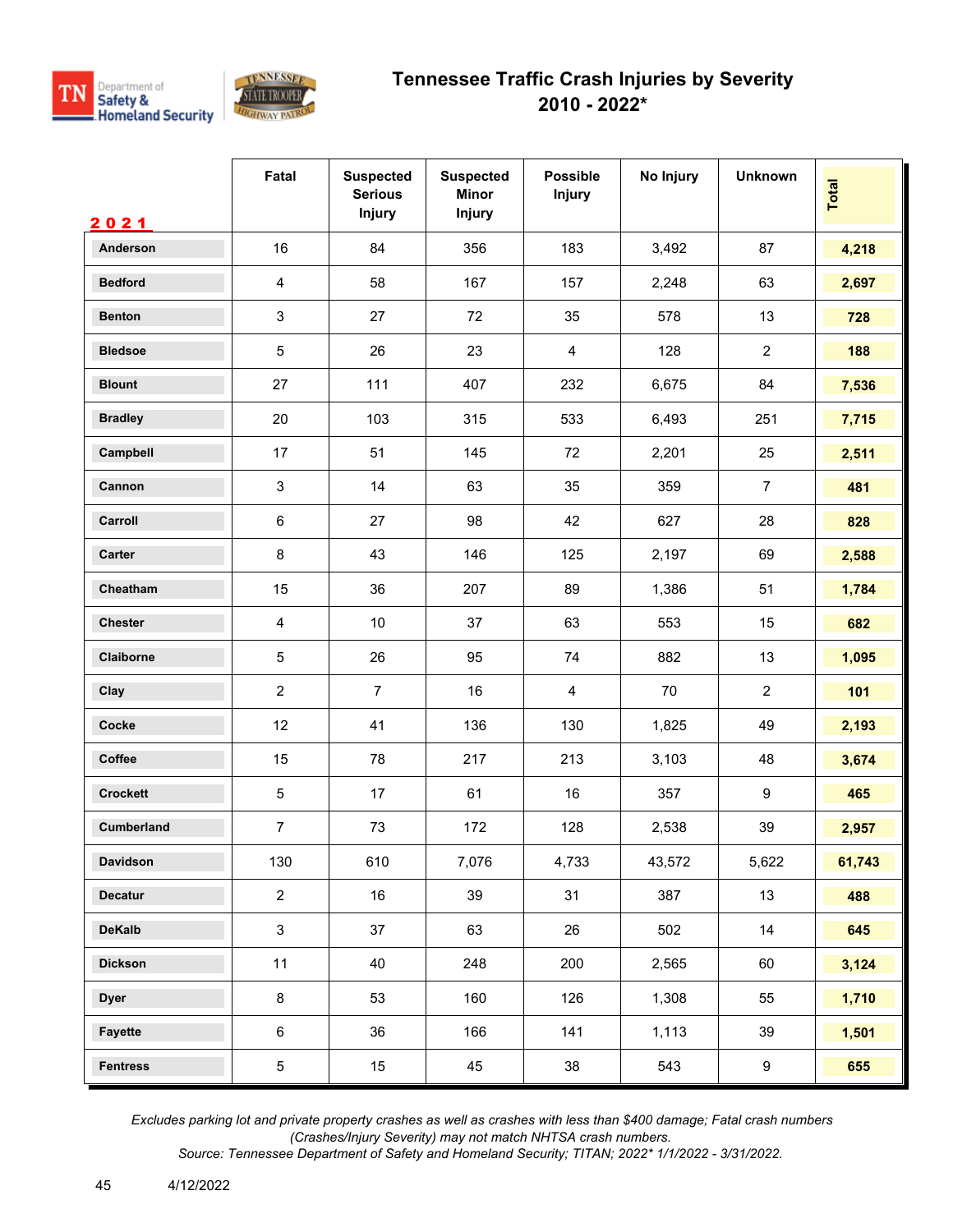



|                  | Fatal            | <b>Suspected</b><br><b>Serious</b><br><b>Injury</b> | <b>Suspected</b><br><b>Minor</b><br><b>Injury</b> | <b>Possible</b><br><b>Injury</b> | No Injury | <b>Unknown</b> | Total  |
|------------------|------------------|-----------------------------------------------------|---------------------------------------------------|----------------------------------|-----------|----------------|--------|
| Franklin         | $\overline{5}$   | 55                                                  | 133                                               | 128                              | 1,023     | 15             | 1,359  |
| Gibson           | 11               | 61                                                  | 145                                               | 136                              | 1,373     | 55             | 1,781  |
| Giles            | $\boldsymbol{9}$ | 43                                                  | 100                                               | 89                               | 1,389     | 23             | 1,653  |
| Grainger         | 3                | 34                                                  | 84                                                | 63                               | 511       | 8              | 703    |
| Greene           | 19               | 85                                                  | 188                                               | 385                              | 2,700     | 135            | 3,512  |
| Grundy           | $\sqrt{5}$       | 22                                                  | 53                                                | 16                               | 476       | 22             | 594    |
| Hamblen          | 13               | 50                                                  | 158                                               | 205                              | 3,287     | 152            | 3,865  |
| <b>Hamilton</b>  | 53               | 289                                                 | 899                                               | 2,728                            | 25,029    | 2,086          | 31,084 |
| <b>Hancock</b>   | $\overline{2}$   | $\overline{7}$                                      | 30                                                | 11                               | 115       | $\overline{2}$ | 167    |
| Hardeman         | $\,6\,$          | 26                                                  | 75                                                | 57                               | 624       | 18             | 806    |
| Hardin           | 11               | 44                                                  | 83                                                | 84                               | 1,119     | 27             | 1,368  |
| <b>Hawkins</b>   | 10               | 50                                                  | 150                                               | 106                              | 1,491     | 42             | 1,849  |
| Haywood          | $\boldsymbol{9}$ | 29                                                  | 99                                                | 25                               | 1,048     | 37             | 1,247  |
| Henderson        | 4                | 27                                                  | 134                                               | 69                               | 1,344     | 46             | 1,624  |
| Henry            | $\,6\,$          | 55                                                  | 73                                                | 102                              | 855       | 16             | 1,107  |
| Hickman          | $10$             | 33                                                  | 80                                                | 47                               | 838       | 29             | 1,037  |
| Houston          | $\,6\,$          | 21                                                  | 30                                                | 17                               | 157       | 6              | 237    |
| <b>Humphreys</b> | 11               | 28                                                  | 83                                                | 37                               | 637       | 8              | 804    |
| Jackson          | 4                | 14                                                  | 27                                                | 14                               | 127       | $\overline{2}$ | 188    |
| Jefferson        | 12               | 61                                                  | 231                                               | 173                              | 2,280     | 39             | 2,796  |
| Johnson          | $\,6\,$          | 29                                                  | 57                                                | 45                               | 592       | $\overline{7}$ | 736    |
| Knox             | 79               | 313                                                 | 1,441                                             | 2,266                            | 26,227    | 1,748          | 32,074 |
| Lake             | $\mathbf{1}$     | $\bf 8$                                             | $\overline{4}$                                    | 8                                | 77        | $\overline{a}$ | 100    |
| Lauderdale       | $\overline{2}$   | 21                                                  | 89                                                | 75                               | 722       | 29             | 938    |
| Lawrence         | 12               | 53                                                  | 119                                               | 85                               | 1,429     | 16             | 1,714  |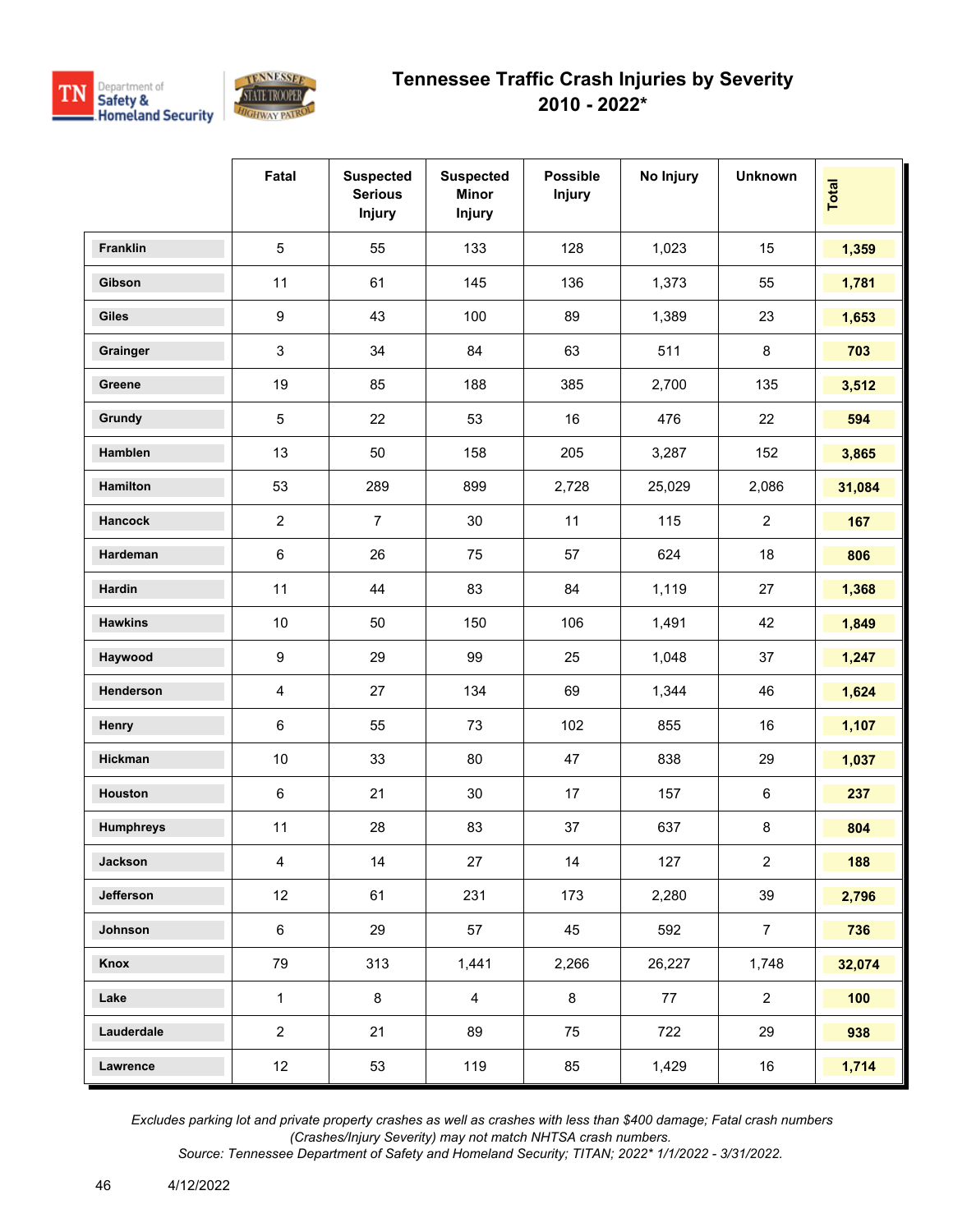

|                 | Fatal                     | <b>Suspected</b><br><b>Serious</b><br><b>Injury</b> | <b>Suspected</b><br><b>Minor</b><br><b>Injury</b> | <b>Possible</b><br><b>Injury</b> | No Injury | <b>Unknown</b> | Total  |
|-----------------|---------------------------|-----------------------------------------------------|---------------------------------------------------|----------------------------------|-----------|----------------|--------|
| <b>Lewis</b>    | $\overline{7}$            | $\overline{4}$                                      | 25                                                | 28                               | 271       | $\overline{2}$ | 337    |
| Lincoln         | 13                        | 35                                                  | 106                                               | 106                              | 1,250     | 28             | 1,538  |
| Loudon          | 10                        | 50                                                  | 168                                               | 167                              | 2,846     | 57             | 3,298  |
| <b>Macon</b>    | $\ensuremath{\mathsf{3}}$ | 25                                                  | 59                                                | 62                               | 655       | 9              | 813    |
| <b>Madison</b>  | 22                        | 124                                                 | 593                                               | 600                              | 7,764     | 301            | 9,404  |
| <b>Marion</b>   | 12                        | 44                                                  | 115                                               | 48                               | 1,187     | 18             | 1,424  |
| <b>Marshall</b> | $\mathbf{3}$              | 38                                                  | 99                                                | 76                               | 1,293     | 24             | 1,533  |
| <b>Maury</b>    | 17                        | 106                                                 | 374                                               | 286                              | 4,456     | 219            | 5,458  |
| <b>McMinn</b>   | 14                        | 86                                                  | 215                                               | 172                              | 2,505     | 58             | 3,050  |
| <b>McNairy</b>  | $\overline{2}$            | 34                                                  | 76                                                | 90                               | 673       | 18             | 893    |
| <b>Meigs</b>    | 3                         | 18                                                  | 39                                                | 22                               | 243       | 6              | 331    |
| <b>Monroe</b>   | 13                        | 63                                                  | 184                                               | 100                              | 1,581     | 27             | 1,968  |
| Montgomery      | 32                        | 136                                                 | 476                                               | 1,024                            | 13,252    | 596            | 15,516 |
| <b>Moore</b>    | $\overline{2}$            | 10                                                  | 11                                                | 18                               | 141       | 1              | 183    |
| Morgan          | $\overline{2}$            | 12                                                  | 61                                                | 19                               | 243       | 6              | 343    |
| Obion           | 10                        | 32                                                  | 102                                               | 102                              | 1,059     | 31             | 1,336  |
| Overton         | $\mathbf 5$               | 18                                                  | 57                                                | 48                               | 662       | 4              | 794    |
| Perry           | 4                         | $\overline{7}$                                      | 17                                                | 11                               | 71        | $\mathbf{1}$   | 111    |
| <b>Pickett</b>  | $\pmb{0}$                 | $\overline{\mathbf{4}}$                             | 9                                                 | $\overline{7}$                   | 61        | $\pmb{0}$      | 81     |
| Polk            | $\overline{7}$            | 25                                                  | $70\,$                                            | 28                               | 437       | 12             | 579    |
| Putnam          | 19                        | 69                                                  | 260                                               | 240                              | 4,981     | 76             | 5,645  |
| Rhea            | $\sqrt{5}$                | 33                                                  | 81                                                | 101                              | 1,202     | 21             | 1,443  |
| Roane           | 10                        | 43                                                  | 204                                               | 115                              | 2,210     | 56             | 2,638  |
| Robertson       | 13                        | 70                                                  | 273                                               | 318                              | 3,844     | 101            | 4,619  |
| Rutherford      | $30\,$                    | 246                                                 | 1,410                                             | 2,133                            | 20,230    | 486            | 24,535 |

 *Excludes parking lot and private property crashes as well as crashes with less than \$400 damage; Fatal crash numbers (Crashes/Injury Severity) may not match NHTSA crash numbers.*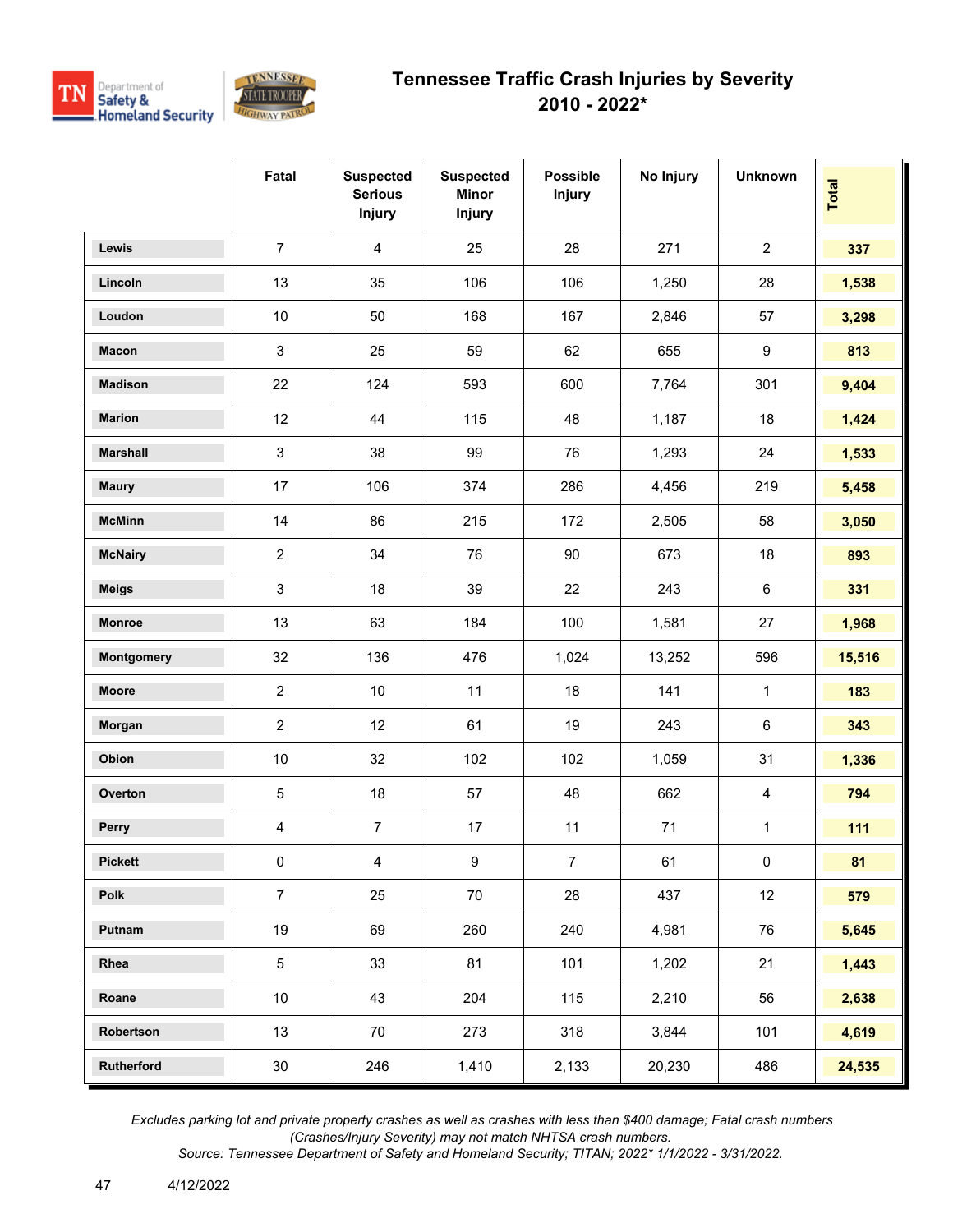



|                   | Fatal                   | <b>Suspected</b><br><b>Serious</b><br><b>Injury</b> | <b>Suspected</b><br>Minor<br>Injury | <b>Possible</b><br><b>Injury</b> | No Injury | <b>Unknown</b> | Total   |
|-------------------|-------------------------|-----------------------------------------------------|-------------------------------------|----------------------------------|-----------|----------------|---------|
| <b>Scott</b>      | $\boldsymbol{9}$        | 15                                                  | 36                                  | 18                               | 240       | $\mathbf 0$    | 318     |
| Sequatchie        | $\bf 8$                 | 12                                                  | 64                                  | 66                               | 451       | 3              | 604     |
| <b>Sevier</b>     | 14                      | 97                                                  | 528                                 | 700                              | 10,560    | 125            | 12,024  |
| <b>Shelby</b>     | 265                     | 755                                                 | 1,816                               | 10,769                           | 68,369    | 11,068         | 93,042  |
| <b>Smith</b>      | 9                       | 23                                                  | 89                                  | 33                               | 1,014     | 11             | 1,179   |
| <b>Stewart</b>    | $\mathbf{1}$            | 22                                                  | 43                                  | 16                               | 223       | $\overline{7}$ | 312     |
| <b>Sullivan</b>   | 27                      | 98                                                  | 275                                 | 825                              | 6,867     | 428            | 8,520   |
| <b>Sumner</b>     | 23                      | 97                                                  | 542                                 | 519                              | 6,253     | 166            | 7,600   |
| <b>Tipton</b>     | $\boldsymbol{9}$        | 56                                                  | 120                                 | 225                              | 1,606     | 49             | 2,065   |
| <b>Trousdale</b>  | $\mathbf{3}$            | $\,6$                                               | 33                                  | 26                               | 421       | 11             | 500     |
| <b>Unicoi</b>     | 5                       | 13                                                  | 40                                  | 31                               | 460       | $\overline{5}$ | 554     |
| Union             | $\overline{2}$          | 20                                                  | 49                                  | 19                               | 318       | $\mathfrak{S}$ | 411     |
| VanBuren          | 3                       | 6                                                   | 22                                  | 17                               | 159       | $\mathbf{1}$   | 208     |
| Warren            | $\overline{\mathbf{4}}$ | 21                                                  | 107                                 | $77\,$                           | 1,409     | 33             | 1,651   |
| Washington        | 20                      | 74                                                  | 200                                 | 664                              | 7,430     | 369            | 8,757   |
| Wayne             | $\overline{5}$          | 13                                                  | 30                                  | 33                               | 267       | $\overline{5}$ | 353     |
| Weakley           | 5                       | 30                                                  | 72                                  | 73                               | 816       | 16             | 1,012   |
| White             | $\overline{2}$          | 19                                                  | 80                                  | 63                               | 778       | 15             | 957     |
| Williamson        | 14                      | 124                                                 | 490                                 | 446                              | 8,819     | 151            | 10,044  |
| Wilson            | 27                      | 84                                                  | 632                                 | 613                              | 7,156     | 127            | 8,639   |
| <b>Total 2021</b> | 1,361                   | 6,014                                               | 25,447                              | 35,555                           | 357,905   | 25,988         | 452,270 |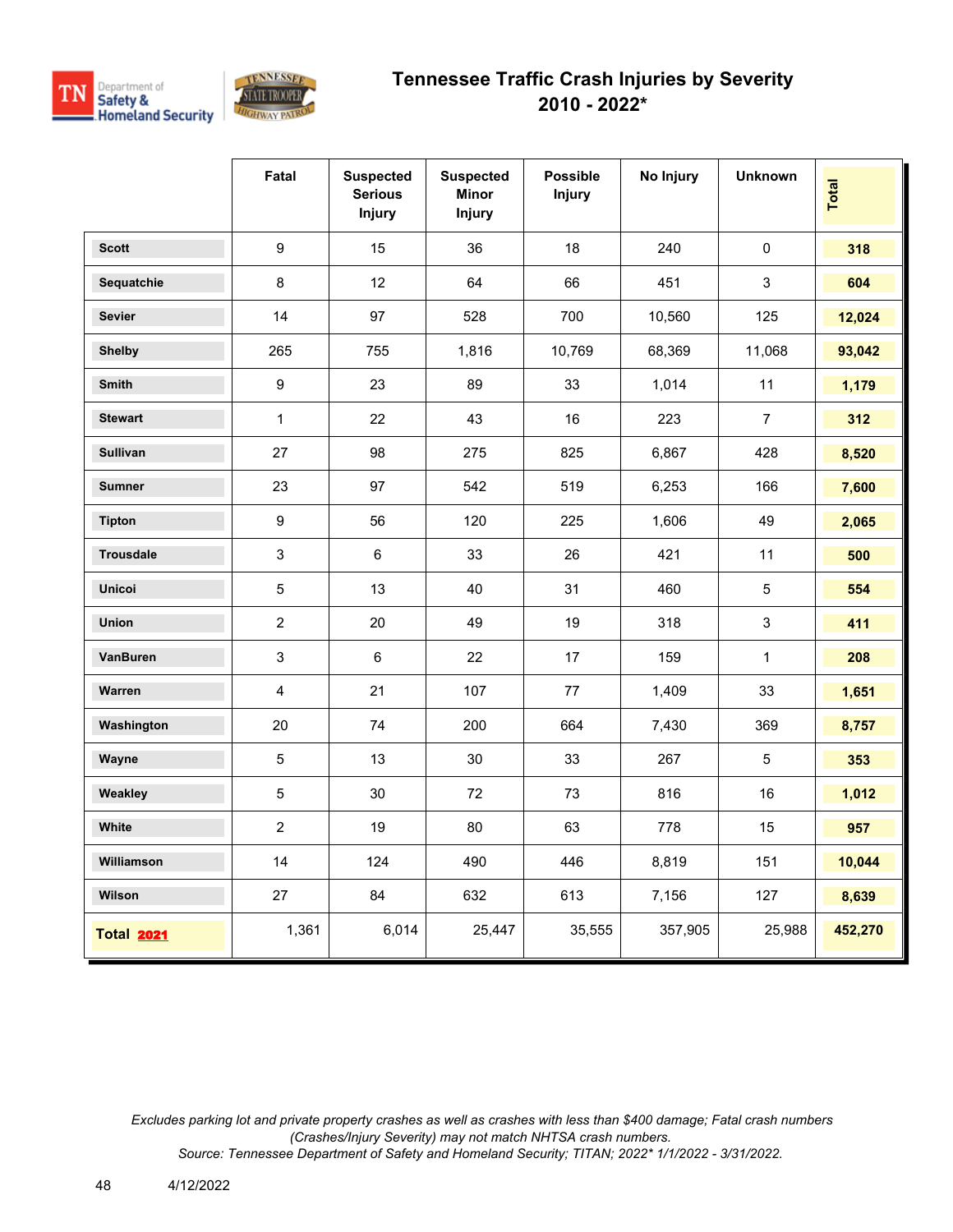



|                  | Fatal                     | <b>Suspected</b><br><b>Serious</b><br><b>Injury</b> | <b>Suspected</b><br><b>Minor</b><br><b>Injury</b> | <b>Possible</b><br><b>Injury</b> | No Injury | <b>Unknown</b>   | Total  |
|------------------|---------------------------|-----------------------------------------------------|---------------------------------------------------|----------------------------------|-----------|------------------|--------|
| 2022<br>Anderson | $\overline{2}$            | 27                                                  | 64                                                | 36                               | 786       | $\boldsymbol{9}$ | 924    |
| <b>Bedford</b>   | $\mathbf{1}$              | 11                                                  | 38                                                | 18                               | 508       | 13               | 589    |
| <b>Benton</b>    | $\mathbf{1}$              | $\overline{7}$                                      | $10\,$                                            | $\bf 8$                          | 141       | $\mathbf{2}$     | 169    |
| <b>Bledsoe</b>   |                           |                                                     |                                                   |                                  |           |                  |        |
|                  | $\pmb{0}$                 | 3                                                   | 3                                                 | $\overline{7}$                   | 24        | $\pmb{0}$        | 37     |
| <b>Blount</b>    | $\overline{7}$            | 19                                                  | 103                                               | 49                               | 1,376     | 14               | 1,568  |
| <b>Bradley</b>   | $\pmb{0}$                 | 18                                                  | 44                                                | 105                              | 1,300     | 59               | 1,526  |
| Campbell         | $\ensuremath{\mathsf{3}}$ | 15                                                  | 24                                                | 18                               | 450       | $\overline{4}$   | 514    |
| Cannon           | $\mathbf{1}$              | $\overline{2}$                                      | 15                                                | $\,6\,$                          | 110       | $\mathbf{1}$     | 135    |
| Carroll          | 0                         | $\overline{4}$                                      | 25                                                | $\sqrt{5}$                       | 140       | $\mathbf{2}$     | 176    |
| Carter           | $\mathbf{1}$              | 5                                                   | 47                                                | 35                               | 517       | 13               | 618    |
| Cheatham         | $\sqrt{2}$                | 15                                                  | 46                                                | 16                               | 396       | $10$             | 485    |
| Chester          | $\mathbf{1}$              | $\overline{4}$                                      | 5                                                 | 11                               | 131       | $\sqrt{3}$       | 155    |
| Claiborne        | $\mathbf{1}$              | 17                                                  | 24                                                | 13                               | 198       | $\sqrt{5}$       | 258    |
| Clay             | 1                         | $\overline{4}$                                      | $\overline{2}$                                    | $\pmb{0}$                        | 32        | $\pmb{0}$        | 39     |
| Cocke            | 0                         | $\overline{4}$                                      | 31                                                | 27                               | 390       | 14               | 466    |
| Coffee           | $\sqrt{5}$                | 10                                                  | 56                                                | 38                               | 621       | 13               | 743    |
| <b>Crockett</b>  | $\pmb{0}$                 | $\overline{4}$                                      | 5                                                 | $\sqrt{3}$                       | 71        | $\pmb{0}$        | 83     |
| Cumberland       | $\ensuremath{\mathsf{3}}$ | 8                                                   | 35                                                | 37                               | 568       | $\boldsymbol{9}$ | 660    |
| Davidson         | 24                        | 149                                                 | 1,690                                             | 997                              | 10,154    | 1,305            | 14,319 |
| Decatur          | $\mathbf{1}$              | $\mathbf{3}$                                        | 12                                                | $\mathbf{3}$                     | 93        | $\mathbf 0$      | $112$  |
| <b>DeKalb</b>    | $\mathbf{1}$              | $\,6\,$                                             | 15                                                | $\overline{4}$                   | 83        | $\mathbf{3}$     | $112$  |
| <b>Dickson</b>   | $\overline{2}$            | 12                                                  | 65                                                | 39                               | 583       | $\,6\,$          | 707    |
| <b>Dyer</b>      | $\mathbf{1}$              | 12                                                  | 47                                                | 35                               | 315       | 18               | 428    |
| Fayette          | $\overline{2}$            | $\overline{7}$                                      | 22                                                | 32                               | 196       | 10               | 269    |
| <b>Fentress</b>  | $\mathbf 1$               | $\overline{4}$                                      | $\overline{7}$                                    | $\boldsymbol{9}$                 | 75        | $\mathbf{1}$     | 97     |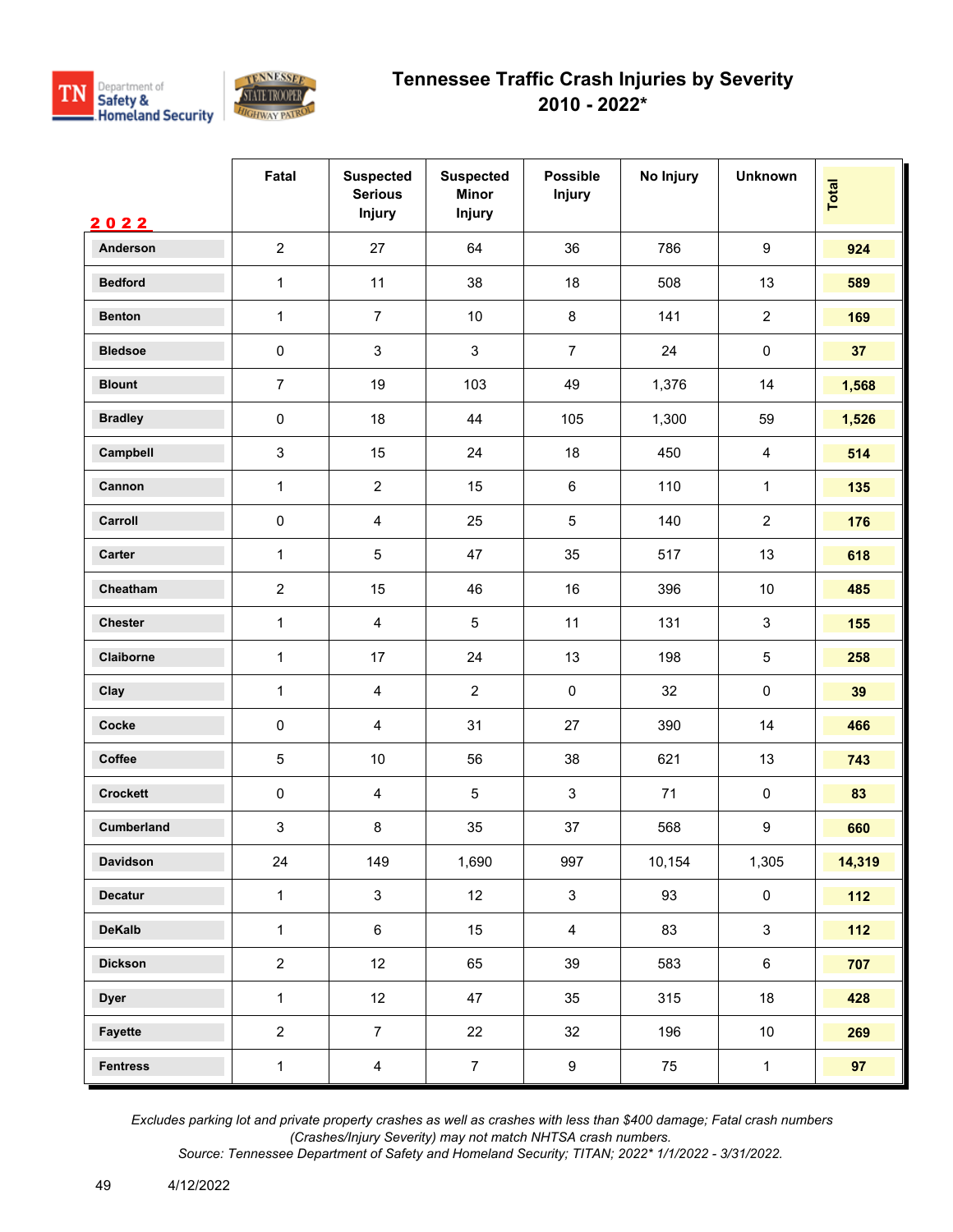



|                  | Fatal                   | <b>Suspected</b><br><b>Serious</b><br><b>Injury</b> | <b>Suspected</b><br><b>Minor</b><br><b>Injury</b> | <b>Possible</b><br><b>Injury</b> | No Injury | <b>Unknown</b>   | Total           |
|------------------|-------------------------|-----------------------------------------------------|---------------------------------------------------|----------------------------------|-----------|------------------|-----------------|
| Franklin         | $\mathbf{1}$            | $\,8\,$                                             | $30\,$                                            | 19                               | 240       | $\mathsf 3$      | 301             |
| Gibson           | $\mathbf{1}$            | 18                                                  | 19                                                | 20                               | 350       | $\overline{4}$   | 412             |
| Giles            | $\sqrt{2}$              | $\overline{4}$                                      | 23                                                | 18                               | 324       | $\,6\,$          | 377             |
| Grainger         | $\pmb{0}$               | 3                                                   | 11                                                | 4                                | 107       | $\mathsf 3$      | 128             |
| Greene           | $\sqrt{5}$              | 21                                                  | 24                                                | 75                               | 569       | 19               | 713             |
| Grundy           | $\pmb{0}$               | $\mathfrak{Z}$                                      | 11                                                | $\,6\,$                          | 84        | $\overline{c}$   | 106             |
| Hamblen          | $\mathbf{1}$            | 11                                                  | 29                                                | 42                               | 720       | 29               | 832             |
| Hamilton         | 15                      | 61                                                  | 187                                               | 569                              | 5,295     | 446              | 6,573           |
| Hancock          | $\pmb{0}$               | 5                                                   | $\sqrt{5}$                                        | $\sqrt{5}$                       | 52        | $\pmb{0}$        | 67              |
| Hardeman         | $\pmb{0}$               | 5                                                   | 12                                                | 18                               | 106       | $\overline{7}$   | 148             |
| Hardin           | $\mathsf 3$             | $\,6\,$                                             | 19                                                | $\boldsymbol{9}$                 | 251       | $\overline{2}$   | 290             |
| <b>Hawkins</b>   | $\overline{\mathbf{4}}$ | 18                                                  | 28                                                | 23                               | 325       | $\boldsymbol{9}$ | 407             |
| Haywood          | $\sqrt{5}$              | 13                                                  | 11                                                | $10$                             | 194       | $\boldsymbol{9}$ | 242             |
| Henderson        | $\mathbf{1}$            | 18                                                  | 24                                                | $10$                             | 340       | 12               | 405             |
| Henry            | $\mathbf{1}$            | $\,6\,$                                             | $\boldsymbol{9}$                                  | 76                               | 190       | $\sqrt{5}$       | 287             |
| Hickman          | $\overline{2}$          | $\bf 8$                                             | 11                                                | 14                               | 196       | $\bf 8$          | 239             |
| Houston          | $\pmb{0}$               | $\mathbf{1}$                                        | $\mathbf{1}$                                      | $\mathbf{1}$                     | 22        | $\pmb{0}$        | 25              |
| <b>Humphreys</b> | $\mathbf{1}$            | $\,6\,$                                             | 23                                                | $10$                             | 126       | $\mathbf{2}$     | 168             |
| Jackson          | $\pmb{0}$               | $\mathbf{3}$                                        | $\mathbf{3}$                                      | $\mathbf{3}$                     | 41        | $\mathbf{1}$     | 51              |
| Jefferson        | $\pmb{0}$               | 5                                                   | 31                                                | 26                               | 550       | $\bf 8$          | 620             |
| Johnson          | $\overline{2}$          | 5                                                   | 12                                                | $\overline{2}$                   | 57        | $\mathbf{1}$     | 79              |
| Knox             | 14                      | 73                                                  | 292                                               | 554                              | 6,583     | 369              | 7,885           |
| Lake             | $\pmb{0}$               | $\mathbf{1}$                                        | $6\phantom{.0}$                                   | 6                                | 19        | $\mathbf{1}$     | 33 <sup>°</sup> |
| Lauderdale       | $\overline{2}$          | $\overline{2}$                                      | 9                                                 | $\overline{7}$                   | 117       | 8                | 145             |
| Lawrence         | $\overline{a}$          | 14                                                  | 25                                                | 16                               | 339       | $\,6$            | 402             |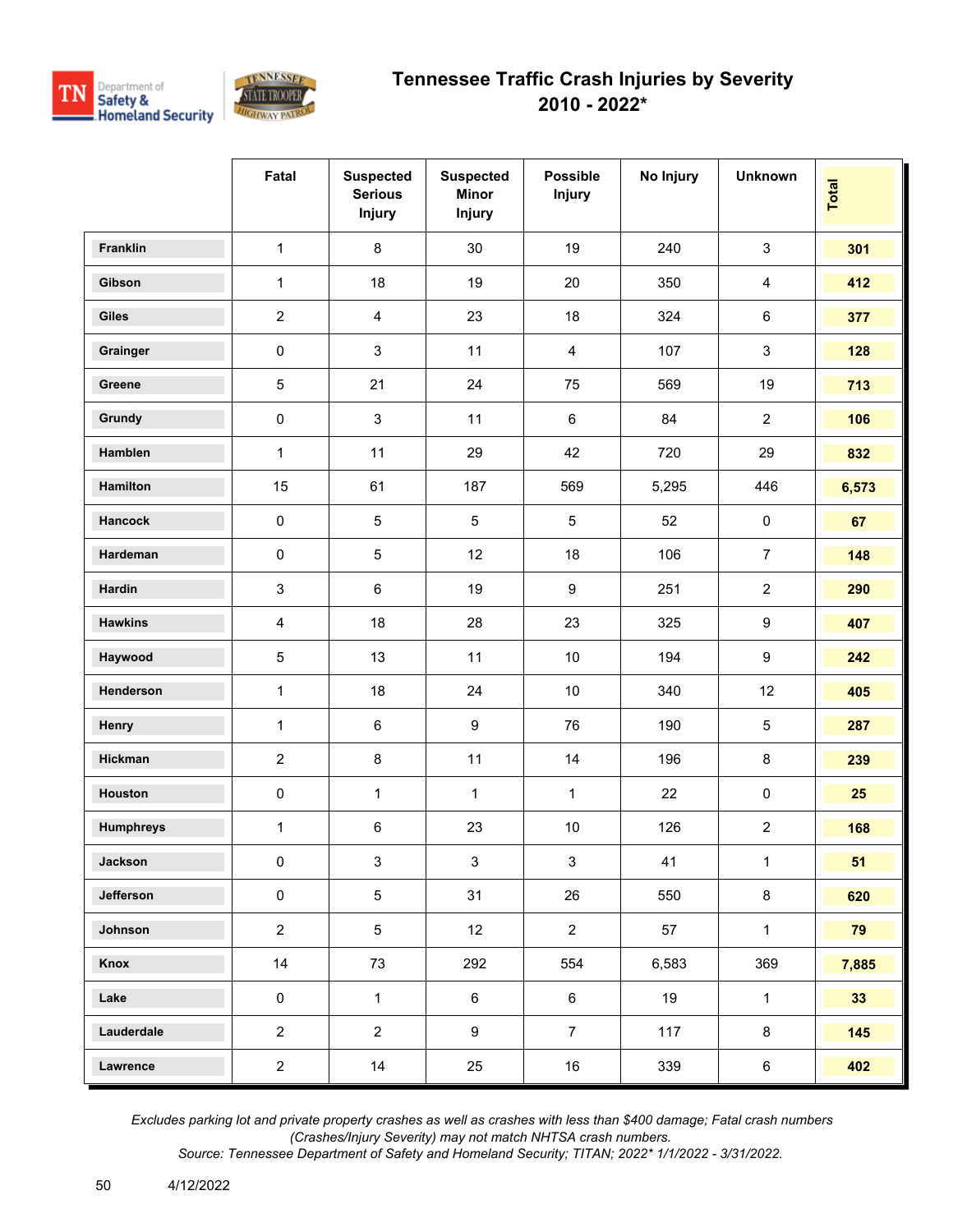



|                   | Fatal            | <b>Suspected</b><br><b>Serious</b><br><b>Injury</b> | <b>Suspected</b><br><b>Minor</b><br>Injury | <b>Possible</b><br><b>Injury</b> | No Injury | <b>Unknown</b> | Total |
|-------------------|------------------|-----------------------------------------------------|--------------------------------------------|----------------------------------|-----------|----------------|-------|
| Lewis             | $\pmb{0}$        | $\mathbf{1}$                                        | 11                                         | $\overline{7}$                   | 58        | $\mathbf{1}$   | 78    |
| Lincoln           | $\overline{a}$   | $\overline{7}$                                      | 22                                         | 23                               | 297       | $\overline{7}$ | 358   |
| Loudon            | $\overline{2}$   | $\overline{\mathbf{4}}$                             | 29                                         | 21                               | 582       | $\overline{7}$ | 645   |
| <b>Macon</b>      | $\pmb{0}$        | $\overline{2}$                                      | $\,6\,$                                    | $\,8\,$                          | 133       | $\overline{4}$ | 153   |
| <b>Madison</b>    | $\boldsymbol{9}$ | 24                                                  | 142                                        | 117                              | 1,828     | 75             | 2,195 |
| <b>Marion</b>     | $\mathbf{1}$     | $\,6\,$                                             | 21                                         | 16                               | 197       | $\,6\,$        | 247   |
| <b>Marshall</b>   | $\overline{2}$   | 18                                                  | 23                                         | $\bf 8$                          | 239       | 8              | 298   |
| <b>Maury</b>      | $\mathbf{1}$     | 23                                                  | 93                                         | 65                               | 1,141     | 50             | 1,373 |
| <b>McMinn</b>     | $\sqrt{2}$       | 13                                                  | 40                                         | 42                               | 505       | 13             | 615   |
| <b>McNairy</b>    | $\sqrt{2}$       | $\mathbf 5$                                         | $\,6\,$                                    | 16                               | 183       | $\,6\,$        | 218   |
| <b>Meigs</b>      | $\mathbf{1}$     | $\mathbf{1}$                                        | $\overline{7}$                             | 5                                | 51        | $\overline{2}$ | 67    |
| <b>Monroe</b>     | $\overline{4}$   | $\sqrt{5}$                                          | 38                                         | 25                               | 489       | $\overline{4}$ | 565   |
| <b>Montgomery</b> | $\overline{7}$   | 30                                                  | 60                                         | 233                              | 2,940     | 145            | 3,415 |
| <b>Moore</b>      | $\pmb{0}$        | $\mathsf{O}\xspace$                                 | $\overline{2}$                             | $\mathbf{1}$                     | 40        | $\pmb{0}$      | 43    |
| Morgan            | $\pmb{0}$        | $\pmb{0}$                                           | $\mathbf{3}$                               | $\mathbf{1}$                     | 43        | $\mathbf{1}$   | 48    |
| Obion             | $\mathsf 3$      | 13                                                  | 18                                         | 15                               | 206       | $\mathbf{3}$   | 258   |
| Overton           | $\mathbf{1}$     | $\overline{4}$                                      | 11                                         | 15                               | 158       | $\sqrt{3}$     | 192   |
| Perry             | $\pmb{0}$        | $\mathbf{1}$                                        | $\sqrt{5}$                                 | $\overline{c}$                   | $\bf 8$   | $\mathbf{1}$   | 17    |
| <b>Pickett</b>    | $\pmb{0}$        | $\pmb{0}$                                           | 3                                          | $\pmb{0}$                        | 11        | 0              | 14    |
| Polk              | $\pmb{0}$        | $\overline{2}$                                      | 13                                         | $\ensuremath{\mathsf{3}}$        | 89        | $\mathbf{1}$   | 108   |
| Putnam            | $\mathbf{3}$     | 12                                                  | 60                                         | 34                               | 1,007     | $20\,$         | 1,136 |
| Rhea              | 1                | $\overline{7}$                                      | 18                                         | 14                               | 239       | $\mathsf 3$    | 282   |
| Roane             | $\,$ 5 $\,$      | $\,6\,$                                             | 41                                         | 34                               | 491       | $\,$ 5 $\,$    | 582   |
| Robertson         | $\overline{2}$   | 13                                                  | 86                                         | 56                               | 1,162     | 42             | 1,361 |
| Rutherford        | 5                | 46                                                  | 311                                        | 406                              | 4,613     | 112            | 5,493 |

 *Excludes parking lot and private property crashes as well as crashes with less than \$400 damage; Fatal crash numbers (Crashes/Injury Severity) may not match NHTSA crash numbers.*